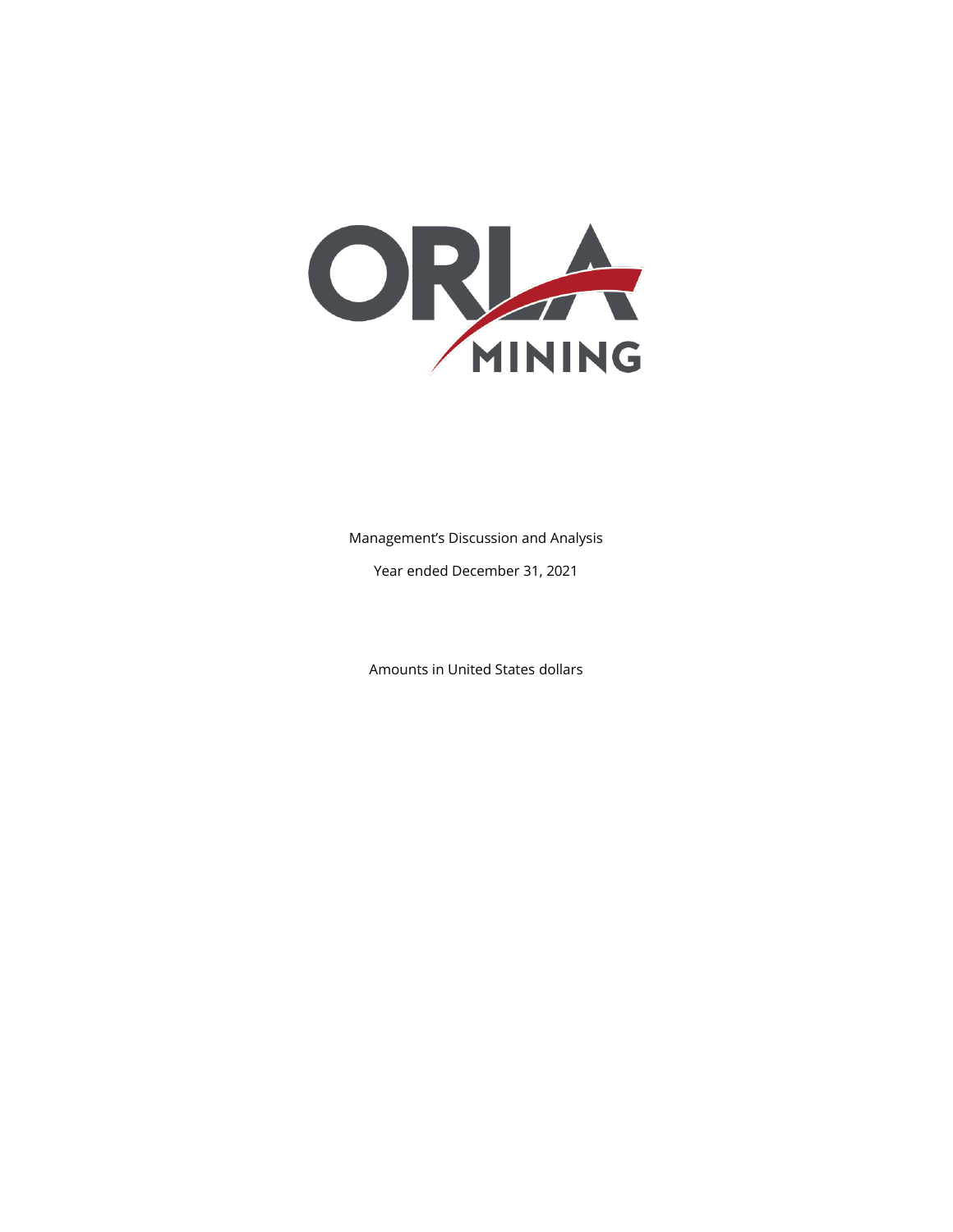#### **I. OVERVIEW**

Orla Mining Ltd. is a mineral exploration, development and production company that trades on the Toronto Stock Exchange under the ticker symbol "OLA" and on the New York Stock Exchange American ("NYSE American") under the symbol "ORLA". The "Company", "Orla", "we", and "our" refer to Orla Mining Ltd. and its subsidiaries unless the context otherwise indicates.

Our corporate strategy is to acquire, develop and operate mineral properties where our expertise can substantially increase shareholder value. We have two material gold projects, the Camino Rojo Oxide Project located in Zacatecas State, Mexico, which began production in December 2021, and the Cerro Quema Gold Project located in Los Santos Province, Panama.

This Management's Discussion and Analysis ("MD&A") of the financial condition and results of operations of the Company should be read in conjunction with our consolidated financial statements for the year ending December 31, 2021. The Cautionary Notes in section [XVII](#page-31-0) are an important part of this document. Additional information about our Company, including our most recent consolidated financial statements and annual information form, is available on the Company website at [www.orlamining.com,](http://www.orlamining.com/) under the Company's profile on the System for Electronic Document Analysis and Retrieval ("SEDAR") at [www.sedar.com,](http://www.sedar.com/) and the Company's documents filed with, or furnished to, the SEC, which are available through the SEC's Electronic Data Gathering and Retrieval System ("EDGAR") at [www.sec.gov.](http://www.sec.gov/)

All monetary amounts herein are expressed in United States dollars (\$ or US\$) unless otherwise stated. C\$ refers to Canadian dollars.

This MD&A is current as of March 18, 2022.

Andrew Cormier, P.Eng., the Chief Operating Officer of the Company, is a Qualified Person, as the term is defined in National Instrument 43-101 ("NI 43-101") and has reviewed and approved the technical information disclosed in this MD&A.

### **II. HIGHLIGHTS**

During the three months ended December 31, 2021, and to March 18, 2022 (the date of this MD&A):

## A. CAMINO ROJO OXIDE PROJECT, MEXICO

The Camino Rojo Oxide Project poured first gold on December 13, 2021. Gold production totalled 2,422 ounces in 2021 and totaled 15,934 ounces for the two months of 2022 ending February 28.

The Company released 2022 production and cost guidance in February, and we are targeting the declaration of commercial production at the end of the first quarter of 2022. Commissioning activities are substantially complete, and mining and processing throughput rates and availabilities are in line with the ramp-up plan.

The average daily stacking throughput for February was 15,011 tonnes per day or 83.4% of nameplate capacity of 18,000 tonnes per day. Process recoveries to date are in line with the metallurgical recovery model.

Construction at the Camino Rojo Oxide Project is largely complete, with the project 98.9% complete at December 31, 2021, and 99.8% complete at February 28, 2022.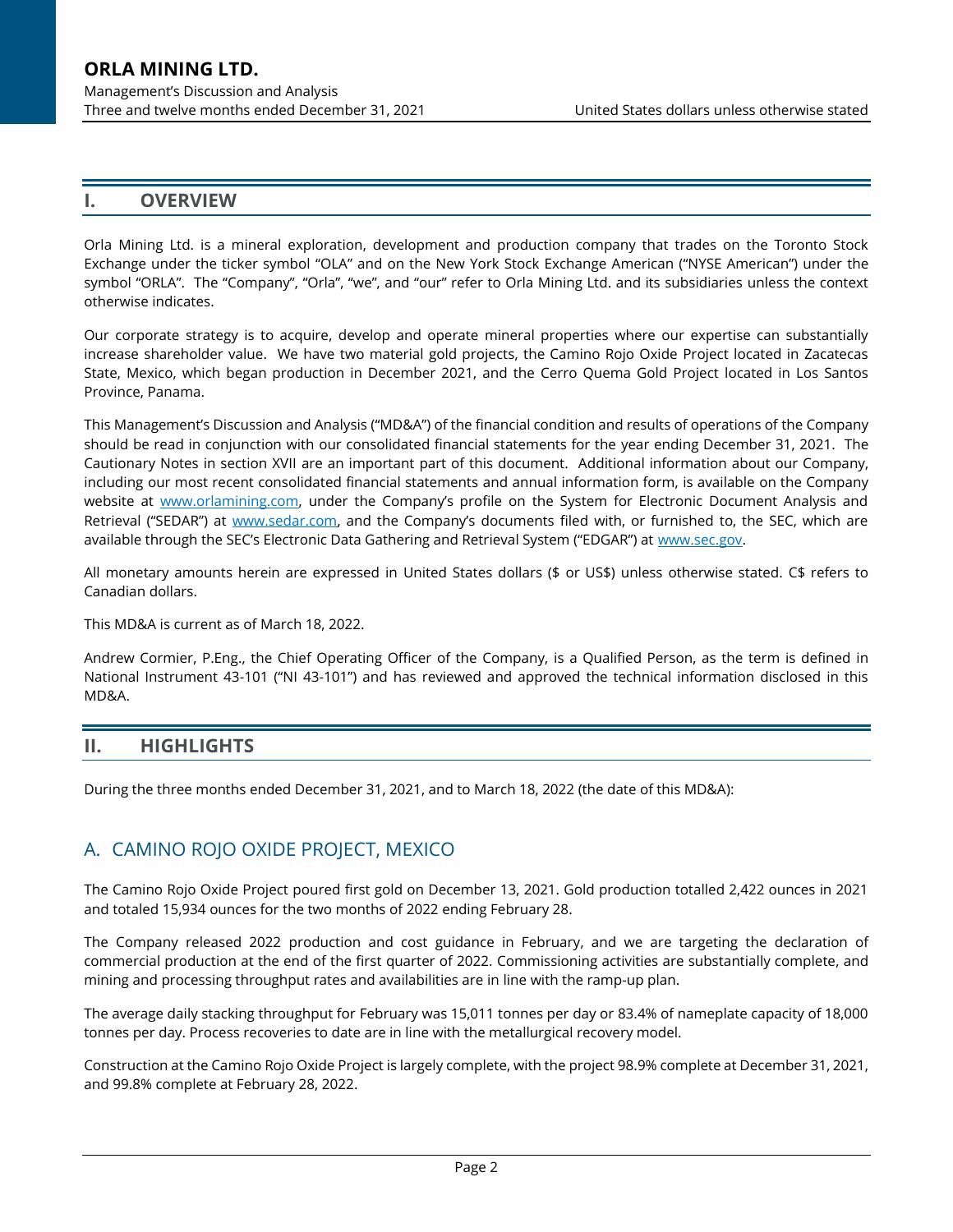Capital expenditures for the Camino Rojo Oxide Project were \$120.5 million as at February 28, 2022. The current project estimate at completion is \$134.1 million, consistent with the total project capital expenditure estimate, and the remaining project spend is expected to occur in the first half of the year. The project estimate at completion includes \$3.5 million in unallocated contingency that is not forecasted to be spent. Management therefore anticipates the Camino Rojo Oxide Project to be completed within the total project capital estimate.

The main construction activities completed during the fourth quarter of 2021 included ramp up of mining activities, mechanical completion of the crushing system, conveying system, reclaim tunnel, overland conveyor, and grasshopper conveyors, commencement of wet commissioning with introduction of ore into the crushing circuit, and completion of the camp facilities. Site activities that advanced early in the first quarter of 2022 included dry and wet commissioning of the crushing and conveying circuits as well as the Merrill-Crowe plant, installation of heap leach liner in cell two and event pond, placement of overliner material on cell two of the heap leach, commissioning of the third and final overland conveyor, and construction of the airstrip.

Placement of overliner ore material on the heap leach pad and ore stacking began in early October in preparation for cyanide leaching which commenced in mid-November leading to first gold pour on December 13, 2021.

As of February 28, 2022, there were 108 workers at the Camino Rojo Oxide Project as part of construction activities. The number of construction workers on site has been steadily decreasing in the second half of 2021 as many areas complete construction activities. Once Camino Rojo reaches commercial production, Orla expects to have approximately 200 workers at Camino Rojo, all being Mexican nationals.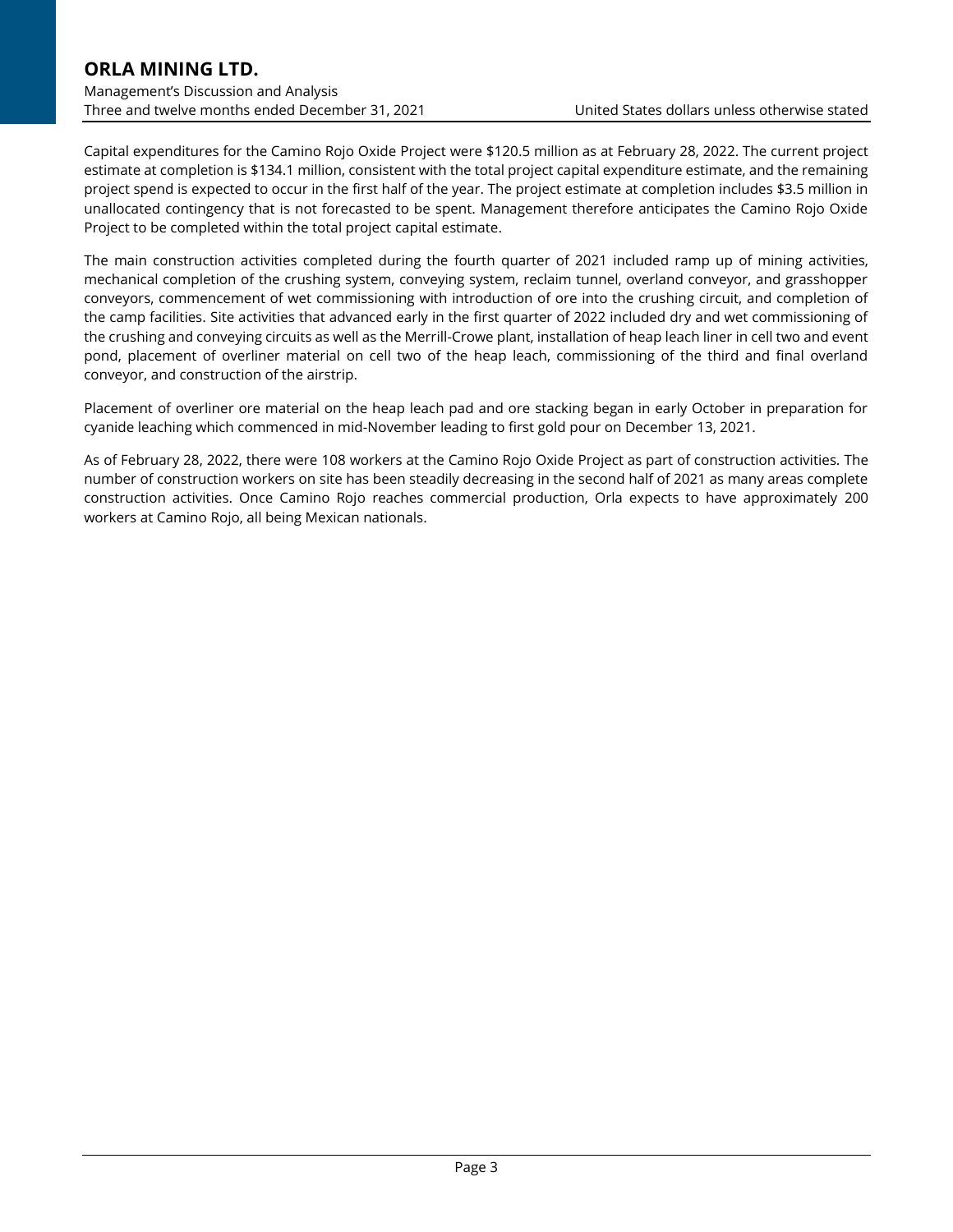# **ORLA MINING LTD.**

## **PRODUCTION METRICS**

| <b>Mining and Processing Totals</b>   | FY 2021 | <b>YTD 2022</b><br>(to Feb 28) |           |
|---------------------------------------|---------|--------------------------------|-----------|
| <b>Mining</b>                         |         |                                |           |
| <b>Total Ore Mined</b>                | tonnes  | 2,058,041                      | 1,181,896 |
| Ore - processed                       | tonnes  | 1,708,622                      | 865,573   |
| Low Grade Ore - stockpiled            | tonnes  | 349,419                        | 316,323   |
| <b>Waste Mined</b>                    | tonnes  | 2,049,703                      | 482,178   |
| <b>Total Mined</b>                    | tonnes  | 4,107,744                      | 1,664,074 |
| Strip Ratio                           | w:o     | 1.00                           | 0.41      |
| <b>Total Ore Mined Gold Grade</b>     | g/t     | 0.71                           | 0.67      |
| Ore - processed                       | g/t     | 0.78                           | 0.79      |
| Low Grade Ore - stockpiled            | g/t     | 0.36                           | 0.36      |
|                                       |         |                                |           |
| <b>Processing</b>                     |         |                                |           |
| Ore Crushed                           | tonnes  | 954,661                        | 839,558   |
| Ore Stacked                           | tonnes  | 1,188,328                      | 1,105,034 |
| Stacked Ore Gold Grade                | g/t     | 0.74                           | 0.82      |
| <b>Gold Poured</b>                    | OZ.     | 2,422                          | 15,934    |
|                                       |         |                                |           |
| Daily Throughput Rate - Average*      | tpd     | 9,955                          | 15,116    |
| Daily Throughput / Nameplate Capacity | %       | 55.3%                          | 84.0%     |
| <b>Total Crushed Ore Stockpile</b>    | tonnes  | 473,784                        | 225,847   |
| Total Crushed Ore Stockpile Au Grade  | g/t     | 0.87                           | 0.86      |
| Total ROM Ore Stockpile**             | tonnes  | 395,995                        | 720,794   |
| Total ROM Ore Stockpile Grade         | g/t     | 0.42                           | 0.39      |

\*Average stacking rate calculation excludes stacked overliner material (272kt in 2021, and 213kt in YTD 2022).

\*\*Crushed ore stockpile includes crushed ore in the crushed ore stockpile, crushed unplaced overliner, and stockpiled overliner fines. ROM stockpile includes low-grade stockpiles and ROM ore stockpile.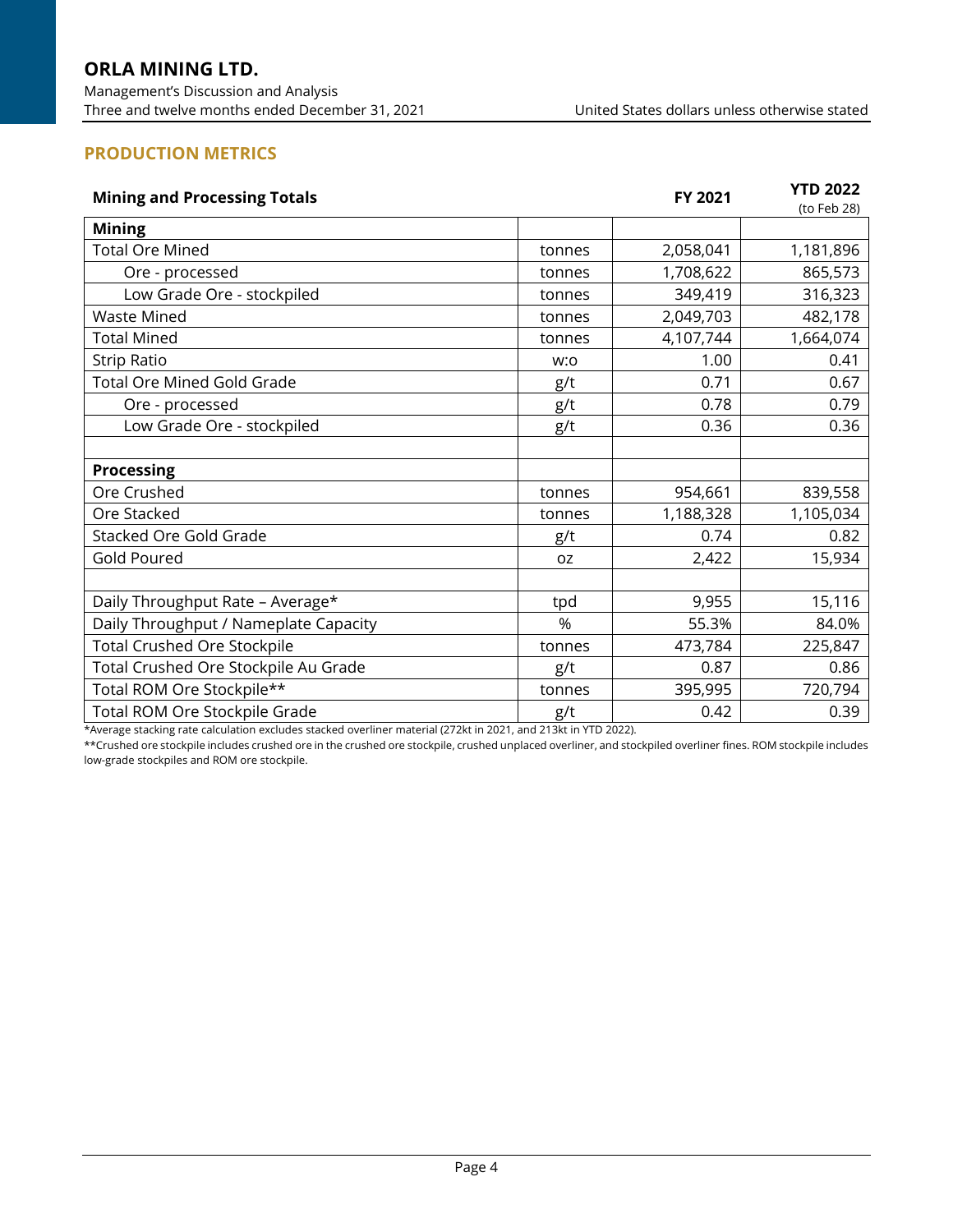# B. CERRO QUEMA PROJECT DEVELOPMENT, PANAMA

- In July 2021, Orla issued the results of a Pre-Feasibility Study ("PFS") and mineral resource and mineral reserve estimates on its Cerro Quema Gold Project. The PFS demonstrates the possibility of a low cost, high return heap leach project. The estimated after-tax net present value ("NPV") (5% discount rate) of the Cerro Quema Gold Project is \$176 million, with an after-tax internal rate of return ("IRR") of 38% at a gold price of \$1,600 per ounce.
- In December 2021, Orla announced an initial mineral resource estimate for the Caballito copper-gold deposit in Panama. The Caballito deposit, at its nearest point, is approximately 1 kilometre south-east of the Quemita oxide deposit outlined in the PFS. The Caballito deposit locally outcrops at surface and the copper-gold mineralization has been intersected over an estimated strike length of approximately 800 metres, a vertical extent of approximately 400 metres, and a variable thickness ranging from 50 to 150 metres. In accordance with the disclosure standards under NI 43-101, Orla filed an updated technical report titled "Project Pre-Feasibility Updated NI 43-101 Technical Report on the Cerro Quema Project Province of Los Santos, Panama" and dated effective January 18, 2022 (the "2022 Cerro Quema Report"), inclusive of the independent mineral resource estimate for the Caballito copper-gold deposit and the PFS outlined above, in January 2022. The mineral resource estimate for the Caballito copper-gold deposit consists of the following:
	- o 31,952,000 tonnes of sulphide indicated mineral resources at an average CuEq grade of 0.96% (0.83% Cu, 0.31 g/t Au & 2.2 g/t Ag) for **676 Mlbs of CuEq (585 Mlbs Cu, 315 Koz Au and 2,260 Koz Ag)**.
	- $\circ$  22,569,000 tonnes of sulphide inferred mineral resources at an average CuEq grade of 0.85% (0.77% Cu, 0.21 g/t Au & 1.2 g/t Ag) for **425 Mlbs of CuEq (381 Mlbs Cu, 155 Koz Au and 856 Koz Ag)**.

# C. CORPORATE

- During the year ended December 31, 2021, the Company closed a \$35 million non-brokered prospectus financing.
- Cash balance of \$20.5 million at December 31, 2021, and \$27.3 million at February 28, 2022.
- Sales during the pre-operating period of \$4.1 million in December 2021.

# D. COVID-19 GLOBAL HEALTH EMERGENCY

The global outbreak of the novel coronavirus ("COVID-19") continued in 2021 and has had a significant impact on businesses through restrictions put in place by governments around the world, including the jurisdictions in which we conduct our business. Our activities have been restricted by government orders related to, among others, travel, business operations, and stay-at-home orders. As of the date of this MD&A, it is not possible to determine the extent of the impact that this global health emergency will have on our activities as the impacts will depend on future developments which themselves are highly uncertain and cannot be predicted with confidence. These uncertainties arise from the inability to predict the ultimate geographic spread of the disease, its extent and intensity, the duration of the outbreak, and possible government, societal, and individual responses to the situation.

Operations at the Camino Rojo Oxide Project and at the Cerro Quema Gold Project have established COVID-19 committees that meet regularly to discuss operational protocols and safety measures and to update them as necessary. Although operations have resumed (with appropriate safety protocols in place) after initial suspensions of work during 2020, there remains uncertainty as to future impacts the pandemic could have on our business. Should there be changes to the current situation, our construction schedule or our production activities may be affected.

The Board of Directors has oversight over management's response to COVID-19 and has reviewed the plans and protocols in place. The Company has implemented strict COVID-19 protocols, including rigorous screening and testing programs at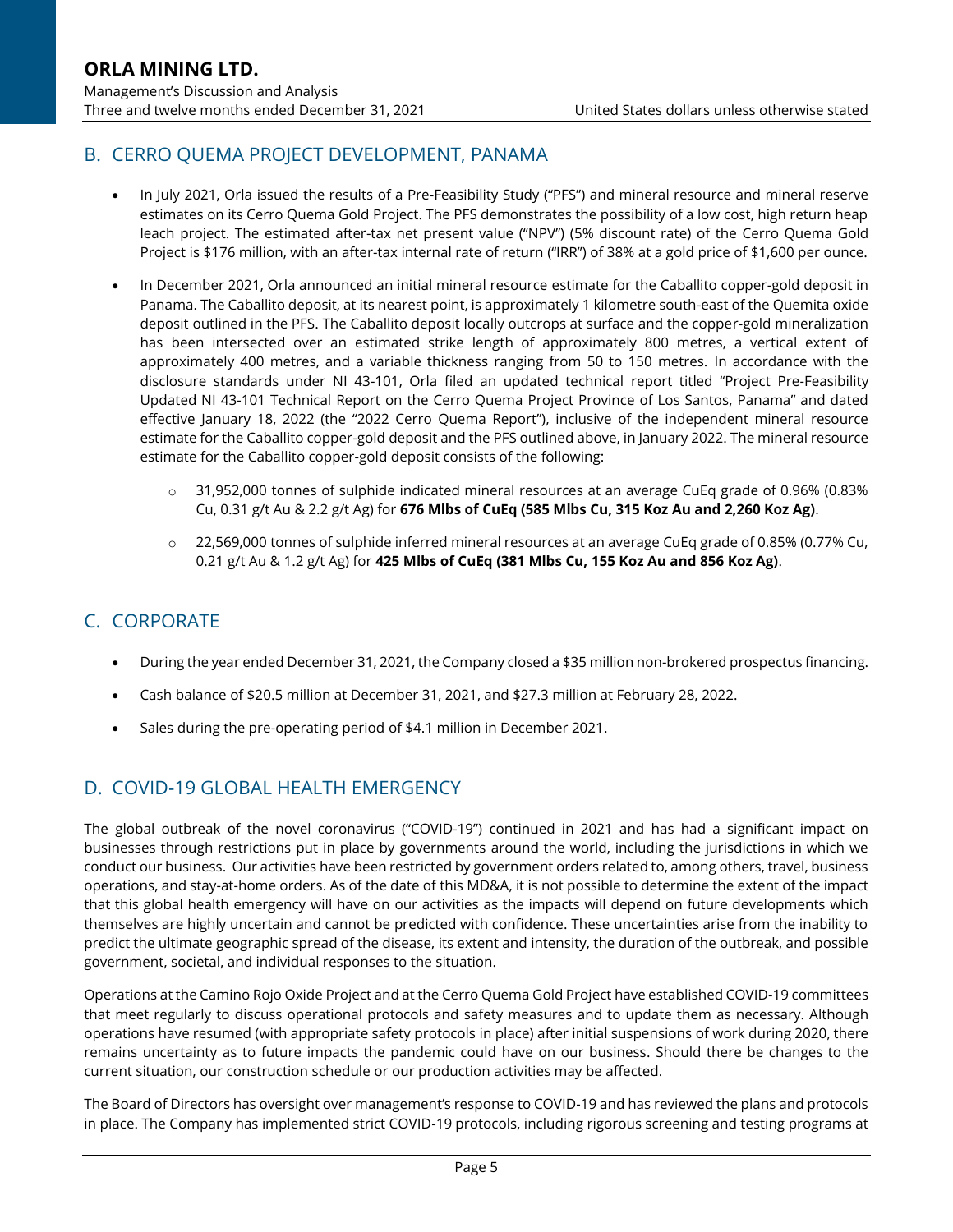both sites. Orla continues to maintain robust organization-wide COVID-19 prevention protocols to support the health of its employees and local communities. Orla is closely monitoring the potential impacts from the pandemic on areas including delivery of equipment, supplies and logistics, construction and operational costs and schedule, as well as community and government relations. Vaccination programs in Mexico are ongoing. During 2021, the Company supported the vaccination of its workers and local communities of San Tiburcio and other nearby communities, allowing workers time off and providing transportation to vaccination centers and coordinating with health authorities for the application of flu vaccines to our employees at the Camino Rojo Project. As of the date of this MD&A, of all employees and contractors at the Camino Rojo Oxide Project, 99% have received at least one dose of COVID-19 vaccine and 95% have received two doses of COVID-19 vaccine.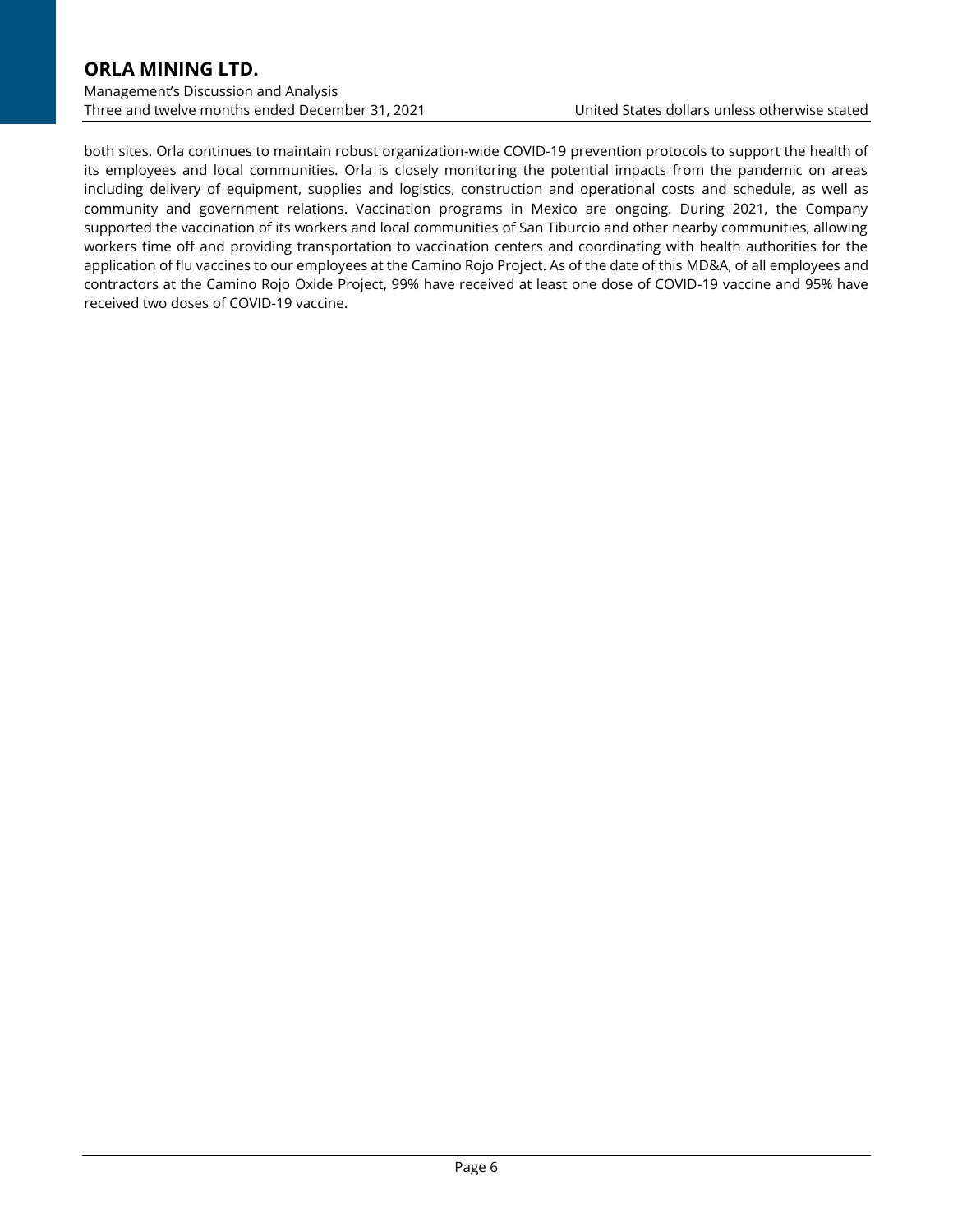## **III. OUTLOOK AND UPCOMING MILESTONES**

We remain focused on advancing the Company's strategic objectives and near-term milestones, which include the following:

- Maintain robust health and safety protocols, including COVID-19 prevention measures, to support the health of our employees and local communities.
- Complete commissioning activities at the Camino Rojo Oxide Project towards achievement of commercial production in the first quarter of 2022.
- Provide metallurgical results on Phase 1 Camino Rojo Sulphide Project and continue to advance development work as well advancing the Preliminary Economic Assessment.
- Continue to advance the Cerro Quema Gold Project engineering once the environmental permit and concession renewals are received which would provide the basis for a construction decision.
- Continue to advance exploration programs across portfolio:
	- o Camino Rojo oxides reserve conversion (2,500m diamond drilling).
	- o Camino Rojo sulphides Phase 2 drilling program (8,250m diamond drilling).
	- o Camino Rojo regional exploration program.
	- o Caballito infill and expansion drill program (6,200m diamond drilling).
	- o Assess other regional potential targets in Panama (5,500m diamond drilling).
- 2022 Operational Guidance and Outlook<sup>1</sup>

| <b>Gold Production</b>                          | <b>OZ</b>     | 90,000 - 100,000 |
|-------------------------------------------------|---------------|------------------|
| All-in Sustaining Costs ("AISC") <sup>2,3</sup> | \$/oz Au sold | $$600 - $700$    |
| Capital Expenditures <sup>3</sup>               |               |                  |
| <b>Sustaining Capital Expenditures</b>          | \$            | \$5 million      |
| Non-Sustaining Capital Expenditures             | \$            | \$20 million     |
| Exploration <sup>3</sup>                        |               |                  |
| Mexico                                          | \$            | \$10 million     |
| Panama                                          | \$            | \$5 million      |
| <b>Total Exploration</b>                        | \$            | \$15 million     |

<sup>1.</sup> The outlook includes full-year 2022 figures except for AISC which is calculated from Q2-Q4 2022 based on an assumption of commercial production being achieved on March 31, 2022. The outlook constitutes forward-looking statements within the meaning of applicable securities legislation, see "Cautionary Note Regarding Forward-Looking Information" below.

<sup>2.</sup> AISC is a non-GAAP measure. See the "Non-GAAP Measures" section below for additional information.

<sup>3.</sup> Exchange rates used to forecast cost metrics include MXN/USD of 20.0 and CAD/USD of 1.25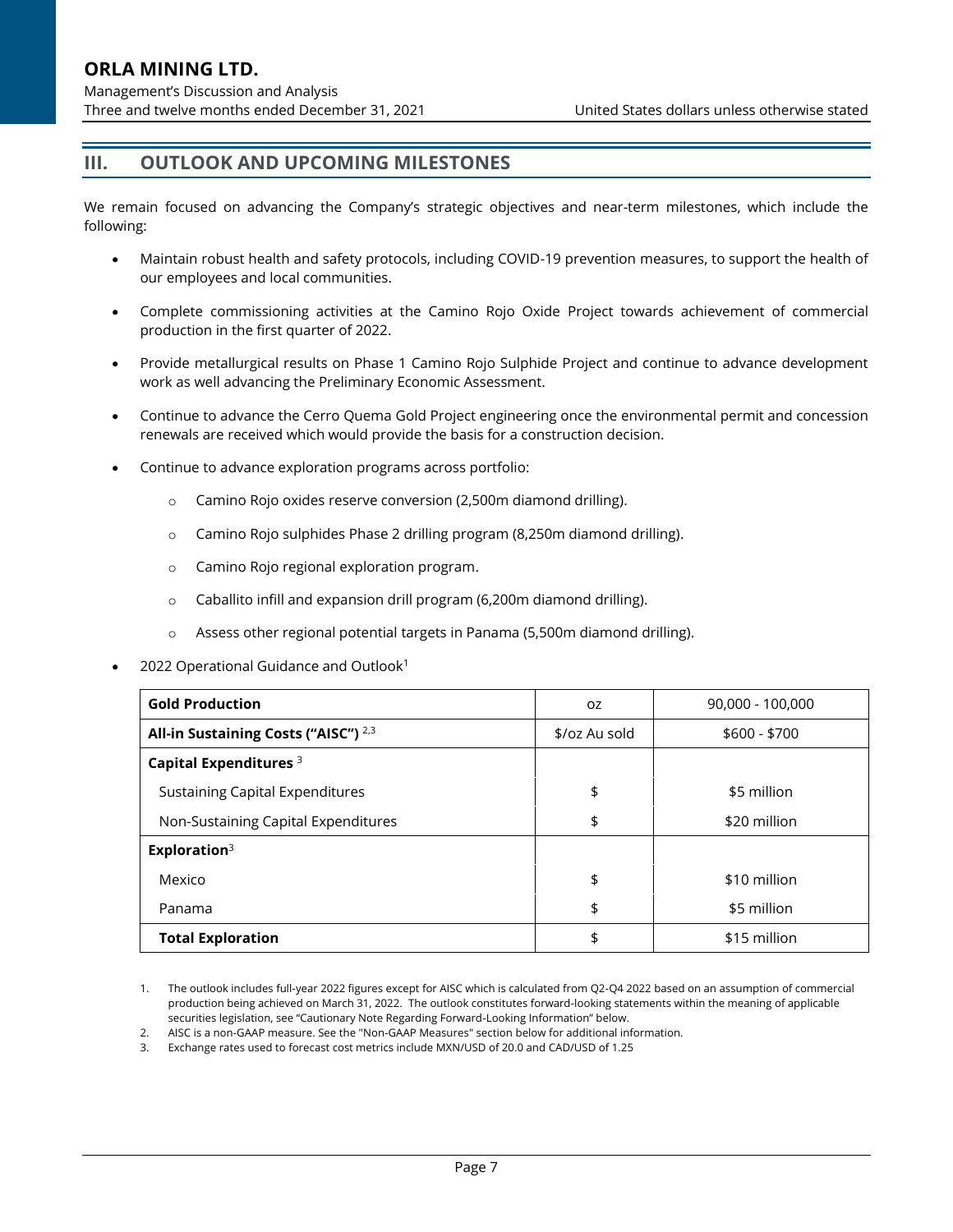## **ORLA MINING LTD.**

# **IV. DISCUSSION OF OPERATIONS**

# A. CAMINO ROJO, MEXICO

### **PROJECT DESCRIPTION**

The Camino Rojo Oxide Project is a gold-silver-lead-zinc deposit located in the Municipality of Mazapil, State of Zacatecas, Mexico near the village of San Tiburcio. The project lies 190 kilometres ("km") northeast of the city of Zacatecas, 48 km south-southwest of the town of Concepción del Oro, Zacatecas, and 54 km south-southeast of Newmont's Peñasquito mine.

The Camino Rojo Oxide Project property consists of seven concessions held by Minera Camino Rojo S.A. de C.V. ("Minera Camino Rojo"), a wholly owned subsidiary of Orla, covering in aggregate 163,127 ha, with one concession expiring in 2057 and the remaining six expiring in 2058. As part of the requirements to maintain the concessions in good standing, annual fees must be paid based upon a per-hectare escalating fee, work expenditures must be incurred in amounts determined based on concession size and age, and applicable environmental regulations must be respected.

Pursuant to the agreement (the "Camino Agreement") whereby Orla acquired the Camino Rojo Project from Goldcorp Inc. ("Goldcorp") (Goldcorp was subsequently acquired by Newmont Corporation ("Newmont")), Goldcorp was granted a right to a 2% net smelter returns ("NSR") royalty on all metal production from the Camino Rojo Project, except for metals produced under the sulphide joint venture option stipulated in the Camino Agreement. In October 2020, the 2% NSR royalty that pertains to oxide material was acquired by Maverix Metals Inc. ("Maverix"). A 0.5% royalty is also payable to the Mexican government as an extraordinary mining duty, mandated by federal law, and applies to precious metal production from all mining concessions, regardless of owner or other royalty encumbrances. A special mining duty of 7.5% is also payable to the Mexican government on income derived from mineral production.

Orla is the operator of the Camino Rojo Project and has full rights to explore, evaluate, and exploit the property. If a sulphide project is defined through a positive pre-feasibility study outlining one of the development scenarios A or B below, Newmont may, at its option, enter into a joint venture for the purpose of future exploration, advancement, construction, and exploitation of the sulphide project.

- Scenario A A sulphide project where material from the Camino Rojo Project is processed using the existing infrastructure of the Peñasquito mine, mill, and concentrator facilities. In such a circumstance, the sulphide project would be operated by Newmont, who would earn a 70% interest in the sulphide project, with Orla owning 30%.
- Scenario B A standalone sulphide project with a mine plan containing at least 500 million tonnes of proven and probable mineral reserves using standalone facilities not associated with the Peñasquito mine. Under this scenario, the sulphide project would be operated by Newmont, who would earn a 60% interest in the sulphide project, with Orla owning 40%.

Following the exercise of its option, if Newmont elects to sell its portion of the sulphide project, in whole or in part, then Orla would retain a right of first refusal on the sale of the sulphide project.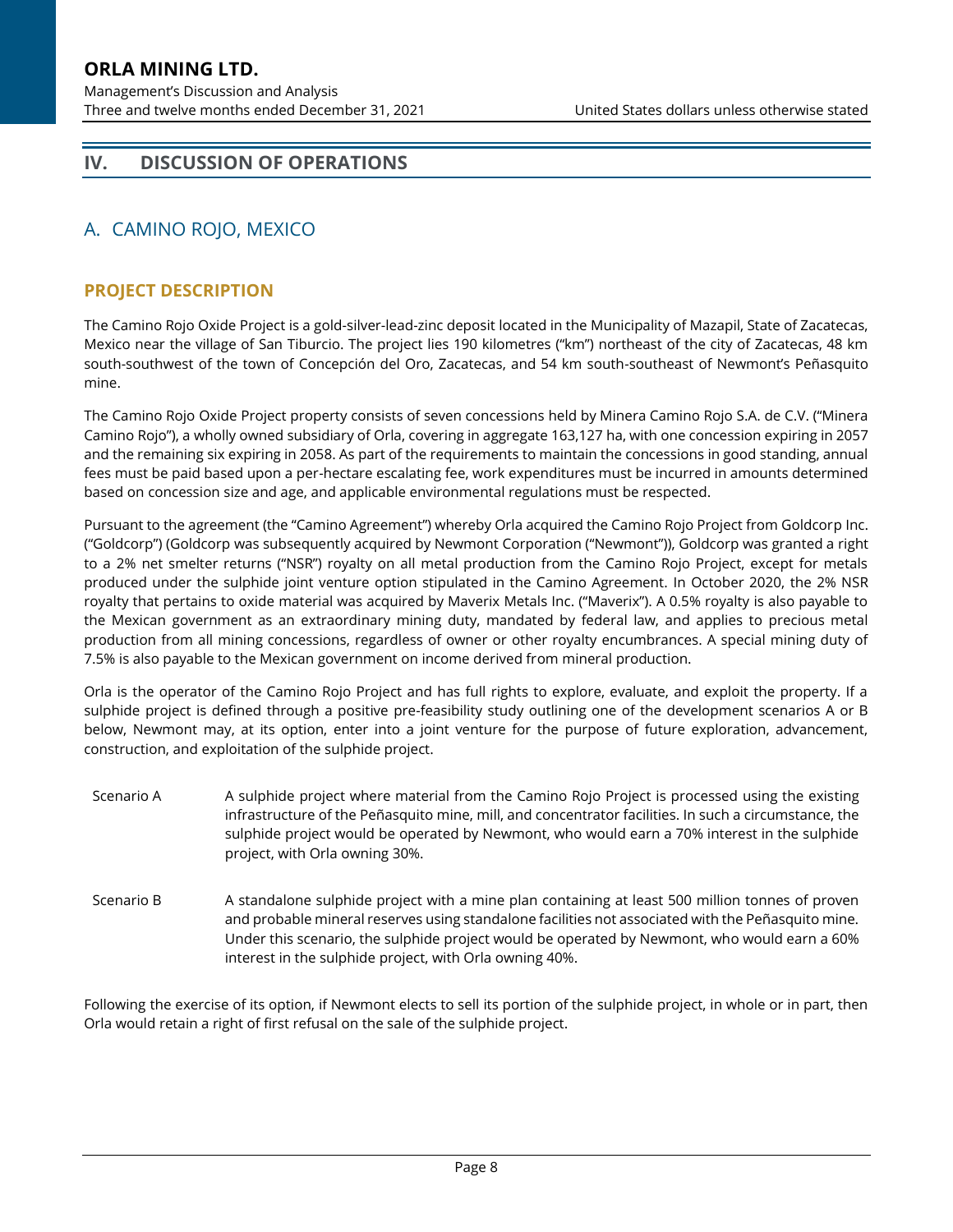## **PERMITTING**

Exploration and mining activities in Mexico are subject to control by the Secretariat of Environment and Natural Resources (known by its Spanish acronym, "SEMARNAT"), the federal government department which has authority over the two principal permits: (1) the Environmental Impact Statement (Manifesto de Impacto Ambiental, or "MIA"), accompanied by a Risk Study, and (2) a Change in Land Use (Cambio de Uso de Suelo, or "CUS") permit accompanied by a Technical Study (Estudio Técnico Justificativo or "ETJ").

Federal environmental authorities approved the CUS permit in December 2019, Minera Camino Rojo made the requisite payment to the National Forestry Commission in January 2020. Minera Camino Rojo received the CUS permit in February 2020, allowing mine development and operation.

Federal regulations require staged postings of a bond or financial guarantee for the estimated cost of reclamation, proportional to the pending reclamation work created by the project in each development phase, as determined by a technical economic study. In November 2020, we submitted the required first stage reclamation bond of \$89.4 million Mexican pesos (approximately \$4.4 million) which was accepted by the Mexican Federal Treasury, with formal notice given to the Federal Attorney's Office for Environmental Protection (known by its Spanish acronym, "PROFEPA") on November 13, 2020. All MIA and CUS permit conditions have been satisfied, allowing for site activities to commence. Subsequently, in November 2021, the reclamation bond was updated and renewed in 2021 for a total of 127 million Mexican pesos (approximately US\$6.3 million). The increase relates to additional disturbance from site activities during the construction phase.

Minera Camino Rojo currently has all major permits required for construction and operation of the Camino Rojo Oxide Project described in the 2019 Feasibility Study, as set forth in the technical report titled "Feasibility Study, NI 43-101 Technical Report on the Camino Rojo Gold Project, Municipality of Mazapil, Zacatecas, Mexico" dated June 25, 2019 (the "2019 Camino Rojo Report"). The explosives permit was received from the Secretary of National Defense to use and store explosives in September 2021.

On December 21, 2020, Orla announced that it had completed the Layback Agreement (the "Layback Agreement") with Fresnillo plc ("Fresnillo"), granting Orla the right to expand the Camino Rojo oxide pit onto 21.8 ha of Fresnillo's 782 ha "Guachichil D1" mineral concession, located immediately to the north of Orla's property.

Fresnillo controls surface rights needed for exploration and mining on the Guachichil D1 mineral concession. Pursuant to the Layback Agreement, 27.5 ha of surface rights controlled by Fresnillo will be acquired by Minera Camino Rojo to mine on a portion of the Guachichil D1 mineral concession that covers the area outside of the Orla concession required for the Camion Rojo Oxide Project as defined in the 2021 Feasibility Study for the Camino Rojo Oxide Project. The 2021 Feasibility Study is set forth in the technical report titled "Unconstrained Feasibility Study NI 43-101 Technical Report on the Camino Rojo Gold Project Municipality of Mazapil, Zacatecas, Mexico" dated effective January 11, 2021 (the "2021 Camino Rojo Report"), which is available under the Company's profile on SEDAR at [www.sedar.com](http://www.sedar.com/) and EDGAR at [www.sec.gov,](http://www.sec.gov/) and supersedes the 2019 Camino Rojo Report.

Any potential development of the Camino Rojo Project that would include an open pit encompassing the entire mineral resource estimate, including the sulphide material, would be dependent on an additional agreement with Fresnillo (or any potential subsequent owner of the mineral titles). The Layback Agreement remains subject to the transfer of certain surface rights.

As a result of the Layback Agreement, the project as described in the 2021 Camino Rojo Report will require an additional CUS permit to allow for additional surface disturbances related to development of a pit layback onto lands not considered in the August 2019 CUS permit application. The additional CUS permit is expected to require 3 months for preparation of the application, and an additional 6 months for review and issuance of resolution by SEMARNAT. With respect to the MIA, the project described in the 2021 Camino Rojo Report, at the discretion of SEMARNAT, may require a modification of the MIA permit, or an additional MIA permit, to allow for additional production related to development of a pit layback onto lands not considered in the August 2019 permit application. Process methods and process infrastructure does not change.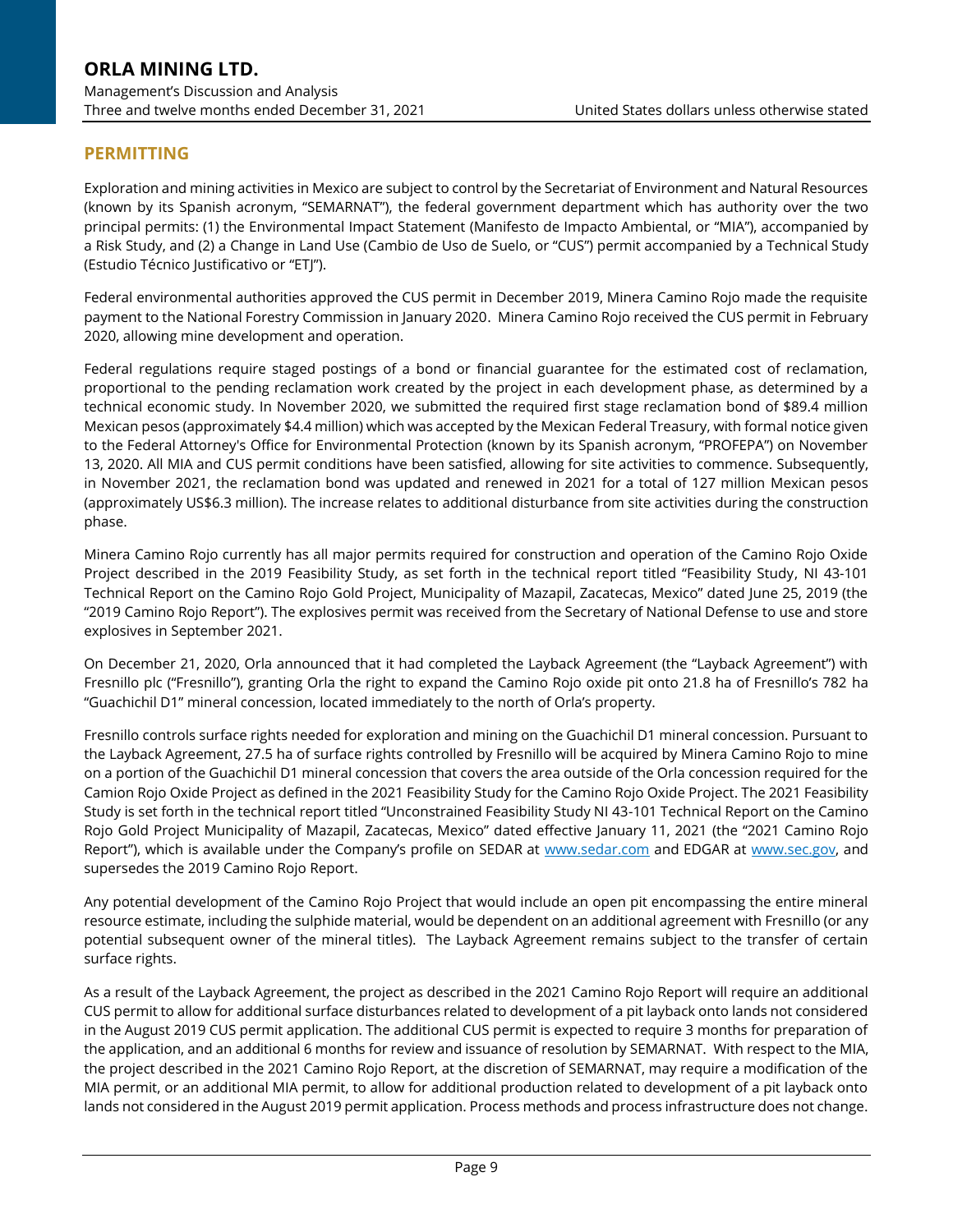The MIA modification or additional MIA permit request is expected to require three months for preparation of the application, and an additional six months for review and issuance of resolution by SEMARNAT.

#### **NEXT STEPS**

Orla began working on a CUS permit amendment for the expanded pit and other permitting requirements for the increased tonnes planned to be mined as a result of the Layback Agreement.

Additional work is required to bring material on the Fresnillo concession to the measured and indicated mineral resource category which will then facilitate a mineral reserve update. Work required includes an estimated 2,500 metres of drilling, detailed QA/QC, and integration of Orla's geological and resource models with Fresnillo's drill data. We expect to complete the work required upon the transfer of certain surface rights.

### **CAMINO ROJO OXIDE PROJECT CONSTRUCTION UPDATE**

Earthworks and equipment deliveries at Camino Rojo commenced in November 2020.

As at December 31, 2021, detailed engineering of the project described in the 2019 Camino Rojo Report was substantially complete and construction was 98.9% complete. The remaining engineering will be to support in-construction modifications and as-builts.

- Mining operations commenced during the third quarter. The mining operation includes drilling, blasting and hauling of waste rock and rock and ore to feed the crusher and stockpile.
- The Merrill-Crowe plant and refinery was 98% complete at December 31 and is currently in the final stage of commissioning.
- Leaching activities began in mid-November 2021.
- Construction of the power line to the project was completed. Connection to the sub-station was completed and the power line was energized in October 2021.
- Installation of the office buildings for the mine operation was completed. The permanent warehouse was completed and commissioned. Construction of the camp dormitory buildings, kitchen/dining hall and laundry facilities was completed during the third quarter.
- Construction of the road to El Berrendo was completed and opened during the quarter.
- Rescue of flora and fauna was complete.
- First gold production was achieved on December 13, 2021.

### **CAMINO ROJO PROJECT LOAN**

In December 2019, the Company entered into a loan agreement with Trinity Capital Partners Corporation ("Trinity Capital") and certain other lenders with respect to a credit debt facility of \$125 million for the development of the Camino Rojo Oxide Project (the "Project Loan"). The Project Loan was arranged by Trinity Capital and included a syndicate of lenders led by Agnico Eagle Mines Limited, Pierre Lassonde, and Trinity Capital.

The Project Loan provided a total of \$125 million to the Company, available in three tranches. The first tranche of \$25 million was drawn down by the Company on December 18, 2019. The second tranche of \$50 million was drawn down on October 30, 2020. The third and final tranche provided \$50 million and was drawn down on April 27, 2021.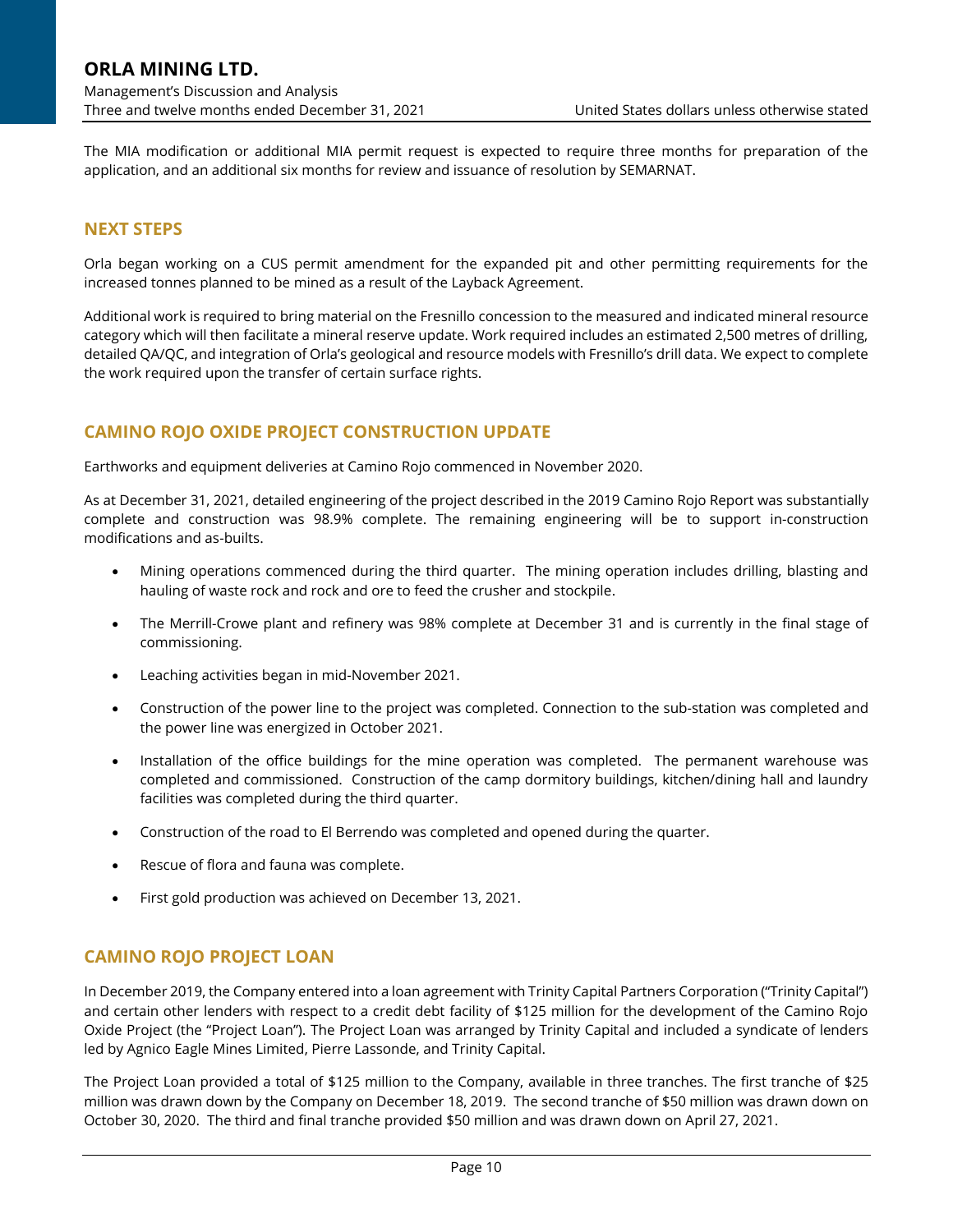For accounting purposes, the Project Loan is presented at \$113.3 million, which is \$125.0 million principal minus unamortized transaction costs of \$11.7 million. These transaction costs are being amortized over the expected life of the Project Loan.

## **EXPLORATION**

The Camino Rojo land package is under-explored and the proximity to the large Camino Rojo mineralized system provides a highly prospective opportunity. Exploration on the project is somewhat challenging due to the presence of a thin alluvial soil and caliche cover impacting geochemical surface expressions, but the potential to discover mineralization is considered excellent. As such, we continue to conduct a regional exploration at Camino Rojo.

### CAMINO ROJO SULPHIDE PROJECT

We continue to evaluate multiple development scenarios on the Camino Rojo Sulphide Project. The development scenarios being considered to potentially form the basis of a Preliminary Economic Assessment ("PEA") currently include: (1) an underground mining option, (2) an open pit mining option with processing at a to-be-constructed sulphide facility at Camino Rojo, and (3) an open pit mining option with processing at Newmont's Peñasquito plant. Based on the additional drilling and testwork to date, all development options remain possible.

Drill results on a 6,079-metre, 14-hole program on the sulphide deposit were released during the third quarter of 2021. The drilling was intended to test the continuity of higher-grade mineralization within the sulphide mineral resource at an orientation more orthogonal to the principal orientation of mineralization compared to most of historical drilling. The positive drill results in the sulphide deposit confirmed the presence of mineralized domains with higher-than-average grades than the existing resources. The recent data is helping to refine the geological model and guide mining scenario evaluation as part of a planned PEA. The positive drill results also demonstrate the need for further drilling at the more optimal drill orientation to develop a greater understanding of the higher-grade zones within the large, kilometre-scale deposit. To further the evaluation of the Camino Rojo Sulphide Project, we are considering additional drilling in 2022 to provide confirmation of grade and geometry of the higher-grade zones. The phase two drill program would be scheduled to commence following declaration of commercial production at the Camino Rojo Oxide Project. Full drill results are available on Orla's website: [2021 News Releases |Orla Mining Ltd.](https://www.orlamining.com/news/orla-mining-confirms-higher-grade-gold-zones-within-camino-rojo-sulphide-resource-and-provides-project-update/)

The phase one drill program also provided material for metallurgical test work and the Company is assessing multiple processing options. Geometallurgical modelling is in progress to define the distribution and types of geometallurgical domains within the sulphide deposit. The new geological model and metallurgical results will be considered in the development of a PEA.

#### REGIONAL EXPLORATION

In addition to the Camino Rojo sulphide zone directional diamond drilling program completed in early April 2021, the Camino Rojo regional exploration program continued during Q4-2021 consisting of geophysical airborne (drone) magnetic survey (approximately 319 square km), rotary air blast ("RAB") reconnaissance drilling (approximately 9,122 m) as well as soil geochemical sampling and mechanical trenching. In addition, a geophysical IP (induced polarization) survey totaling 85.7 line-km has been completed. This target definition work led to the definition of targets to the north-east and southwest of the Camino Rojo deposit as well as over an area located 3 km to the south. Some of these targets will be drilled tested in 2022 with the objective to discover satellite mineralization near the Camino Rojo deposit.

During the fourth quarter, \$2.3 million was expensed on exploration and evaluation activities at Camino Rojo.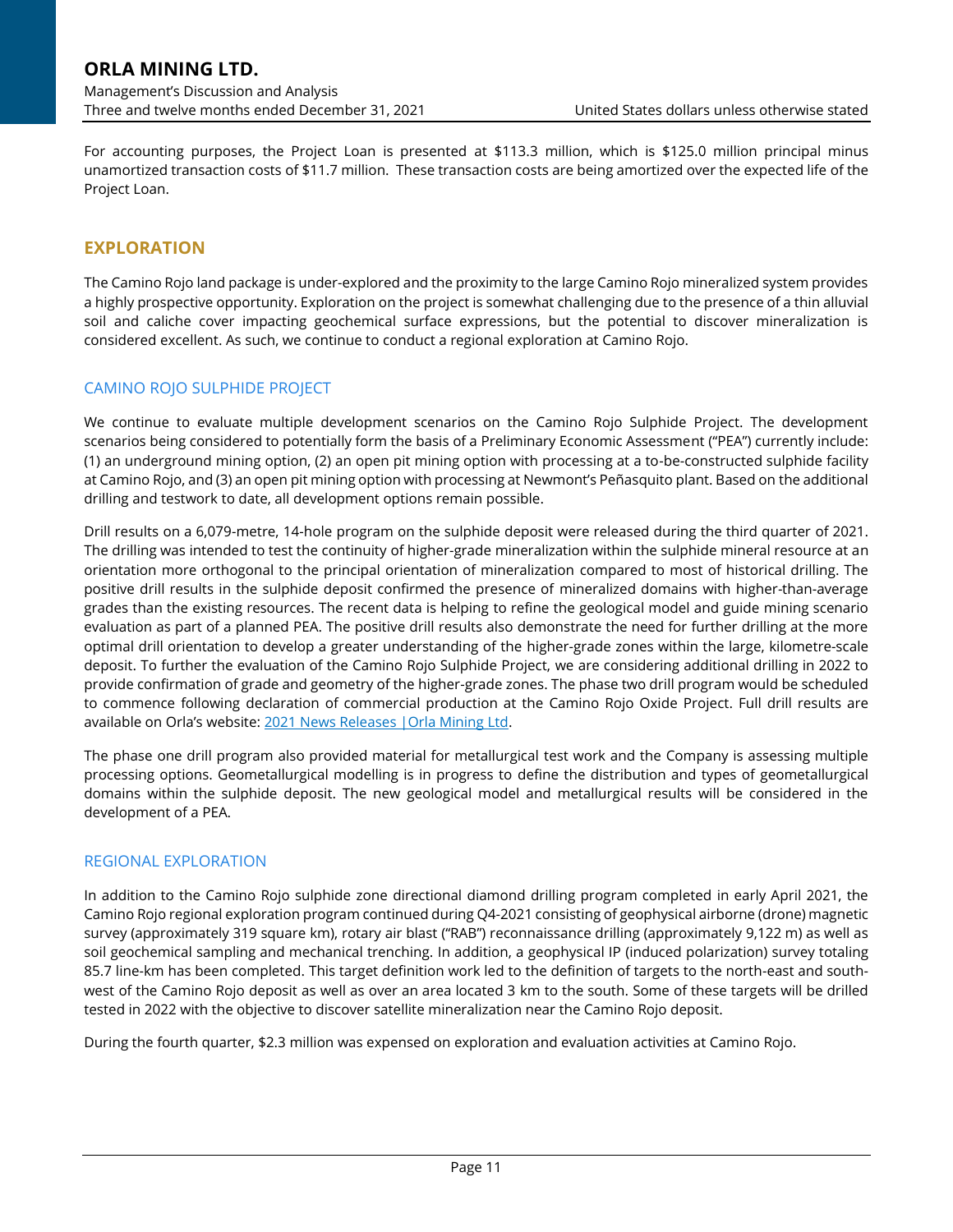### **COMMUNITY AND SOCIAL**

Orla maintains an active community, social relations, and environmental management program. During the fourth quarter of 2021, there were no reportable environmental incidents. The gradual reopening in Mexico has allowed community activities to shift from COVID-19 related support to working on social investment programs, local employment, and local procurement. The social investment consultation with the communities resulted in several projects being proposed, some of which are almost complete while others will continue into the first half of 2022. These projects included maintenance work on local infrastructure, new infrastructure to support local economic and social activities, social programs which included the funding of scholarships and the donation of food to the local communities of El Berrendo and San Francisco de los Quijano. The Sustainability Risk Committee, which is comprised of members of the Company and community relations advisors, continued to hold monthly meetings. During the fourth quarter of 2021, the Company has:

- Provided support to the local communities during the COVID-19 pandemic including the donation of food and protective equipment and transportation to COVID-19 vaccination centers.
- Continued funding scholarships and adult education programs.
- A training program for local business owners and entrepreneurs started in the fourth quarter of 2021 and will continue during the first few months of 2022.
- Donated supplies and equipment to the local health center.
- Started refurbishing a domestic water storage pond in San Francisco de los Quijano. This project is expected to continue into 2022.
- Began the reconstruction of the Civic Center Building in San Tiburcio. This project is expected to continue into the second quarter of 2022.
- Completed the maintenance of the road to El Berrendo.
- Promoted the use of local employment and service providers by our contractors.

Orla's community relations team continues to maintain communications with our local communities to understand how the Company can best provide support. A campaign to consult with the communities on how to best invest in their communities was completed, allowing the communities to decide where funds available from the Company for social programs and infrastructure should be invested. Several projects that are already underway were identified by the communities in working sessions following the consultation campaign.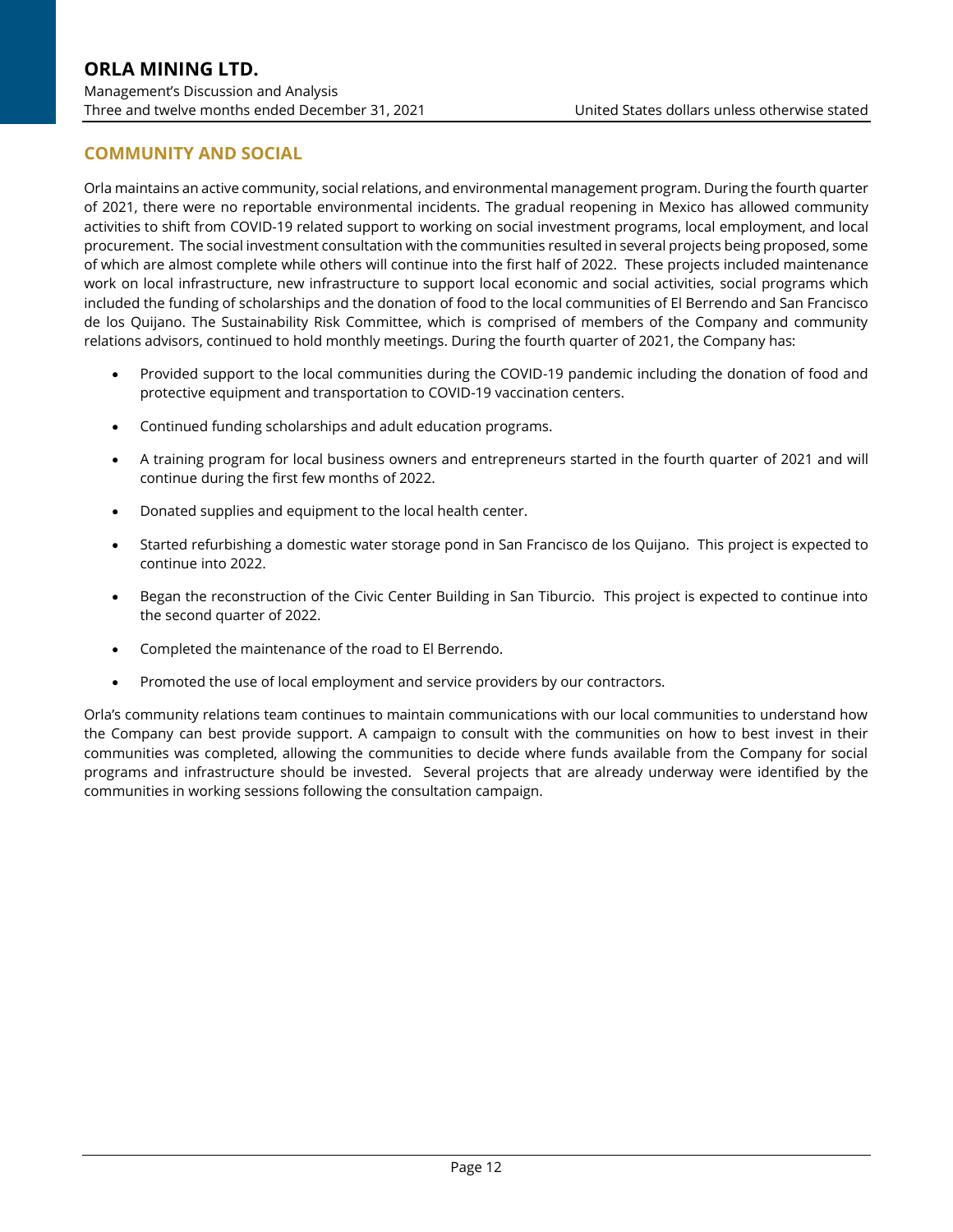# B. CERRO QUEMA PROJECT, PANAMA

#### **PROJECT DESCRIPTION**

The Cerro Quema Gold Project is 100% owned by Orla Mining Ltd. and is located on the Azuero Peninsula in Los Santos Province in southwestern Panama, about 45 kilometres southwest of the city of Chitre and about 190 kilometres southwest of Panama City. The project is at the exploration and development stage for a proposed open pit mine with process by heap leaching. Orla owns the mineral rights as well as the surface rights over the areas of the current mineral resources and mineral reserves, the proposed mine development, and the priority drill targets.

On July 28, 2021, Orla provided the results of a PFS (the "2021 PFS") and mineral resource and mineral reserve estimates on its Cerro Quema Gold Project. The 2021 PFS demonstrates the possibility of a low cost, high return heap leach project. The estimated Cerro Quema Gold Project after-tax NPV (5% discount rate) is \$176 million with an after-tax IRR of 38% at a gold price of \$1,600 per ounce.

Since the 2014 Pre-Feasibility Study ("2014 PFS") for the Cerro Quema Gold Project, significant additional drillhole data has become available, rendering the 2014 mineral resource and mineral reserve estimates non-current (refer to the technical report entitled "Cerro Quema Project – Pre-Feasibility Study on the La Pava and Quemita Oxide Gold Deposits" dated August 15, 2014, for further details on the 2014 PFS). The main notable physical changes from the 2014 PFS to the 2021 PFS include improved water management infrastructure including active and passive water treatment plants for the waste rock facilities and heap leach facilities, a more detailed design for a larger heap leach pad with increased capacity, a threephase heap leach facility, redesign of the two-phase waste rock facilities, and an update of all costs. The 2021 PFS was conducted using a gold price of \$1,600 per ounce and a silver price of \$20 per ounce and is expressed in U.S. dollars.

On December 6, 2021, Orla announced the initial mineral resource estimate for the Caballito copper-gold deposit located within the Cerro Quema Project limits. The mineral resource estimate has been confined by a ''reasonable prospect of economic extraction'' pit using the base case NSR inputs with a mining cost of \$2.20/tonne for both materials to be processed and waste at a processing cost of\$6.34/tonne and \$15.00/tonne for oxides and sulphides respectively. The mineral resource estimate for the Caballito copper-gold deposit consists of 31,952,000 tonnes of sulphide indicated mineral resources at an average CuEq grade of 0.96% and 2,569,000 tonnes of sulphide inferred mineral resources at an average CuEq grade of 0.85%.

An independent technical report for the 2021 PFS on the Cerro Quema Gold Project, the 2022 Cerro Quema Report, which includes the mineral resource estimate for the Caballito copper-gold deposit, was filed under Orla's profile on SEDAR, EDGAR, and on the Company's website on January 20, 2022.

#### **ENVIRONMENTAL AND PERMITTING**

We have an ongoing environmental management plan that includes maintaining sediment dams, revegetation of previously disturbed areas and active sediment and erosion control activities. Baseline surface water quality sampling and groundwater level measurements are also ongoing.

Mineral concessions are comprised of three contracts between the Republic of Panama and Minera Cerro Quema SA, a wholly owned subsidiary of Orla. The original 20-year term for these concessions expired on February 26, 2017 (Contracts 19 and 20) and March 3, 2017 (Contract 21). The Company has applied for the prescribed 10-year extension to these contracts as it is entitled to under Panamanian mineral law.

As of the date of this MD&A, formal approval of the extension of these concessions has not yet been received. In the absence of such approval, construction or development activities of the Cerro Quema Project cannot proceed. On March 6, 2017, the Ministry of Commerce and Industry provided written confirmation to the Company that it had received the extension applications, and that exploration work could continue while the Company waits for the renewal. We have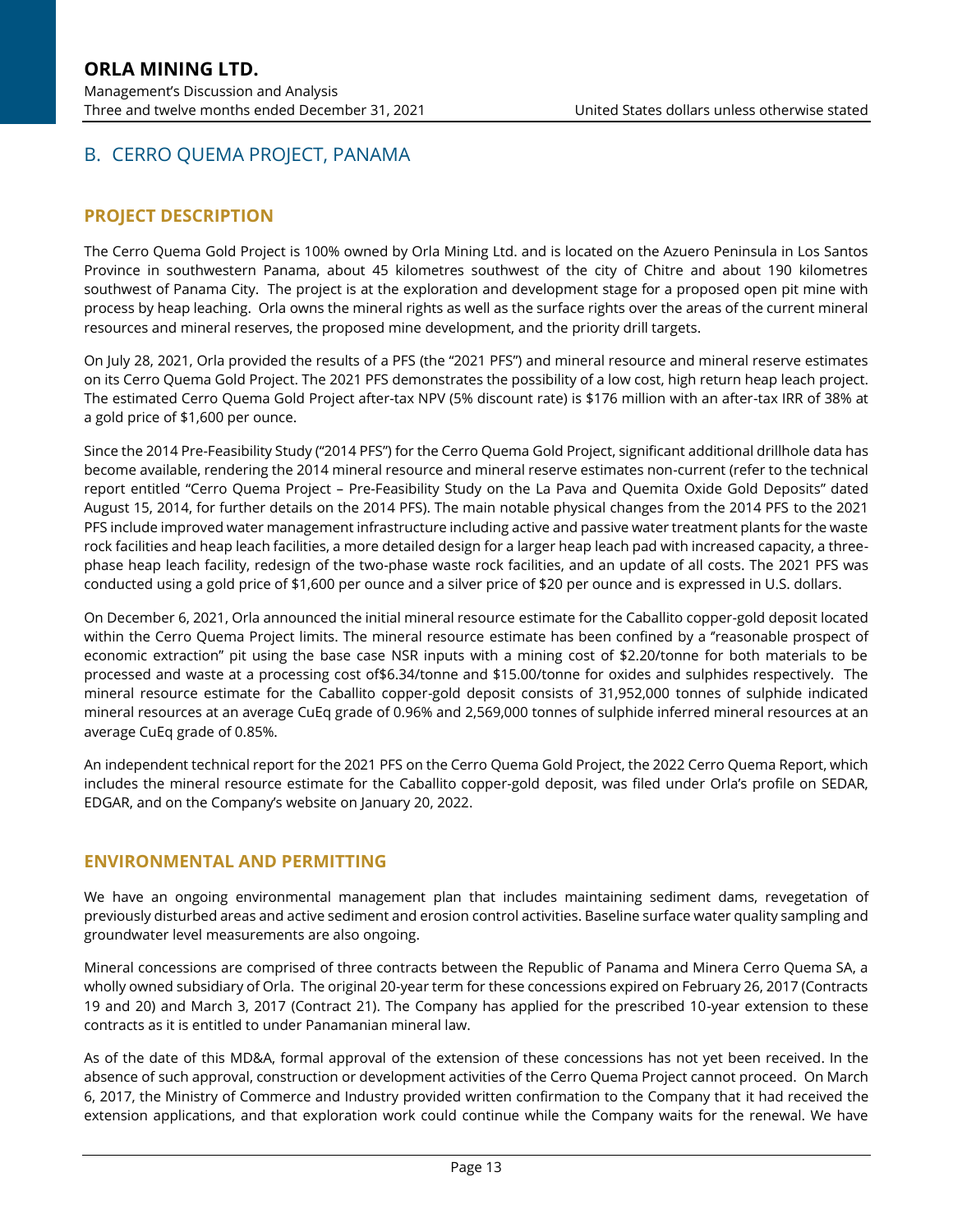received verbal assurances from government officials that the renewal applications are complete with no outstanding legal issues. Since the expiry of the concessions, we have continued to receive ongoing exploration permits, and the Ministry of Commerce has continued to accept our annual reports and concession fees.

In May 2021, the extension of the exploitation contracts was signed by both the Ministry of Commerce and Industry and by Orla. As of the date of this MD&A, the documents are with the Comptroller General for final review and approval. The final process will now require the signing and publication of the resolution in the official Gazette — this process is pending.

The mine environmental permitting process has been ongoing and in February 2021, the Ministry of Environment conducted their final site inspection of the Cerro Quema Project. As a result of the positive site inspection review, the Category 3 Environmental & Social Impact Assessment ("ESIA") technical aspects were approved. The final process will now require the signing and publication of the resolution in the official Gazette — this process is pending.

#### **OPPORTUNITIES**

Infill drilling at La Pava, Quemita, and Caballito, if successful, could expand the mineral resource and increase the confidence and classification of the mineral resource. There is potential to increase the oxide resource as well as to further explore the sulphide mineral resource over the property. Priority drill targets have been defined at Quemita, Caballito, La Pelona, and La Prieta for gold-copper mineralization. The current design allows the heap leach pad and the waste rock dump to accommodate additional tonnage in the upstream site of those facilities if required.

Based on the results of the Caballito copper-gold exploration program in 2021 and the associated mineral resource estimate, there is potential to further define and expand the sulphide mineral resource.

Currently, the property is considered under-explored and there is potential to discover both additional gold mineralization similar to the La Pava and Quemita deposits and additional gold-copper mineralized zones similar to Caballito. Any discoveries could positively impact the economic value of the Cerro Quema Project.

### **NEXT STEPS**

Orla will continue to advance Cerro Quema towards feasibility level which would provide the basis for a construction decision. Key areas of review include the following:

- Completion of additional feasibility level mine plan studies on areas including drilling and blasting, detailed equipment sizing, and contractor mining cost trade-off.
- Completion of confirmatory metallurgical test work on representative samples for each metallurgical type, specifically column leach tests on coarse crushed material and draindown chemistry.
- Completion of additional studies and cost estimates for surface and groundwater flows, quality, storage, and treatment.
- Completion of additional geotechnical studies at the proposed heap leach, waste rock dump, open pits, and processing areas.
- Evaluation on the availability of local services and personnel to maximize local hiring and procurement.
- Investigation of power generation opportunities from the overland conveying system to help alleviate the on-site power generation requirements.

For the copper-gold sulphide mineral resource, we will continue with an exploration program focusing on step-out drilling at Caballito and follow up on priority drill targets defined at Quemita, La Pelona, and La Prieta.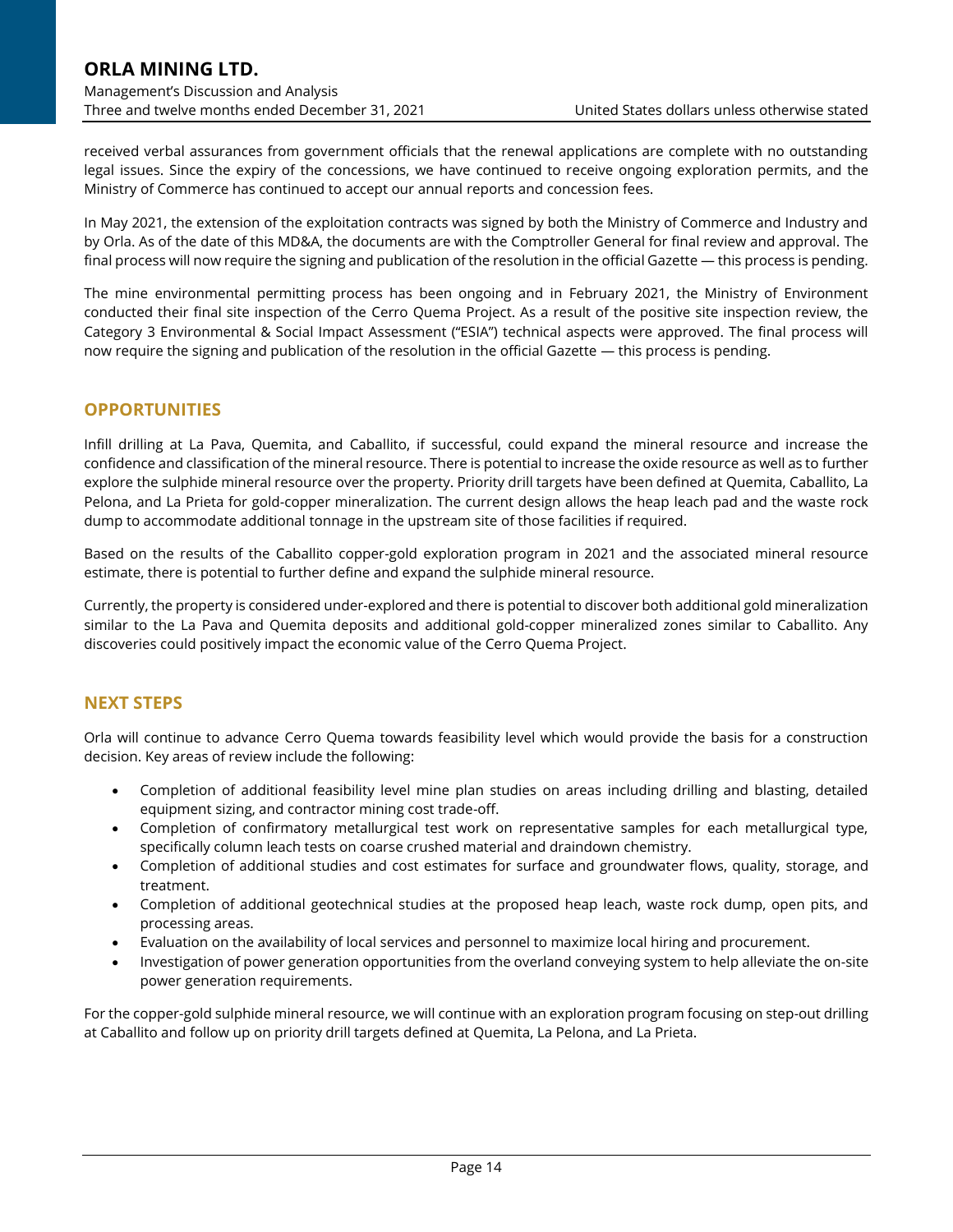## **EXPLORATION**

The discovery of the Caballito mineralized zone in 2017 and follow-up drilling executed by Orla in 2018 led to the definition of significant copper and gold sulphide mineralization with open pit potential. The Caballito-style mineralization differs from the Pava and Quemita oxide deposits as it consists of copper-gold (low arsenic) sulphide mineralization that will not be amenable to heap leaching and will require a different processing method.

On December 6, 2021, Orla announced the independent mineral resource estimate for the Caballito copper-gold deposit at the Cerro Quema project.

The mineral resource estimate for the Caballito copper-gold deposit consists of the following:

- 31,952,000 tonnes of sulphide indicated mineral resources at an average CuEq grade of 0.96% (0.83% Cu, 0.31 g/t Au & 2.2 g/t Ag) for 676 Mlbs of CuEq (585 Mlbs Cu, 315 Koz Au and 2,260 Koz Ag).
- 22,569,000 tonnes of sulphide inferred mineral resources at an average CuEq grade of 0.85% (0.77% Cu, 0.21 g/t Au & 1.2 g/t Ag) for 425 Mlbs of CuEq (381 Mlbs Cu, 155 Koz Au and 856 Koz Ag).

The Cerro Quema property shows potential for additional oxide mineralization, but the main upside resides in the sulphide-hosted potential of the project which remains largely under-explored.

Only one drill hole was completed in 2021 and the program was suspended in March 2021 due to COVID safety measures. The exploration team has been focusing its efforts on the refinement of drill targets, including the review and optimization of project data. A geophysical IP survey (41.5 line-km) covering the southeast extension of the Caballito deposit area as well as the La Prieta porphyry target to the south of the property was completed in 2021. Ground magnetic and soil geochemical programs have been performed in parallel with the geophysical work Historical data combined with 2021 survey information led to the definition of priority drill targets at Quemita, Caballito, La Pelona, and La Prieta. The results of the IP and soil geochemical surveys at La Prieta further confirm a large coincident IP chargeability anomaly (approximately 1.4 km in diameter) and soil and rock geochemical results over the La Prieta intrusion.

During the quarter ended December 31, 2021, \$0.5 million was expensed on exploration and evaluation activities at Cerro Quema.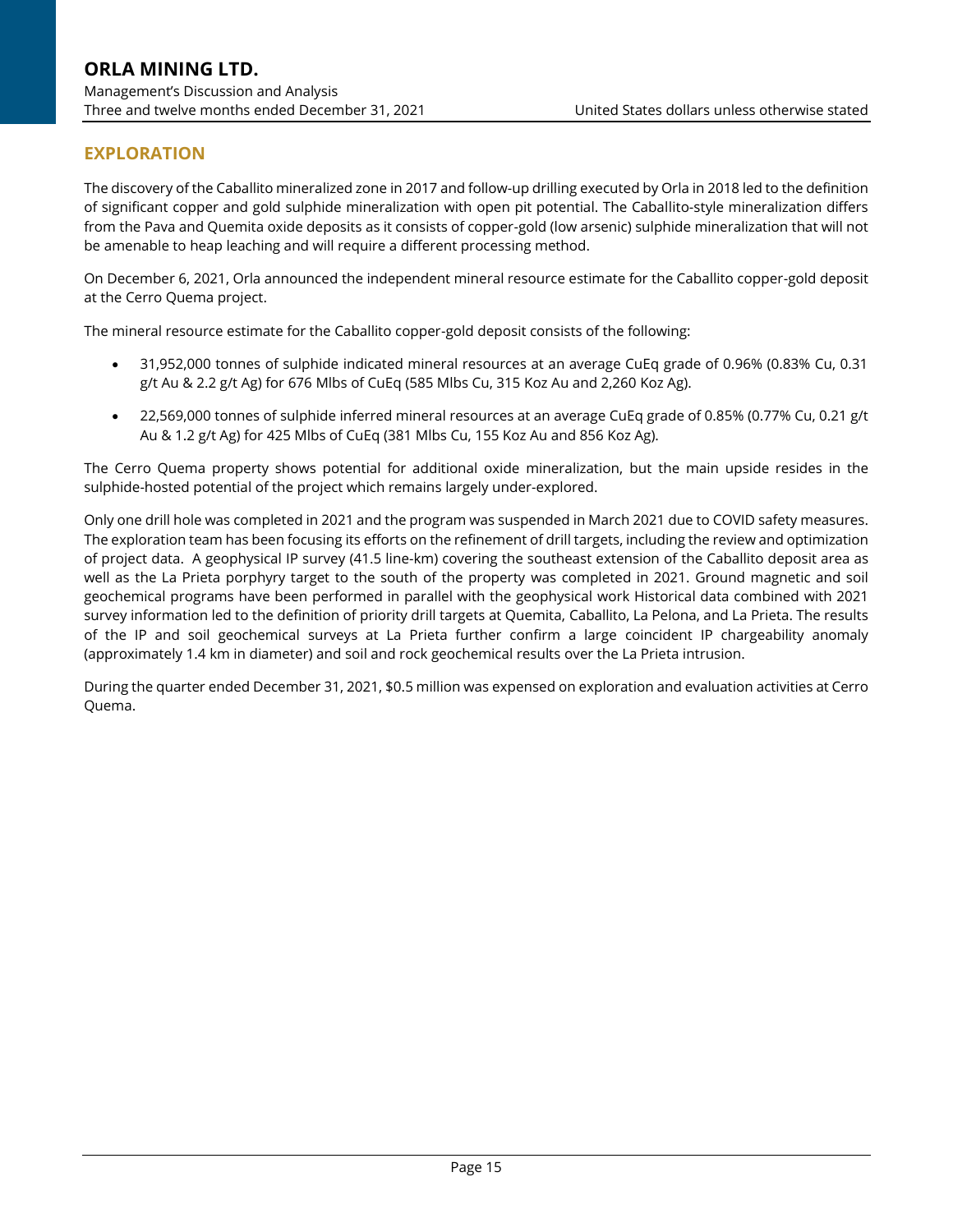# C. NON-GAAP MEASURES

We have included herein certain performance measures ("non-GAAP measures") which are not specified, defined, or determined under generally accepted accounting principles (in our case, International Financial Reporting Standards, or "IFRS").

These are common performance measures in the gold mining industry, but because they do not have any mandated standardized definitions, they may not be comparable to similar measures presented by other issuers. Accordingly, we use such measures to provide additional information and you should not consider them in isolation or as a substitute for measures of performance prepared in accordance with generally accepted accounting principles ("GAAP").

## **ALL-IN SUSTAINING COSTS ("AISC")**

The Company has provided an AISC performance measure that reflects all the expenditures that are required to produce an ounce of gold from operations. While there is no standardized meaning of the measure across the industry, the Company's definition conforms to the AISC definition as set out by the World Gold Council in its guidance dated November 14, 2018. Orla believes that this measure is useful to external users in assessing operating performance and the Company's ability to generate free cash flow from current operations. Upon commencing commercial production and reporting actual AISC, the Company will provide a reconciliation to IFRS figures then presented.

### **CASH COSTS PER OUNCE**

We calculate cash costs per ounce by dividing the sum of operating costs, royalty costs, production taxes, refining and shipping costs, net of by-product silver credits, by payable gold ounces. While there is no standardized meaning of the measure across the industry, we believe that this measure is useful to external users in assessing operating performance.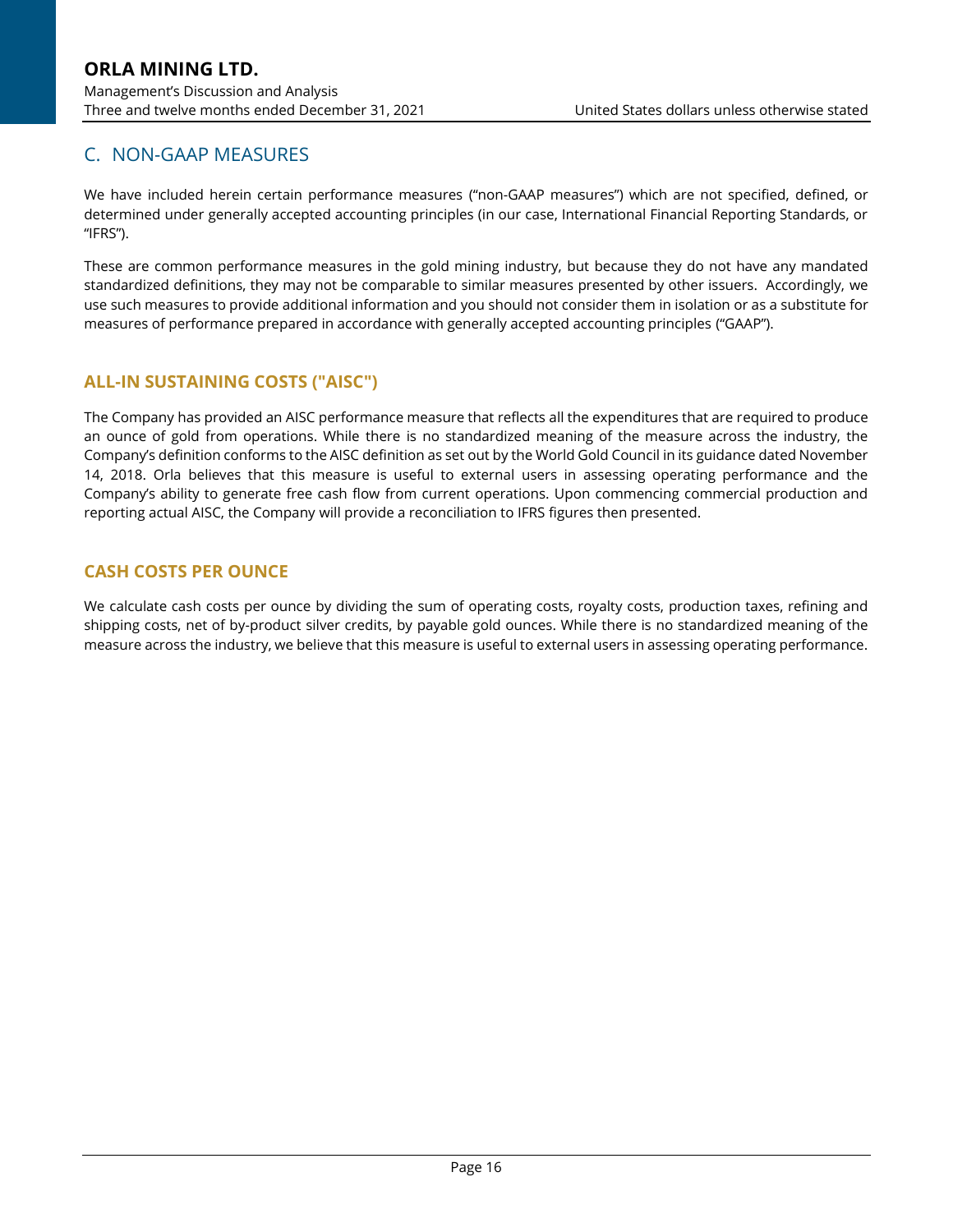# **ORLA MINING LTD.**

## **V. SELECTED ANNUAL INFORMATION**

The figures in the following table are based on the audited consolidated financial statements of the Company which were prepared in accordance with IFRS as issued by the International Accounting Standards Board.

|                                         | 2021          | 2020          |    | 2019       |
|-----------------------------------------|---------------|---------------|----|------------|
|                                         | US\$ 000's    | US\$ 000's    |    | US\$ 000's |
| Revenue                                 | \$<br>4,091   | \$            | \$ |            |
| Cost of sales                           | \$<br>1,358   | \$            | S  |            |
| Net loss                                | \$<br>26,278  | \$<br>27,694  | \$ | 20,354     |
| Inventories                             | \$<br>10.956  | \$            | \$ |            |
| Total assets                            | \$<br>364,895 | \$<br>239,195 | \$ | 151,028    |
| Total non-current financial liabilities | \$<br>137.089 | \$<br>70,888  | \$ | 23,488     |

We early adopted the amendments in IFRS 16 "Property, Plant, and Equipment" during 2021, pursuant to which proceeds from metal sales occurring before the mine commences commercial production should be recognized in profit or loss, together with the costs of producing those items. In accordance with the amendment, we recognized revenue and cost of sales in profit or loss during the year ended December 31, 2021. We measured the costs of producing the metal in accordance with IAS 2 "Inventories". The adoption of this amendment had no effect on comparative figures, as no such proceeds occurred in prior years.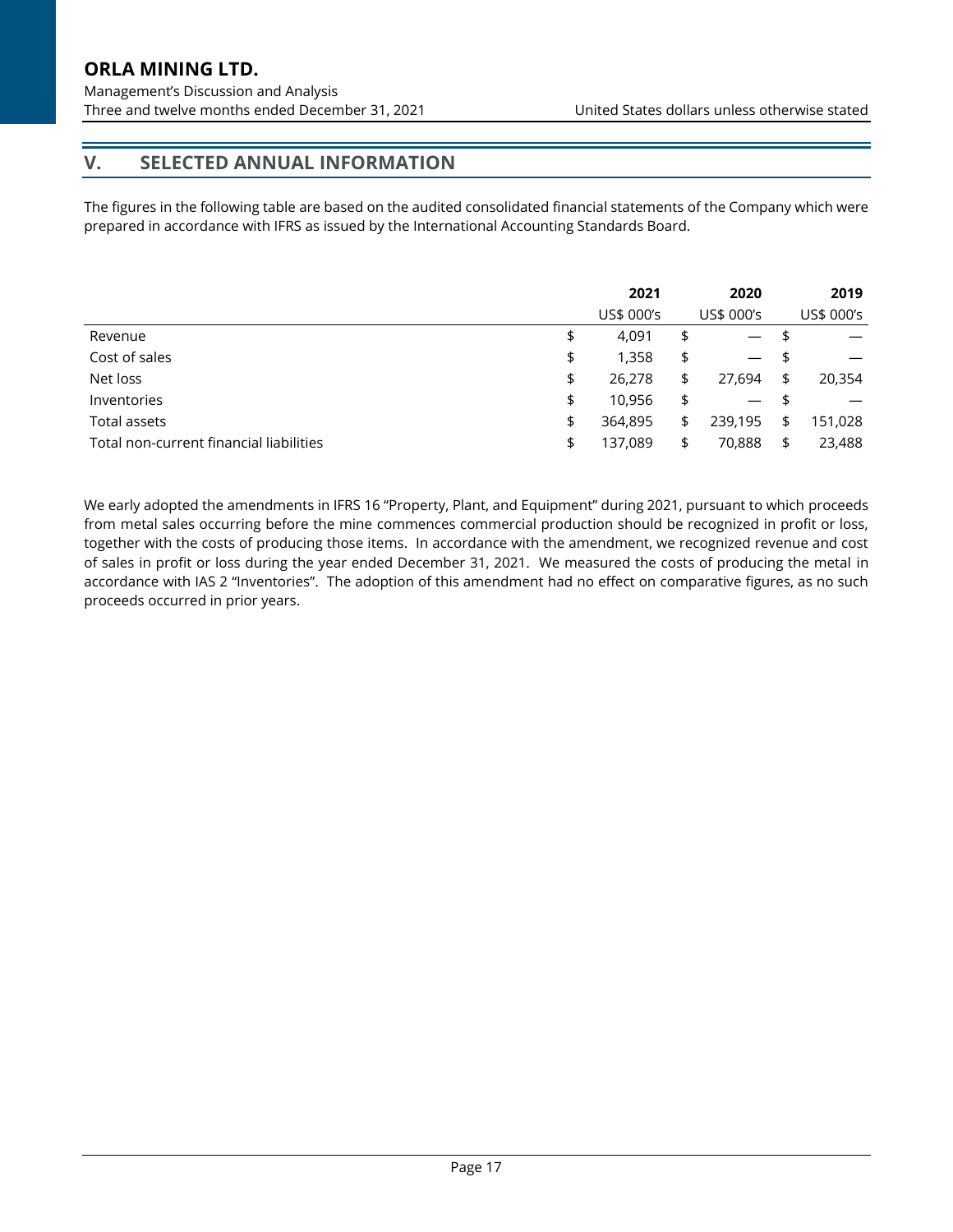## **VI. SUMMARY OF QUARTERLY RESULTS**

The figures in the following table are based on the consolidated financial statements of the Company which were prepared in accordance with IAS 34 "Interim Financial Reporting" of IFRS as issued by the International Accounting Standards Board.

| \$ thousands                       | 2021-04     | 2021-03 | <b>2021-Q2</b> | 2021-Q1 | 2020-Q4 | 2020-Q3 | 2020-Q2 | 2020-Q1 |
|------------------------------------|-------------|---------|----------------|---------|---------|---------|---------|---------|
| Revenue                            | 4,091<br>\$ | \$      | \$             | \$      | \$      | \$      |         |         |
| Cost of sales                      | 1,358       |         |                |         |         |         |         |         |
|                                    | 2,733       |         |                |         |         |         |         |         |
|                                    |             |         |                |         |         |         |         |         |
| <b>Exploration expense</b>         | 2,863       | 3,573   | 3,761          | 4,911   | 3,943   | 3,590   | 770     | 7,603   |
| Office and administrative          | 557         | 487     | 358            | 509     | 102     | 162     | 194     | 185     |
| Professional fees                  | 408         | 241     | 551            | 502     | 558     | 425     | 230     | 176     |
| Regulatory and transfer agent      | 83          | 162     | 213            | 204     | (17)    | 11      | 66      | 82      |
| Salaries and wages                 | 826         | 759     | 754            | 593     | 802     | 563     | 527     | 264     |
| Depreciation                       | 34          | 52      | 35             | 33      | 36      | 23      | 382     | 22      |
| Share based payments               | 432         | 416     | 498            | 983     | 434     | 705     | 612     | 772     |
| Foreign exchange                   | 2,313       | 3,320   | (4,771)        | 2,864   | 648     | 1,688   | (1,220) | 479     |
| Interest income and finance costs  | 207         | 450     | 324            | 315     | 1,178   | 1,503   | 648     | 606     |
| Other (gains)                      | 28          | 94      | (824)          | (107)   | (39)    | (1,019) |         |         |
| Net loss                           | 5,018       | 9,554   | 899            | 10,807  | 7,645   | 7,651   | 2,209   | 10,189  |
|                                    |             |         |                |         |         |         |         |         |
| Loss per share (basic and diluted) | \$0.02      | \$0.04  | \$0.00         | \$0.05  | \$0.03  | \$0.03  | \$0.01  | \$0.05  |

### **REVENUE AND COST OF SALES**

The mine at the Camino Rojo Oxide Project was in construction throughout 2021. In December 2021, while the mine was still in commissioning and not yet in commercial production, we sold 2,422 ounces of gold.

We early adopted certain amendments to accounting standards<sup>1</sup> pursuant to which we recognized revenue of approximately \$4.1 million and cost of sales of approximately \$1.4 million. Had we not early adopted the amendment, revenue and cost of sales would have each been \$nil, and the capital cost of the mine would have been lower by approximately \$2.7 million.

Volatility in cost of sales during the first few months of startup is normal and is to be expected. Costs of production indicated during this startup period (ie, before commercial production) are not necessarily indicative of costs to be expected during commercial production.

*<sup>1</sup> Amendments to IAS 16 "Property, Plant and Equipment: Proceeds before Intended Use". Accounting standards current during the year ended December 31, 2021 required that proceeds from the sale of products generated before commercial production be deducted from the capital cost of the property plant and equipment ("PP&E"). The amendments to IAS 16 discontinue this practice. Under the amendments, proceeds from selling products before the related item of PP&E is available for use are recognized in profit or loss, less the costs of producing those items. The amendments are mandatory for annual periods beginning on or after January 1, 2022 but companies may early adopt if they choose. We early adopted this amendment effective January 1, 2021.*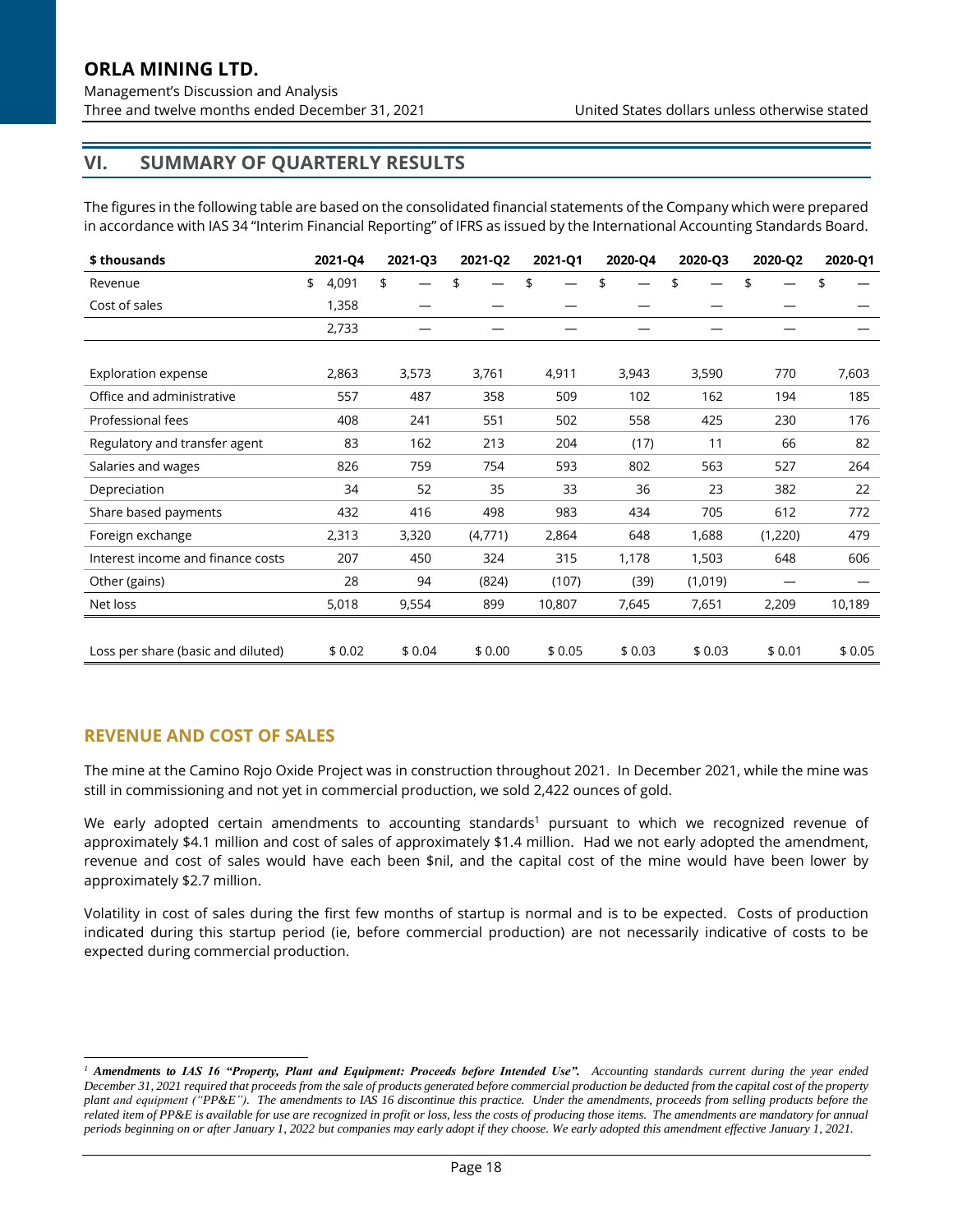## **EXPLORATION EXPENSE**

In 2020, we commenced detailed engineering and planning for construction of the Camino Rojo Oxide Project. During the third quarter of 2020 we received the necessary permits to commence construction, and in the fourth quarter of 2020 we commenced construction activities. During 2021, we continued construction of the Camino Rojo Oxide Project, completed the agreements giving us access to the Layback Area, and filed the 2021 Camino Rojo Report which incorporated the Layback Area. We conducted work to update technical studies and issued a technical report for our Cerro Quema Oxide Project.

Quarterly variations in exploration expense are due to seasonality and timing of payment of mining concession fees, drilling activities and awaiting results from previous quarters' exploration activities. During the second and third quarter of 2020, exploration expenses and site activities were unusually lower than previous quarters due to the temporary global shutdown and work-from-home orders caused by the COVID-19 pandemic. In 2020-Q4, we commenced construction at the Camino Rojo Oxide Project. Consequently, development costs began to be capitalized, and exploration and evaluation costs at the Camino Rojo Oxide Project decreased accordingly.

### **ADMINISTRATIVE COSTS**

Administrative costs and professional fees have trended with the level of activity of the Company, and with major regulatory events such as financings and public listings. In 2020-Q4 we listed and commenced trading on the NYSE American. In 2021-Q1 we filed a Base Shelf Prospectus and United States Form F-10. Each of these events caused onetime increases in regulatory fees and legal fees. The US listing has caused an increase in regulatory fees in general, as well as insurance and certain professional fees.

#### **SALARIES AND WAGES**

Salaries have generally increased from 2019 into 2021 as our team has grown in preparation for the construction and operation phases at the Camino Rojo Oxide Project.

#### **SHARE BASED PAYMENTS**

Share-based payments expense is generally related to the number of stock options and restricted share units ("RSUs") vesting during the quarter. The grants typically occur during the first quarter of each year; consequently, those quarters tend to be greater than the others as all the deferred share units ("DSUs") awarded vest (and are therefore expensed) immediately.

#### **INTEREST INCOME AND FINANCE COSTS**

The Company has project debt outstanding of \$125 million, the interest on which was expensed prior to commencement of construction. We also incurred loan initiation costs and those are being amortized over the next five years. The Company received a further draw of \$50 million in 2020-Q4, driving a further increase in interest expense.

In December 2020 (2020-Q4) we commenced construction at Camino Rojo; consequently, we commenced capitalizing interest on the Project Loan, which caused decreases in interest expense in subsequent quarters.

In January 2021, we completed the Layback Agreement, which included an obligation of \$37.8 million bearing interest at 5%. This interest is capitalized; consequently, it has no effect on interest and finance costs in the income statement during any of the quarters presented.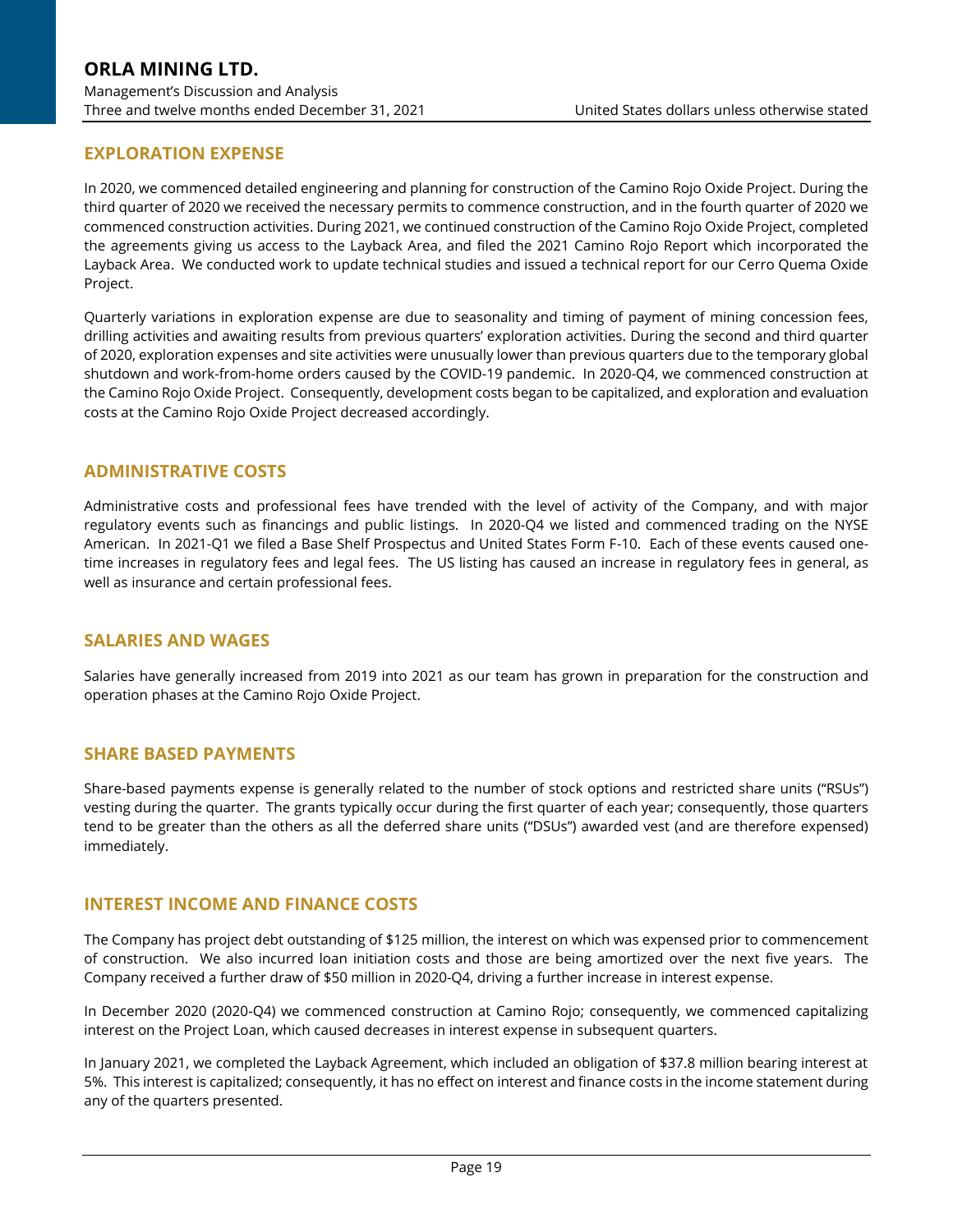## **FOREIGN EXCHANGE**

Foreign exchange gains and losses vary based on fluctuation of the Canadian dollar and the Mexican peso versus the US dollar. During 2020-Q1, Q2, and Q3, there were unusually large swings in the Canadian dollar to US dollar and the Mexican peso to US dollar exchange rates related to economic uncertainty arising from the COVID-19 pandemic.

Since the commencement of construction, foreign exchange gains and losses on the intercompany loan between the Canadian parent and Mexican subsidiary are now recorded in income, rather than through other comprehensive income. This was the single largest contributor to volatility in our quarterly loss after 2020-Q4.

#### **OTHER GAINS**

Prior to Q1-2021, "other gains and losses" consisted primarily of modification gains on changes in estimates related to the Newmont loan. In Q2-2021, we entered into participating forward currency contracts to mitigate the risk of the Mexican peso fluctuations during the construction of the Camino Rojo Oxide Project. All currency contracts had expired as of December 31, 2021.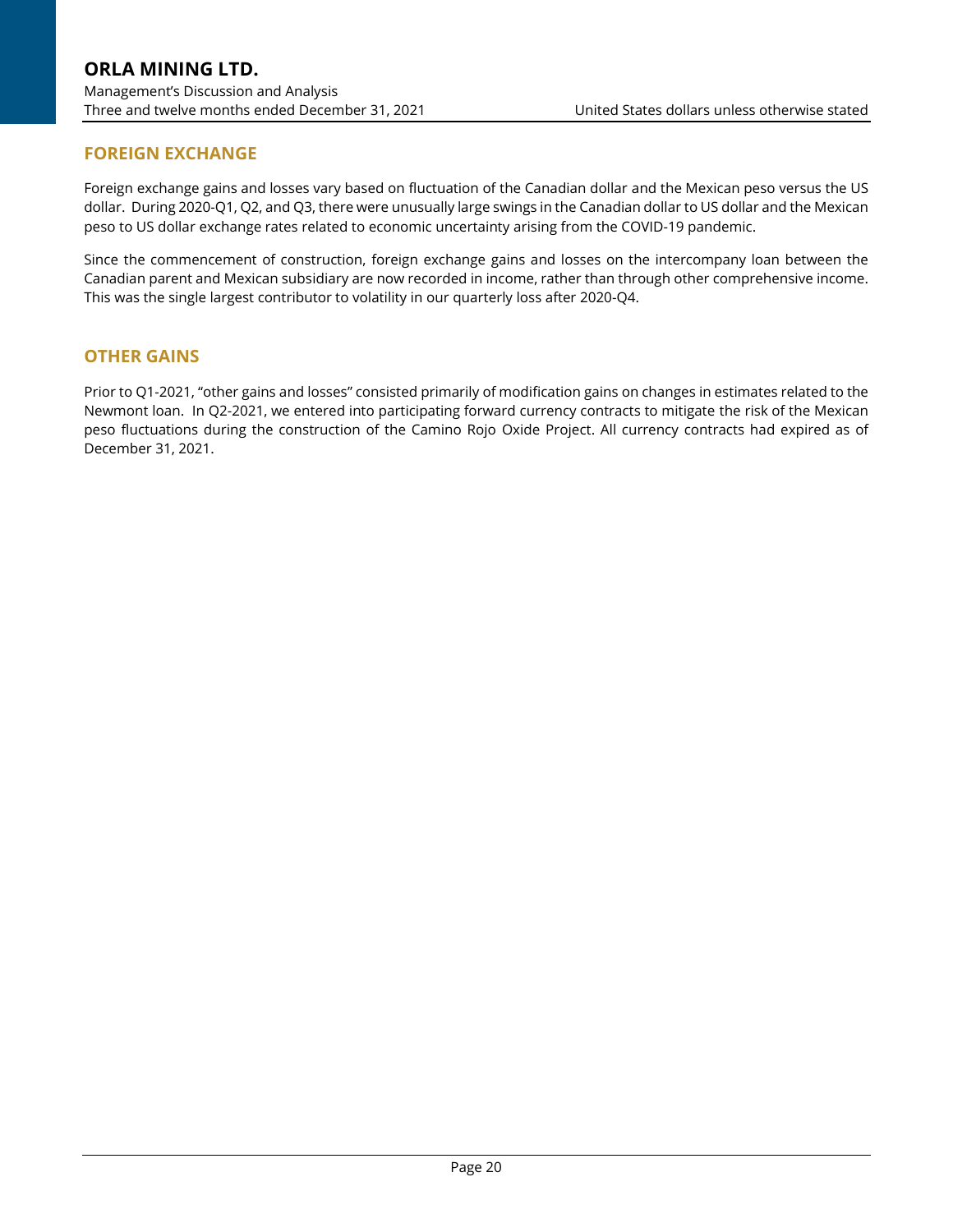# **VII. THREE AND TWELVE MONTHS ENDED DECEMBER 31, 2021**

The following table is based on accompanying audited consolidated financial statements prepared in accordance with IFRS. Figures are expressed in thousands of United States dollars.

|                                   | Three months ended December 31 |       |    |       |    |                   | Year ended December 31 |              |                   |
|-----------------------------------|--------------------------------|-------|----|-------|----|-------------------|------------------------|--------------|-------------------|
| \$000's                           |                                | 2021  |    | 2020  |    | <b>Difference</b> | 2021                   | 2020         | <b>Difference</b> |
| Revenue                           | \$                             | 4,091 | \$ |       | \$ | 4,091             | \$<br>4,091            | \$           | \$<br>4,091       |
| Cost of sales                     |                                | 1,358 |    |       |    | 1,358             | 1,358                  |              | 1,358             |
|                                   |                                |       |    |       |    |                   |                        |              |                   |
| <b>Exploration expense</b>        |                                | 2,863 |    | 3,943 |    | (1,080)           | 15,108                 | 16,302       | (1, 194)          |
| General and administrative        |                                | 557   |    | 102   |    | 455               | 1,911                  | 643          | 1,268             |
| Professional fees                 |                                | 408   |    | 558   |    | (150)             | 1,702                  | 1,389        | 313               |
| Securities regulatory             |                                | 83    |    | (17)  |    | 100               | 662                    | 142          | 520               |
| Salaries and wages                |                                | 826   |    | 802   |    | 24                | 2,932                  | 2,156        | 776               |
| Depreciation                      |                                | 34    |    | 36    |    | (2)               | 154                    | 106          | 48                |
| Share based payments              |                                | 432   |    | 434   |    | (2)               | 2,329                  | 2,523        | (194)             |
| Foreign exchange                  |                                | 2,313 |    | 648   |    | 1,665             | 3,726                  | 1,595        | 2,131             |
| Interest income and finance costs |                                | 207   |    | 1,177 |    | (970)             | 1,296                  | 3,895        | (2,599)           |
| Other                             |                                | 28    |    | (38)  |    | 66                | (809)                  | (1,057)      | 248               |
| Loss for the period               | \$                             | 5,018 | \$ | 7,645 | \$ | (2,627)           | \$<br>26,278           | \$<br>27,694 | \$<br>(1, 416)    |

During startup activities of the mine at the Camino Rojo Oxide Project, we sold 2,422 ounces of gold in December 2021, resulting in revenues of \$4.1 million and associated cost of sales of \$1.4 million.

The public listing in the United States at the end of 2020 led to (1) the increase in general and administrative costs, which was driven almost entirely by an increase in directors' and officers' insurance costs, (2) the increase in securities regulatory fees, and (3) the increase in professional fees, specifically increased audit, accounting, controls, and tax advisory fees.

Professional fees increased over last year also due to the engaging of consultants for human resources and information technology to support the Company's growth.

Salaries and wages were greater in 2021 than 2020 due to the hiring of more personnel as we proceed toward production.

Foreign exchange in 2020 was affected by the sudden strengthening of the USD compared to other world currencies at the beginning of the pandemic.

Prior to December 2020, the foreign exchange changes in the intercompany loans between the Canadian parent company and the Mexican operating subsidiary were recorded in other comprehensive income. At the beginning of construction, in December 2020, we began to record those foreign exchange changes in profit and loss. The intercompany loan is denominated in US dollars and the functional currencies of the two entities are the Canadian dollar and the Mexican peso – consequently, this has led to great volatility in our earnings, related primarily to this item.

Upon the commencement of construction, in December 2020, we stopped expensing and started capitalizing the interest on the Camino Rojo Project Loan.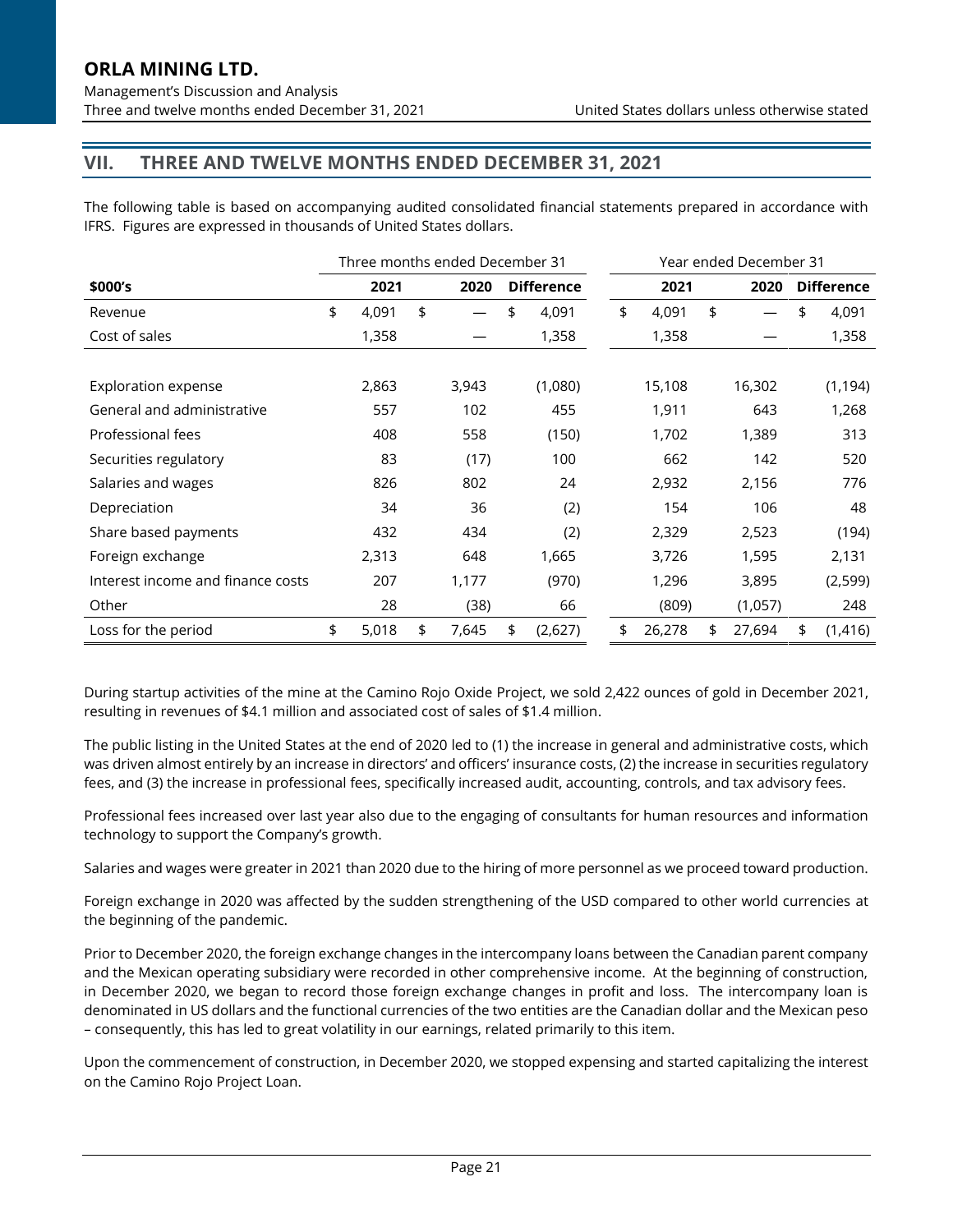# **VIII. LIQUIDITY**

As at December 31, 2021, the Company had cash and cash equivalents of \$20.5 million and positive working capital of \$10.6 million. During the reporting period, in July 2021, the Company completed a \$35 million equity financing, and in December 2021 generated gold sales of \$4.1 million.

At December 31, 2021, and as of the date of this MD&A, the Company had the following debt outstanding

- Project Loan of \$125 million, due 2024
- Newmont loan of approximately \$10.3 million
- Fresnillo obligations of \$37.8 million (of which \$15.0 million is due in December 2022, and \$22.8 million is due in December 2023).

#### HISTORICAL CONTEXT

As of December 31, 2021, we had not yet advanced any of our properties to commercial production, although the mine at the Camino Rojo Oxide Project has started producing gold during startup activities.

Historically, the Company's primary source of funding has been the issuance of equity securities for cash through prospectus offerings and private placements to sophisticated investors and institutions, debt financing, and from the exercise of warrants and options. While we believe our ability to raise further funding will continue, our access to exploration and construction financing is always uncertain, and there can be no assurance of continued access to sources of significant equity or debt funding until we can generate cash from operations.

#### EXPECTED SOURCES OF CASH

We began earning cash flow from metal sales in December 2021. We expect to fund the operating costs and the operating and strategic objectives of the Company over the next twelve months with existing cash on hand and metal sales, although we may also receive from proceeds from exercises of options and warrants.

#### MEXICAN VALUE ADDED TAXES RECOVERABLE ("VAT")

Our Mexican entities pay value added taxes on certain goods and services we purchase in country. Value added taxes paid in Mexico are fully recoverable.

VAT recovery returns in Mexico are subject to complex filing requirements and detailed audit or review by the fiscal authorities. Consequently, the amount and timing of refunds is uncertain.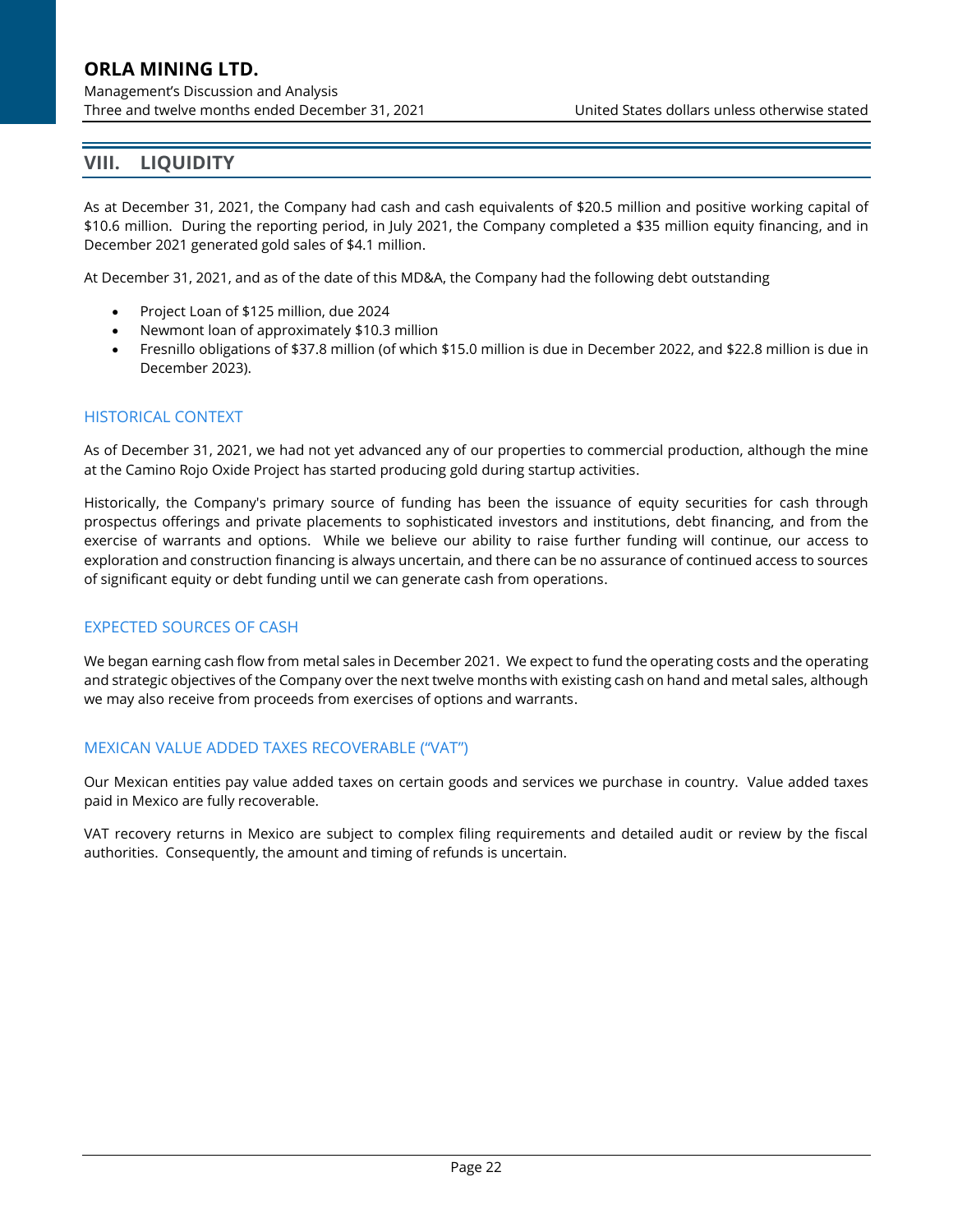A summary of the claims outstanding at December 31, 2021 for Mexican VAT paid each year is as follows (table expressed in thousands of US dollars):

| Arising in the year           | Mexican VAT paid<br>Mexican VAT paid<br>on acquisition of<br>on acquisition of<br>Layback Area<br>Camino Rojo |    |       |  | Construction and<br>operations | Total        |
|-------------------------------|---------------------------------------------------------------------------------------------------------------|----|-------|--|--------------------------------|--------------|
|                               |                                                                                                               |    |       |  |                                |              |
| 2017                          | \$<br>3,564                                                                                                   | \$ |       |  | 2                              | \$<br>3,566  |
| 2018                          |                                                                                                               |    |       |  | 315                            | 315          |
| 2019                          |                                                                                                               |    |       |  | 657                            | 657          |
| 2020                          |                                                                                                               |    |       |  | 1,490                          | 1,490        |
| 2021                          |                                                                                                               |    | 4,067 |  | 14,035                         | 18,102       |
| Total Mexican VAT recoverable | 3,564                                                                                                         |    | 4,067 |  | 16,499                         | \$<br>24,130 |

Prior to, and during construction, we have paid significant amounts in Mexican VAT. To mid-2021 we had not received substantial refunds and therefore we had classified those as long term. However, in the latter half of 2021, we began receiving substantial Mexican VAT refunds on a generally regular basis. Accordingly, at December 31, 2021, we reassessed our estimates of timing of recovery of each of our outstanding Mexican VAT claims, which in turn affected their current versus non-current classifications. We estimated that approximately \$7.4 million is long term.

To the date of this MD&A, we have received a total of \$4.8 million in VAT refunds from the Mexican tax authorities.

#### CONTRACTUAL OBLIGATIONS

| Contractual obligations                       | Payments due by period |         |    |           |    |         |    |         |    |         |  |
|-----------------------------------------------|------------------------|---------|----|-----------|----|---------|----|---------|----|---------|--|
| As at December 31, 2021                       |                        |         |    | Less than |    | $1 - 3$ |    | $4 - 5$ |    | After   |  |
| (thousands of US dollars)                     |                        | Total   |    | 1 year    |    | years   |    | years   |    | 5 years |  |
| Purchase commitments                          | \$                     | 8,560   | \$ | 8,560     | \$ |         | \$ |         | \$ |         |  |
| Trade payables                                |                        | 5,966   |    | 5,966     |    |         |    |         |    |         |  |
| <b>Accrued liabilities</b>                    |                        | 5,659   |    | 5,659     |    |         |    |         |    |         |  |
| Lease commitments                             |                        | 1,417   |    | 403       |    | 494     |    | 520     |    |         |  |
| Camino Rojo Project Loan and related interest |                        | 157,083 |    | 11,000    |    | 146,083 |    |         |    |         |  |
| Newmont loan                                  |                        | 10,662  |    | 10,662    |    |         |    |         |    |         |  |
| Fresnillo obligation and related interest     |                        | 40,678  |    | 16,830    |    | 23,848  |    |         |    |         |  |
| <b>Total contractual obligations</b>          | S                      | 230,025 | \$ | 59,080    | s  | 170,425 | \$ | 520     | S  |         |  |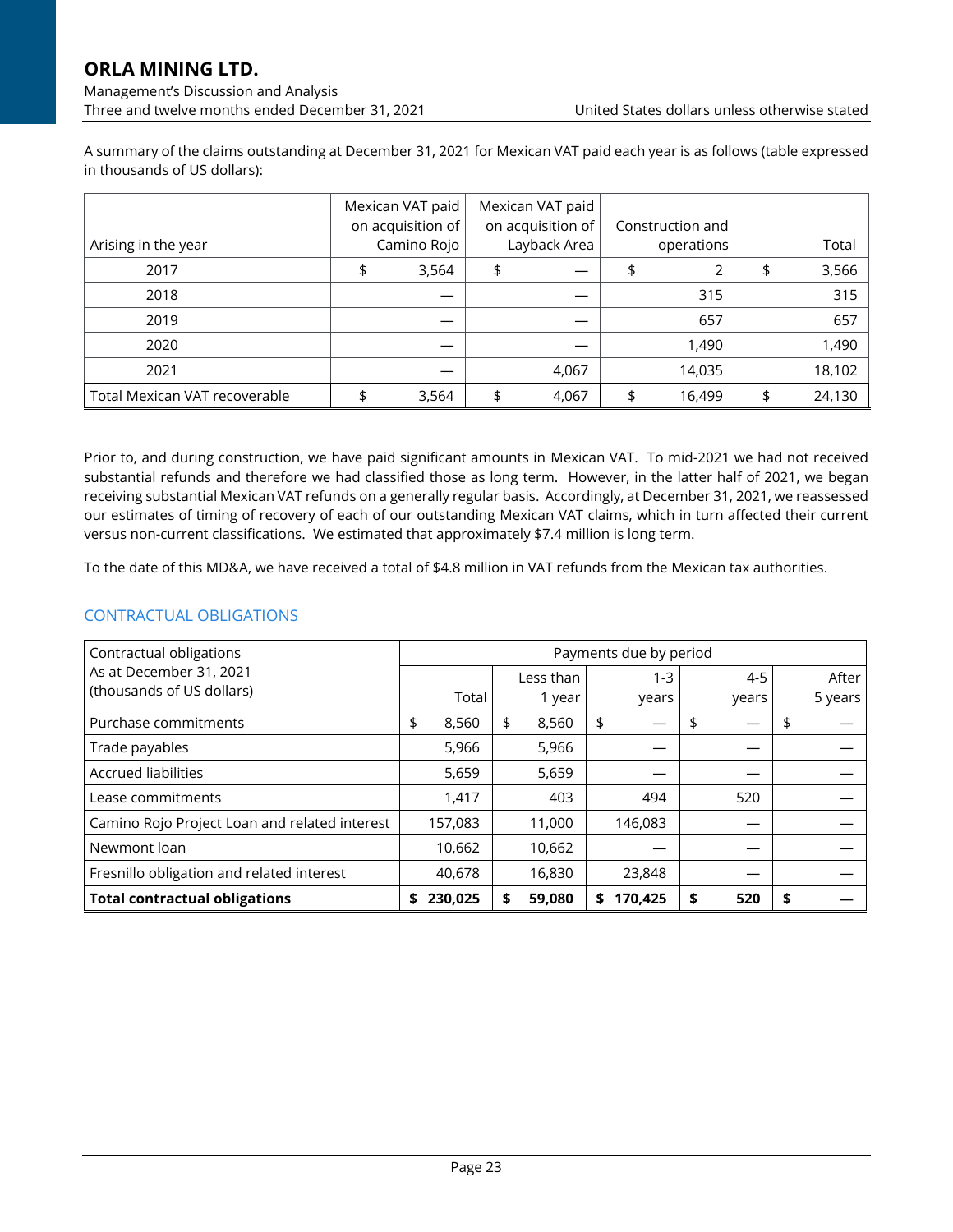# **ORLA MINING LTD.**

## **IX. CAPITAL RESOURCES**

Capital resources available to the Company.

#### **DEBT**

The Company has successfully negotiated and executed a \$125 million Project Loan agreement with a syndicate of lenders led by Trinity Capital Partners, all of which has been drawn down as of the date of this MD&A. These amounts bear interest at 8.8% per annum, payable quarterly. The principal amount is due upon maturity in December 2024, with no scheduled principal repayments prior to maturity. We may prepay the loan, in full or in part, at any time during the term without penalty, by using cash flow from operations.

Pursuant to the terms of the Layback Agreement, Fresnillo has agreed to deferred payments of \$37.8 million which we currently estimate will be repaid in December 2022 (\$15.0 million), and December 2023 (\$22.8 million). These amounts bear interest at 5% per annum, payable quarterly.

Newmont has provided interest-free loans to the Company totaling 219 million pesos (approx. \$10.7 million) which are repayable upon the commencement of commercial production.

### **EQUITY**

In December 2020, the Company commenced trading in the United States on the NYSE American. This provides access to another channel for added liquidity of the Company's stock and for financing whether through equity issuances or other instruments.

The Company filed a preliminary base shelf prospectus pursuant to which it may raise up to C\$300 million in equity or similar instruments. The final base shelf prospectus was filed on March 12, 2021 and is valid for 25 months.

As of the date of this MD&A, 40.1 million warrants remain outstanding, all of which have an exercise price less than the market value of the underlying shares.

Commitments for capital resources are substantially related to the construction of the Camino Rojo Oxide Project (refer to "Contractual Obligations" above.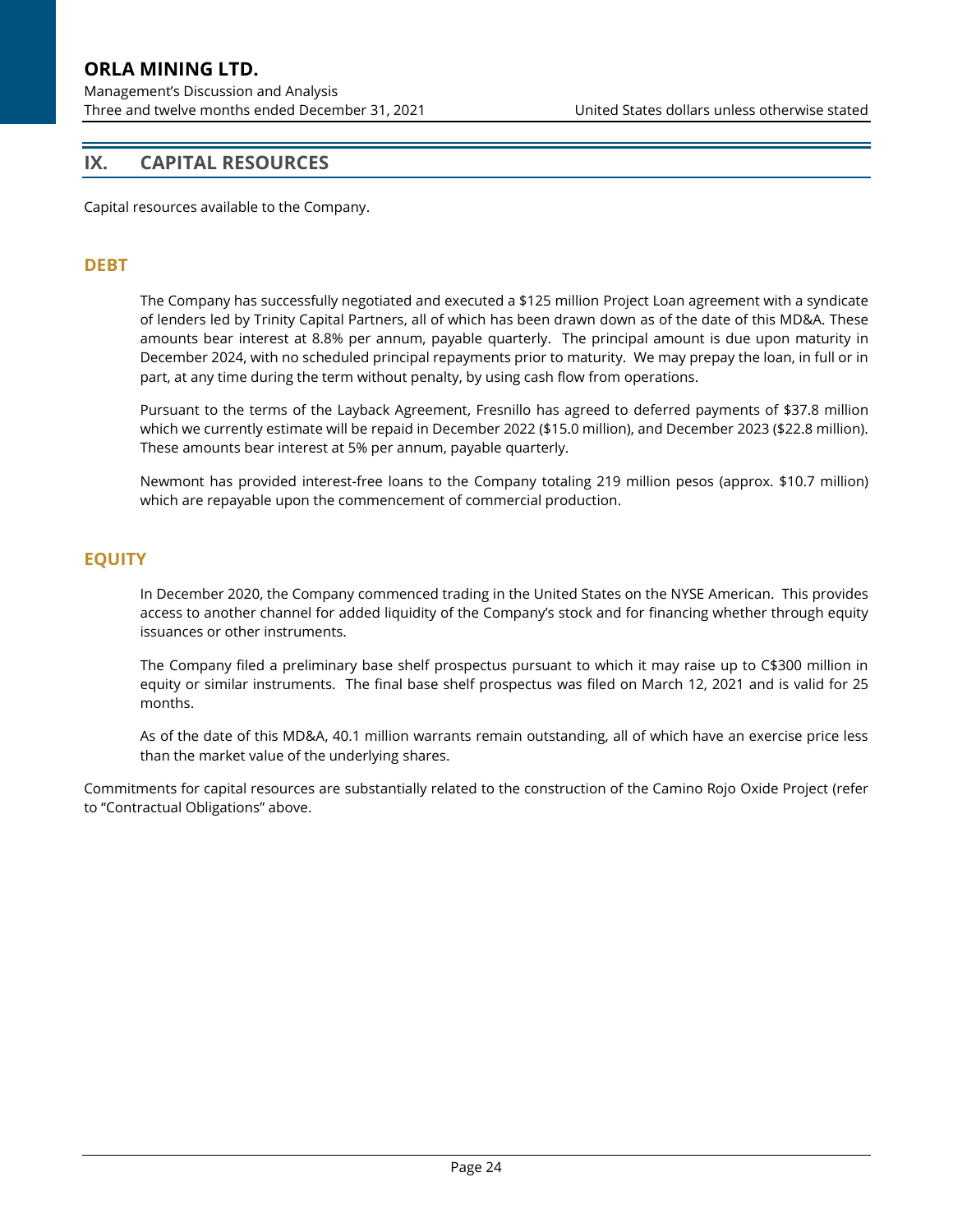# **ORLA MINING LTD.**

# **X. USE OF PROCEEDS**

# A. JULY 2021 FINANCING

On July 14, 2021, the Company completed a non-brokered prospectus financing. A total of 9,085,263 common shares of Orla were fully subscribed and sold at a price of C\$4.75 per common share, for aggregate gross proceeds to the Company of C\$43.2 million (\$35.0 million). The Company incurred issuance costs of approximately \$1.0 million.

As detailed in the table below comparing the approximate use of proceeds from the Company's non-brokered prospectus financing completed in July 2021 and the actual amounts spent, the Company has spent the full amount indicated under the July 2021 Use of Proceeds as of December 31, 2021.

There are no material variances to the use of proceeds in the July 2021 financing that have impacted our ability to achieve our business objectives and milestones as disclosed in the related prospectus supplement.

As the full amounts have now been spent, we will not provide this Use of Proceeds reconciliation in future periods in respect of this July 2021 financing.

|                                                                 | Camino Rojo<br>working capital |             | Cerro Quema<br>engineering |             | Exploration | Corporate and<br>working capital | Total |             |  |
|-----------------------------------------------------------------|--------------------------------|-------------|----------------------------|-------------|-------------|----------------------------------|-------|-------------|--|
|                                                                 |                                | \$ millions |                            | \$ millions | \$ millions | \$ millions                      |       | \$ millions |  |
| Intended use of proceeds per July 2021 prospectus<br>supplement | \$                             | 9.8         | \$                         | 4.0         | \$<br>5.0   | \$<br>15.4                       | S     | 34.2        |  |
|                                                                 |                                |             |                            |             |             |                                  |       |             |  |
| Total spent July 14, 2021, to December 31, 2021                 | S                              | 36.4        | \$                         | 1.0         | \$<br>5.5   | \$<br>27.1                       | \$    | 70.0        |  |
| less: Use of cash on hand at July 14, 2021                      |                                | (25.8)      |                            |             |             | (10.0)                           |       | (35.8)      |  |
| Net use of proceeds to December 31, 2021                        | \$                             | 10.6        | \$                         | 1.0         | \$<br>5.5   | \$<br>17.1                       | \$    | 34.2        |  |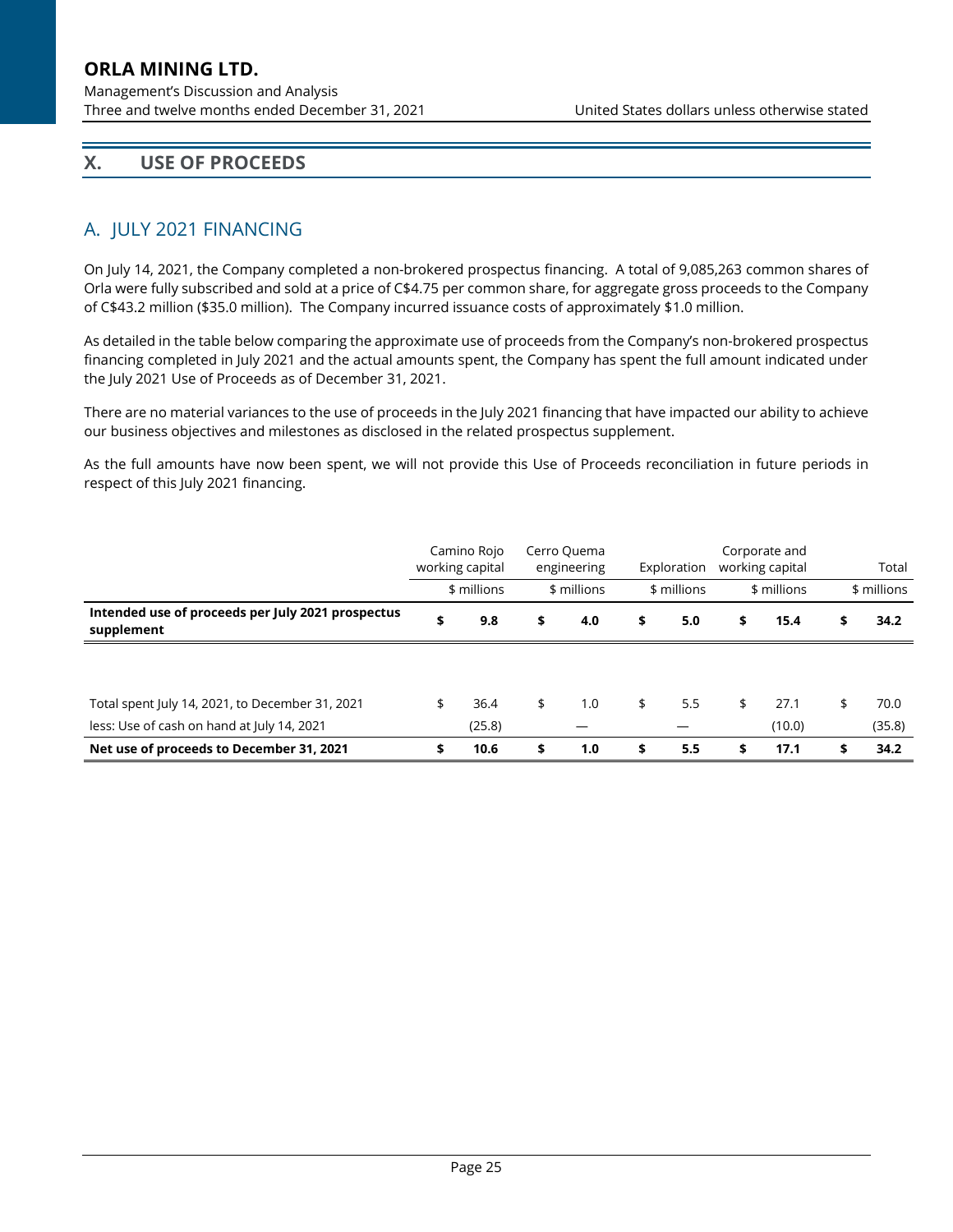# **XI. RELATED PARTY TRANSACTIONS**

The Company's related parties include "key management personnel", whom we define as the Chief Executive Officer, the Chief Operating Officer, the Chief Financial Officer, the Senior Vice President Exploration, Chief Sustainability Officer (joined the executive team effective March 1, 2022), and members of the Board of Directors of the Company. Other than compensation in the form of salaries or directors' fees, and termination benefits and share based payments (options, RSUs, DSUs, and bonus shares), there were no other material transactions with this group of individuals.

Compensation to key management personnel was as follows:

|                            |    | Year ended December 31 |    |       |
|----------------------------|----|------------------------|----|-------|
|                            |    | 2021                   |    | 2020  |
| Short term incentive plans |    |                        |    |       |
| Salaries                   | \$ | 1,580                  | \$ | 1,361 |
| Directors' fees            |    | 183                    |    | 171   |
|                            |    | 1,763                  |    | 1,532 |
| Share based payments       |    | 1,750                  |    | 1,859 |
| Total                      | \$ | 3,513                  | \$ | 3,391 |

During the period covered by this MD&A, and to the date of this MD&A, there are no other related parties.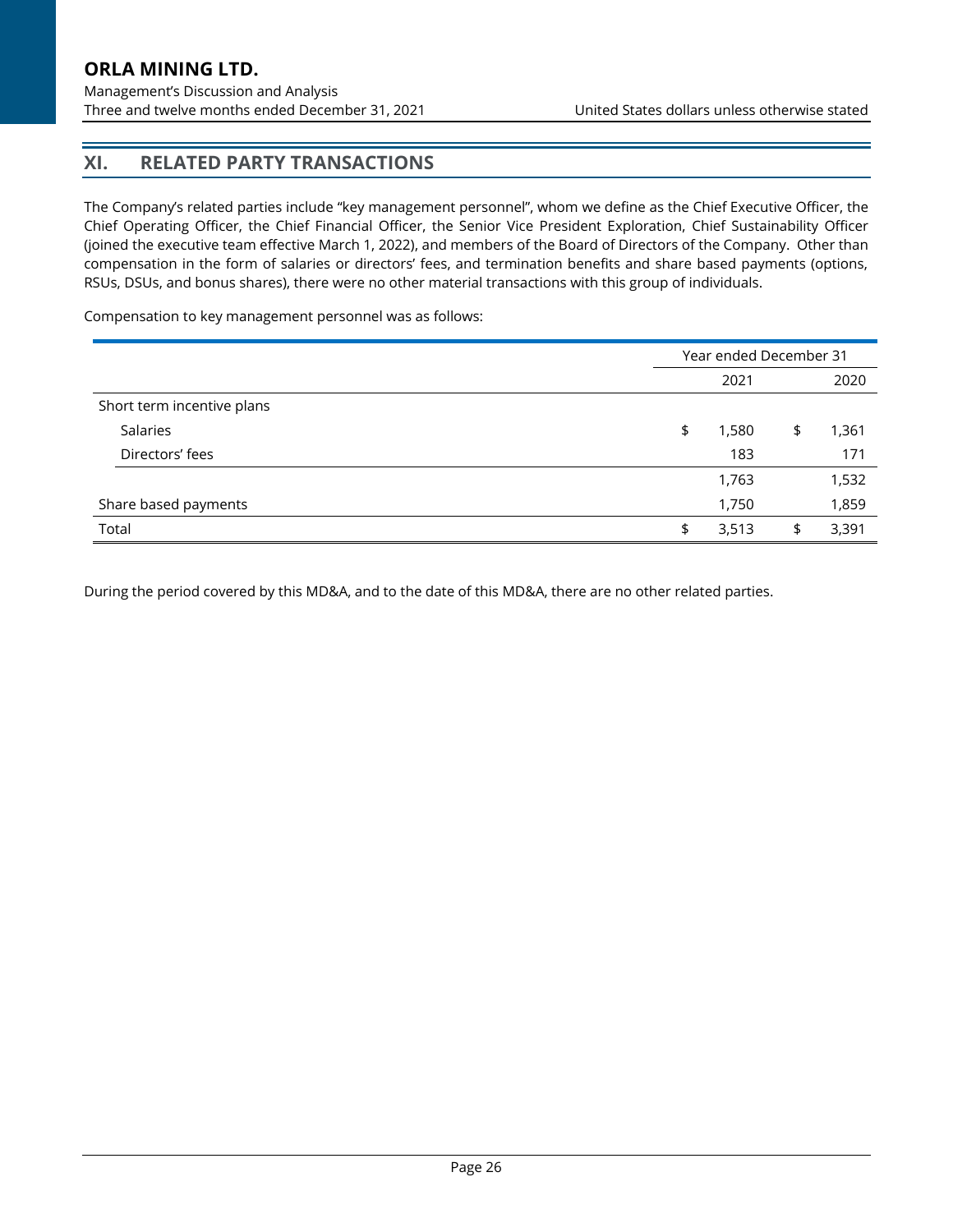## **XII. OFF-BALANCE SHEET ARRANGEMENTS**

We have no off-balance sheet arrangements requiring disclosure under this section.

## **XIII. ACCOUNTING POLICIES**

During the year ended December 31, 2021, the Company adopted the following accounting policies. These policies were generally driven by the fact that we were in construction at the Camino Rojo Project in 2021 and expect to be in commercial production at the Camino Rojo Project in 2022.

- Policy on inventory, describing how we account for and present inventories, particularly production inventory and materials and supplies inventories
- Policy clarifying that we early adopted the "Amendments to IAS 16 Property, Plant and Equipment: Proceeds before Intended Use". During 2021, we have metal sales revenue from the Camino Rojo Project prior to commercial production, so it was important to communicate that policy choice to readers of the financial statements. These amendments are mandatory effective January 1, 2022.
- Policy on producing mineral properties, describing how and when we account for mining operations. We describe the how we account for depletion, impairment, and how we account for stripping costs incurred before and during commercial production.
- Policy on revenue, describing when and how we report revenue from metal sales.

### **XIV. CRITICAL ACCOUNTING ESTIMATES**

In preparing the accompanying unaudited interim consolidated financial statements, we have made judgements, estimates and assumptions that affect the application of accounting policies and the reported amounts of assets, liabilities, income, and expenses. Actual results may differ from these estimates.

We review estimates and their underlying assumptions on an ongoing basis. Revisions to estimates are recognized prospectively.

Judgements, estimates, and assumptions that we have made in applying accounting policies that have the most significant effects on the amounts recognized in the accompanying consolidated financial statements include:

#### **MINERAL RESOURCE AND MINERAL RESERVE ESTIMATES**

Mineral resource and mineral reserve estimates are estimates of the amount of ore that can be economically extracted from the Company's mining properties. Such estimates impact the financial statements in the following ways:

• Mineral resource and mineral reserve estimates are key factors considered in determining whether technical feasibility and commercial viability of extracting a mineral resource are demonstrable which influences the classification of expenditure,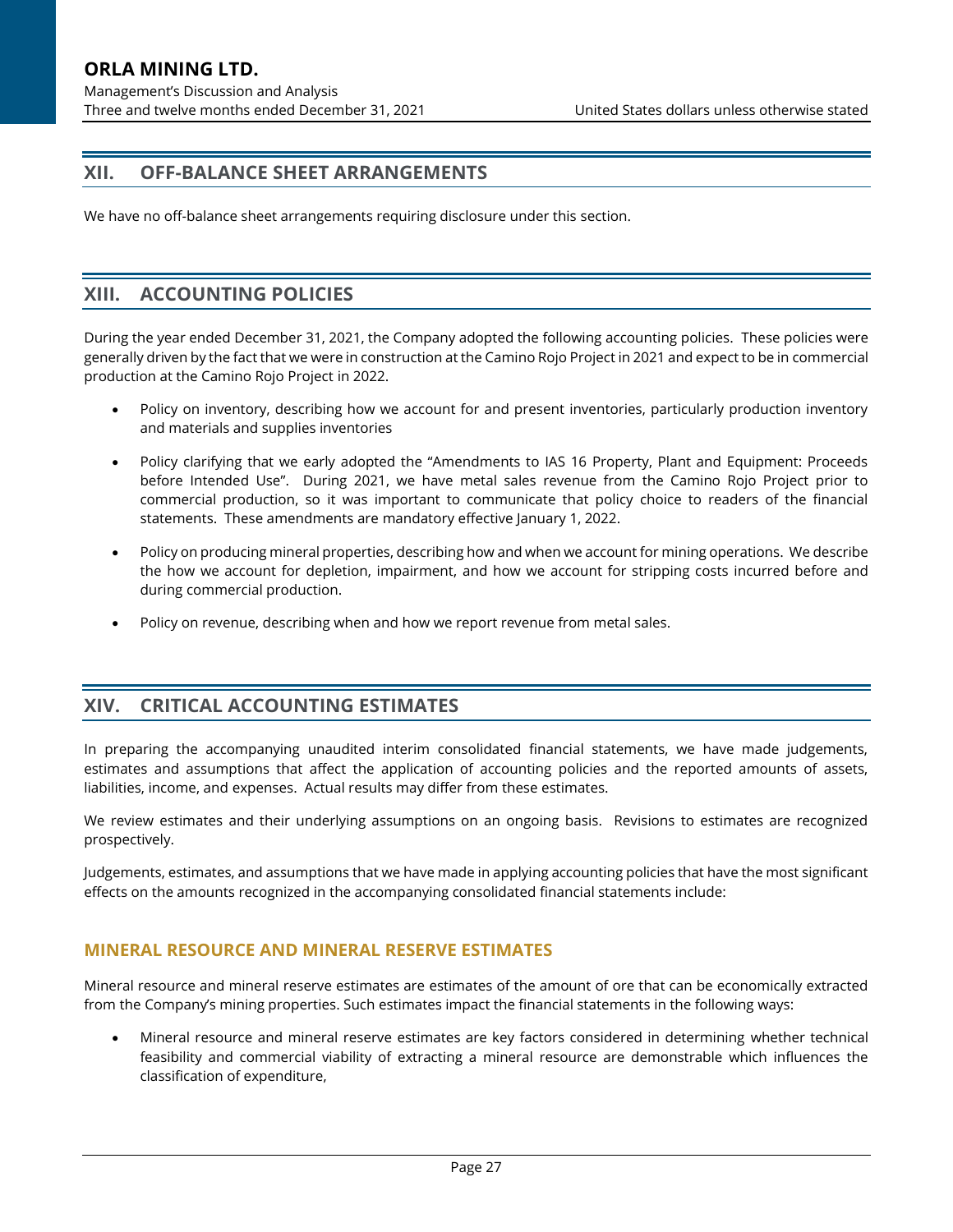- The carrying value of assets may be affected due to changes in estimated mineral reserves and resources if the change is considered an indicator of impairment,
- Depreciation of producing mineral properties is affected by changes in reserve estimates,
- Site closure provisions may change where reserve estimate changes affect expectations about when such activities will occur and the associated cost of these activities.

The mineral resource and mineral reserve estimates are based on information compiled by qualified persons within the meaning of NI 43-101. Such information includes geological and technical data on the size, depth, shape and grade of the ore body and suitable production techniques and recovery rates. Such an analysis requires complex geological judgements to interpret the data. The estimation of recoverable reserves is based upon factors such as estimates of foreign exchange rates, commodity prices, future capital requirements and production costs, along with geological assumptions and judgements made in estimating the size and grade of the ore body

As the economic assumptions used may change and as additional geological information is produced during the operation of a mine, estimates of mineral resources and mineral reserves may change.

#### **VALUATION OF PRODUCTION INVENTORY**

The measurement of inventory, including the determination of its net realizable value ("NRV"), especially as it relates to metal production inventory involves the use of estimates.

NRV is calculated as the estimated price at the time of sale based on prevailing metal prices, less estimated future production costs to convert the inventory into saleable form and associated selling costs, discounted where applicable. In determining the value of metal on the leach pads, we make estimates of tonnages, grades, and the recoverability of ore stacked on leach pads to estimate its value. Changes in these estimates can result in a change in carrying amounts of inventory, which could result in charges to cost of sales. The determination of forecast sales prices, recovery rates, grade, assumed contained metal in stockpiles, work-in-process and leach pad inventory and production and selling costs all requires significant assumptions that impact the carrying value of production inventories.

#### **ASSET RETIREMENT AND SITE CLOSURE OBLIGATIONS**

We make estimates and assumptions in determining the provisions for asset retirement and site closure. The estimates and assumptions include determining the amount and timing of future cash flows, inflation rates, and discount rates. The ultimate rehabilitation costs are uncertain, and cost estimates can vary in response to many factors, including judgements of the extent of rehabilitation activities, technological changes, and regulatory changes. Consequently, there could be significant adjustments to the provisions established, which would affect future financial position, results of operations, and changes in financial position. The provision is management's best estimate of the present value of the future asset retirement and site closure obligation. Actual future expenditures may differ from the amounts currently provided.

#### **FAIR VALUE MEASUREMENT**

Management uses valuation techniques in measuring the fair value of share options granted and restricted share units, deferred share units, and bonus shares awarded. Such valuation techniques are also used for estimating the fair value upon initial recognition of the Newmont loan, which is interest free.

We determine the fair value of share-based payments awarded using the Black Scholes option pricing model which requires us to make certain estimates, judgements, and assumptions in relation to the expected life of the share options,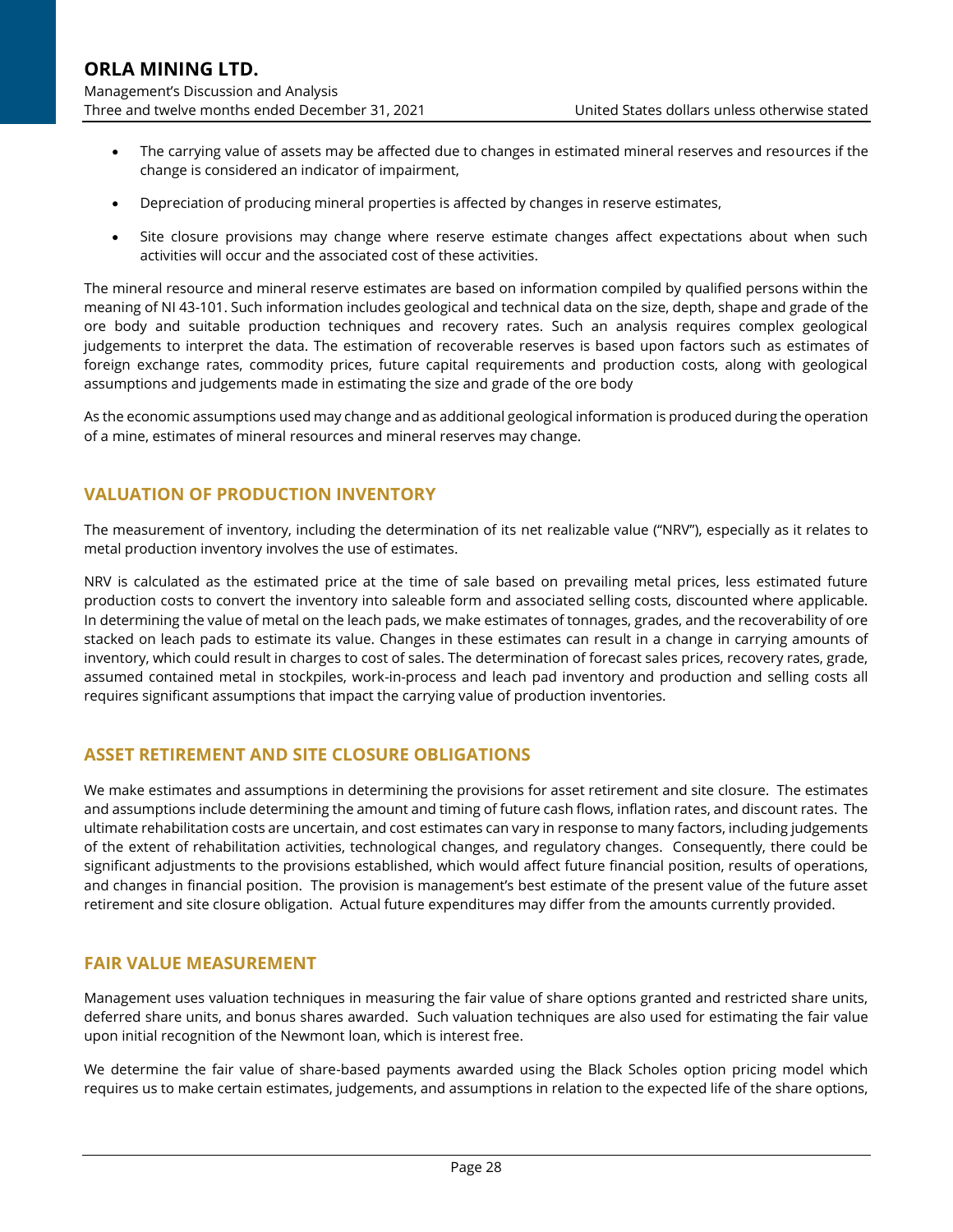expected volatility, expected risk‐free rate, and expected forfeiture rate. Changes to these assumptions could have a material impact on the Company's financial statements.

#### **TITLE TO MINERAL PROPERTIES**

Although the Company has taken steps to verify title to mineral properties in which it has an interest, these procedures do not guarantee the Company's title. Such properties may be subject to prior agreements or transfers and title may be affected by undetected defects. Further, we make judgements for properties where concessions terms have expired, and a renewal application has been made and is awaiting approval. We use judgement as to whether the concession renewal application is probable to be received, but ultimately this is beyond our control. If a renewal application is not approved, we could lose rights to those mineral concessions.

#### **ASSESSMENT OF IMPAIRMENT INDICATORS**

We apply judgement in assessing whether indicators of impairment exist for our exploration and evaluation ("E&E") properties and for our mineral properties which could result in a test for impairment.

For our E&E properties, we consider internal and external factors, such as our rights to explore, planned expenditures on E&E activities, the changes in mineral resources and mineral reserves, the potential for viable operations, significant decline in the market value of the Company, changes in metal prices and costs and changes in interest rates to determine whether there are any indicators of impairment or reversal of a previous impairment.

For our mineral properties, we consider external factors such as changes in technology, the market, the economy, or the legal environment, interest rates, and the market capitalization of the Company compared to the book value of the asset. We also consider internal factors such as economic performance of the asset, idle properties and plans to discontinue operations, useful life of the property, our ability to repatriate or use profits from the property, restrictions on access, environmental restrictions, and political instability.

Although the Company has taken steps to verify title to exploration and evaluation properties in which it has an interest, these procedures do not guarantee the Company's title. Such properties may be subject to prior agreements or transfers and title may be affected by undetected defects. Further, we make judgements for properties where concessions terms have expired, and a renewal application has been made and is awaiting approval. We use judgement as to whether the concession renewal application is probable to be received, but ultimately this is beyond our control. If a renewal application is not approved, we could lose rights to those concessions.

We consider other factors such as typical practice in foreign jurisdictions related permit renewals, our continued ability to operate as usual while awaiting renewals, our continued performance under regulatory requirements, and the ongoing acceptance by authorities of our annual fees.

### **INCOME TAXES AND VALUE ADDED TAXES**

Our operations involve dealing with uncertainties and judgements in the application of complex tax regulations in multiple jurisdictions.

We recognize potential tax liabilities for uncertain tax positions and matters identified based on our judgement of whether, and the extent to which, additional taxes will be due. We adjust these liabilities after considering changing facts and circumstances. However, due to the complexity of some of these uncertainties, the ultimate outcome may result in a payment that is materially different from our estimate of the tax liabilities.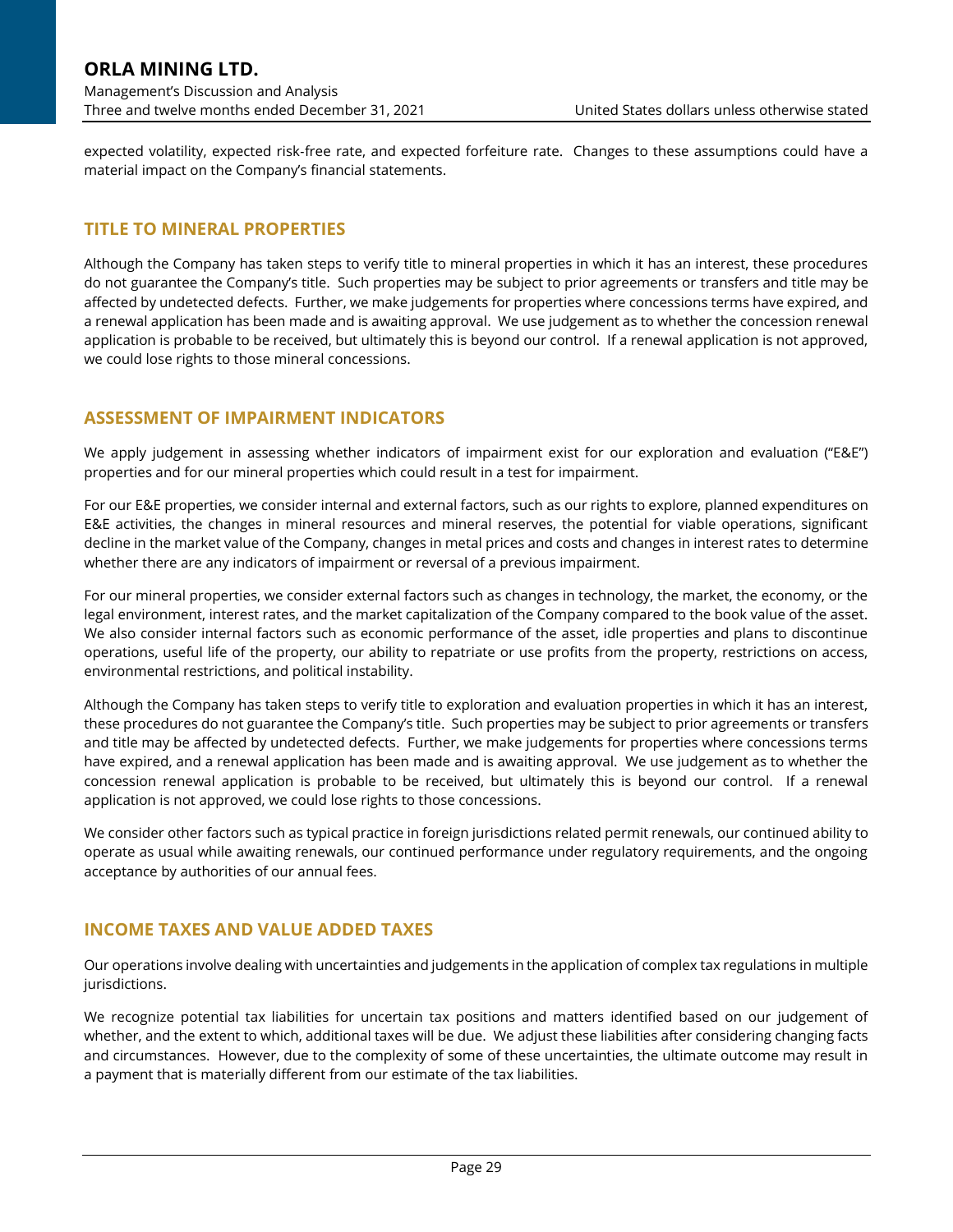VAT receivables are generated on the purchase of supplies and services by our companies. The timing and collection of VAT receivables is uncertain as VAT refund procedures in certain jurisdictions require a significant amount of documentation and follow-up. We are exposed to liquidity risk, credit risk and currency risk with respect to our VAT recoverable balances if tax authorities are unwilling to make payments in a timely manner pursuant to our refund filings.

The timing of receipt of Mexican VAT is uncertain.

### **FUNCTIONAL CURRENCY**

The functional currency for the parent entity and each of its subsidiaries is the currency of the primary economic environment in which the entity operates. Determination of functional currency involves judgements to identify the primary economic environment. We reconsider the functional currency of each entity if there is a change in the underlying transactions, events, and conditions which we used to determine the primary economic environment of that entity.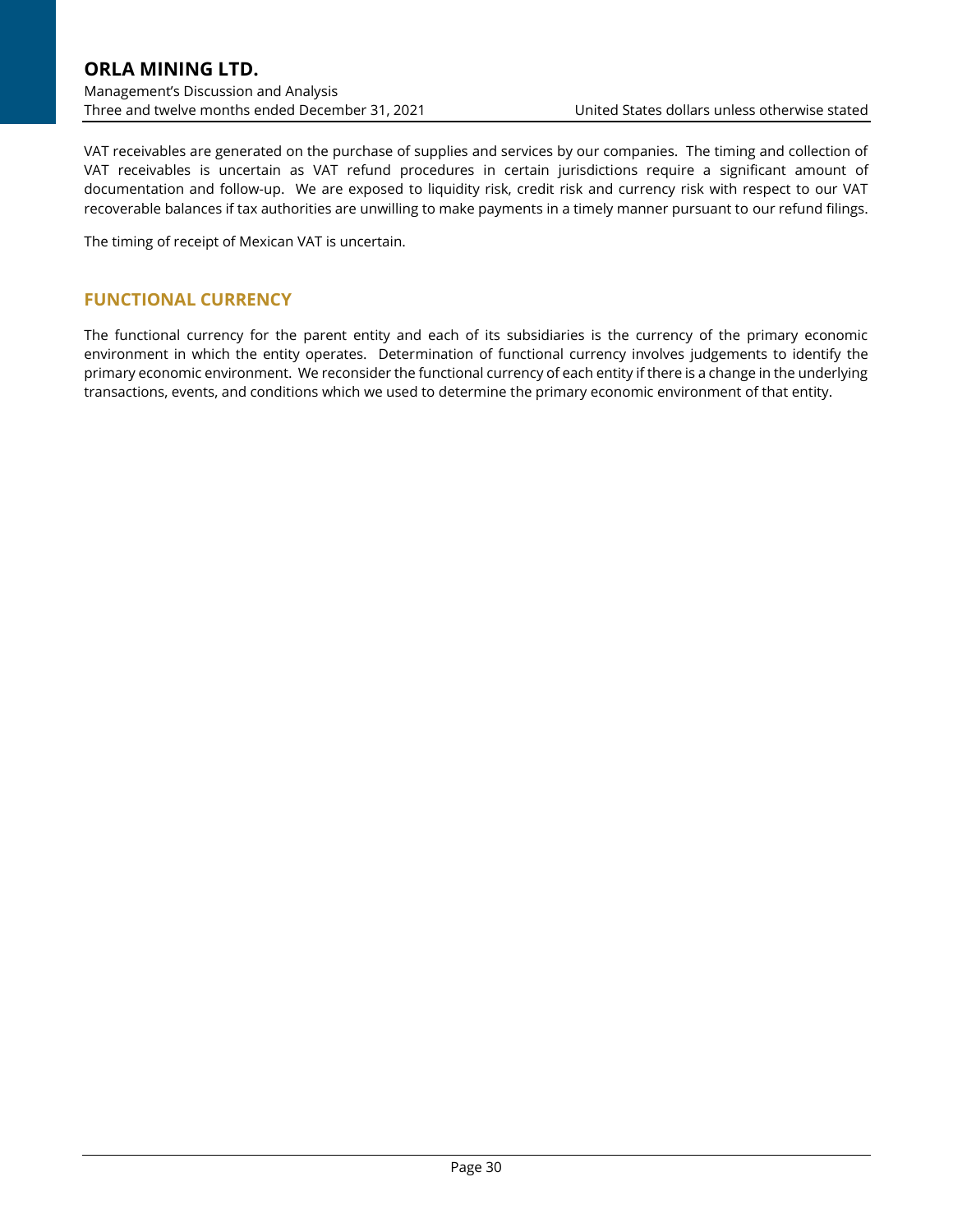## **XV. FINANCIAL INSTRUMENTS**

In the normal course of business, the Company is inherently exposed to certain financial risks, including market risk, credit risk, and liquidity risk, through its use of financial instruments. The timeframe and the way we manage these risks varies based upon our assessment of these risks and available alternatives for mitigation.

We do not acquire or issue derivative financial instruments for trading or speculative purposes. All transactions undertaken are to support our operations.

# **XVI. OUTSTANDING SHARE DATA**

As of the date of this MD&A, the Company had the following equity securities outstanding:

- 247,822,454 common shares
- 40,142,500 warrants
- 10,028,374 stock options
- 500,000 bonus shares
- 707,840 restricted share units
- 707,028 deferred share units

You can find further details about these potentially issuable securities in the notes to the accompanying audited consolidated financial statements for the year ended December 31, 2021.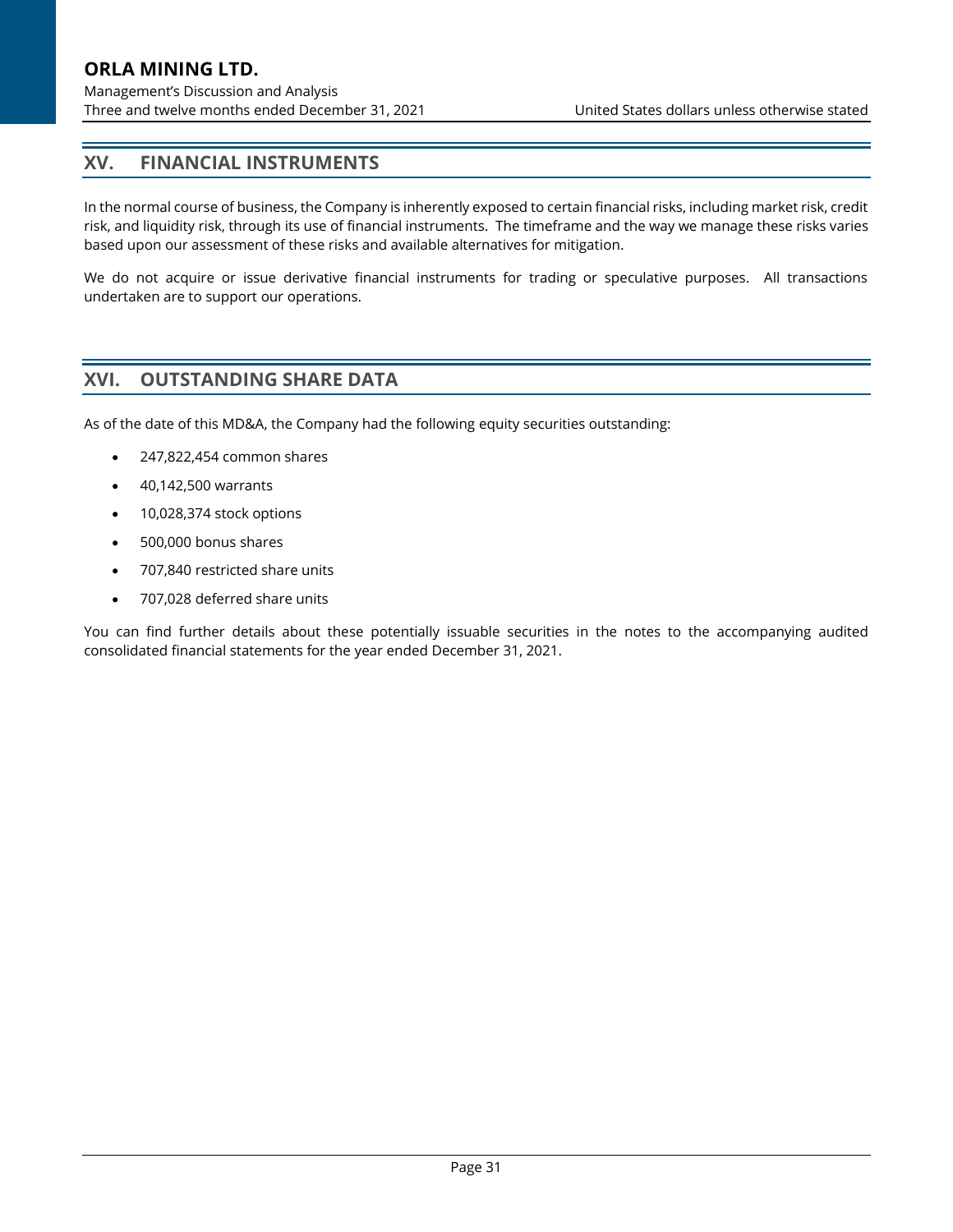# **ORLA MINING LTD.**

# <span id="page-31-0"></span>**XVII. CAUTIONARY NOTES**

## **CAUTIONARY NOTE TO UNITED STATES INVESTORS REGARDING PRESENTATION OF MINERAL RESERVE AND MINERAL RESOURCE ESTIMATES**

This MD&A has been prepared in accordance with Canadian standards for reporting of mineral resource and mineral reserve estimates, which differ from the previous and current standards of United States securities laws. In particular, and without limiting the generality of the foregoing, the terms "mineral reserve", "proven mineral reserve", "probable mineral reserve", "inferred mineral resources," "indicated mineral resources," "measured mineral resources," and "mineral resources" used or referenced in such documents are Canadian mineral disclosure terms as defined in accordance with NI 43-101 and the Canadian Institute of Mining, Metallurgy and Petroleum (the "CIM") — CIM Definition Standards on Mineral Resources and Mineral Reserves, adopted by the CIM Council (the "CIM Standards"). These definitions differ significantly from the definitions in Industry Guide 7 ("SEC Industry Guide 7") under the U.S. Securities Act of 1933, as amended (the "U.S. Securities Act"), which applied to U.S. filings prior to January 1, 2021. Under such U.S. standards, mineralization may not be classified as a "reserve" unless the determination has been made that the mineralization could be economically and legally produced or extracted at the time the reserve determination is made. Also, under SEC Industry Guide 7 standards, a "final" or "bankable" feasibility study is required to report reserves, the three-year historical average price is used in any reserve or cash flow analysis to designate reserves and the primary environmental analysis or report must be filed with the appropriate governmental authority.

In addition, the terms "mineral resource", "measured mineral resource", "indicated mineral resource" and "inferred mineral resource" are defined in and required to be disclosed by NI 43-101; however, these terms are not defined terms under SEC Industry Guide 7 and are normally not permitted to be used in reports and registration statements filed with the SEC. Investors are cautioned not to assume that any part or all of the mineral deposits in these categories will ever be converted into reserves. "Inferred mineral resources" have a great amount of uncertainty as to their existence and as to their economic and legal feasibility. It cannot be assumed that all or any part of an inferred mineral resource will ever be upgraded to a higher category. Under Canadian rules, estimates of inferred mineral resources may not form the basis of feasibility or pre-feasibility studies, except in rare cases. Investors are cautioned not to assume that all or any part of an inferred mineral resource exists or is economically or legally mineable. Mineral resources that are not mineral reserves do not have demonstrated economic viability. Disclosure of "contained ounces" in a resource is permitted disclosure under Canadian regulations; however, the SEC normally only permits issuers to report mineralization that does not constitute "reserves" by SEC standards as in place tonnage and grade without reference to unit measures. Accordingly, information contained in this MD&A that describes the Company's mineral deposits may not be comparable to similar information made public by U.S. companies subject to reporting and disclosure requirements under the United States federal securities laws and the rules and regulations thereunder.

The SEC has adopted amendments to its disclosure rules to modernize the mineral property disclosure requirements for issuers whose securities are registered with the SEC under the U.S. Securities Exchange Act of 1934, as amended. These amendments became effective February 25, 2019 (the "SEC Modernization Rules") with compliance required for the first fiscal year beginning on or after January 1, 2021. Under the SEC Modernization Rules, the historical property disclosure requirements for mining registrants included in SEC Industry Guide 7 will be rescinded and replaced with disclosure requirements in subpart 1300 of SEC Regulation S-K. As a foreign private issuer that is eligible to file reports with the SEC pursuant to the multi-jurisdictional disclosure system, the Company is not required to provide disclosure on its mineral properties under the SEC Modernization Rules and will continue to provide disclosure under NI 43-101 and the CIM Standards.

As a result of the adoption of the SEC Modernization Rules, the SEC now recognizes estimates of "measured mineral resources", "indicated mineral resources" and "inferred mineral resources." In addition, the SEC has amended its definitions of "proven mineral reserves" and "probable mineral reserves" to be "substantially similar" to the corresponding CIM Definition Standards that are required under NI 43-101. While the SEC will now recognize "measured mineral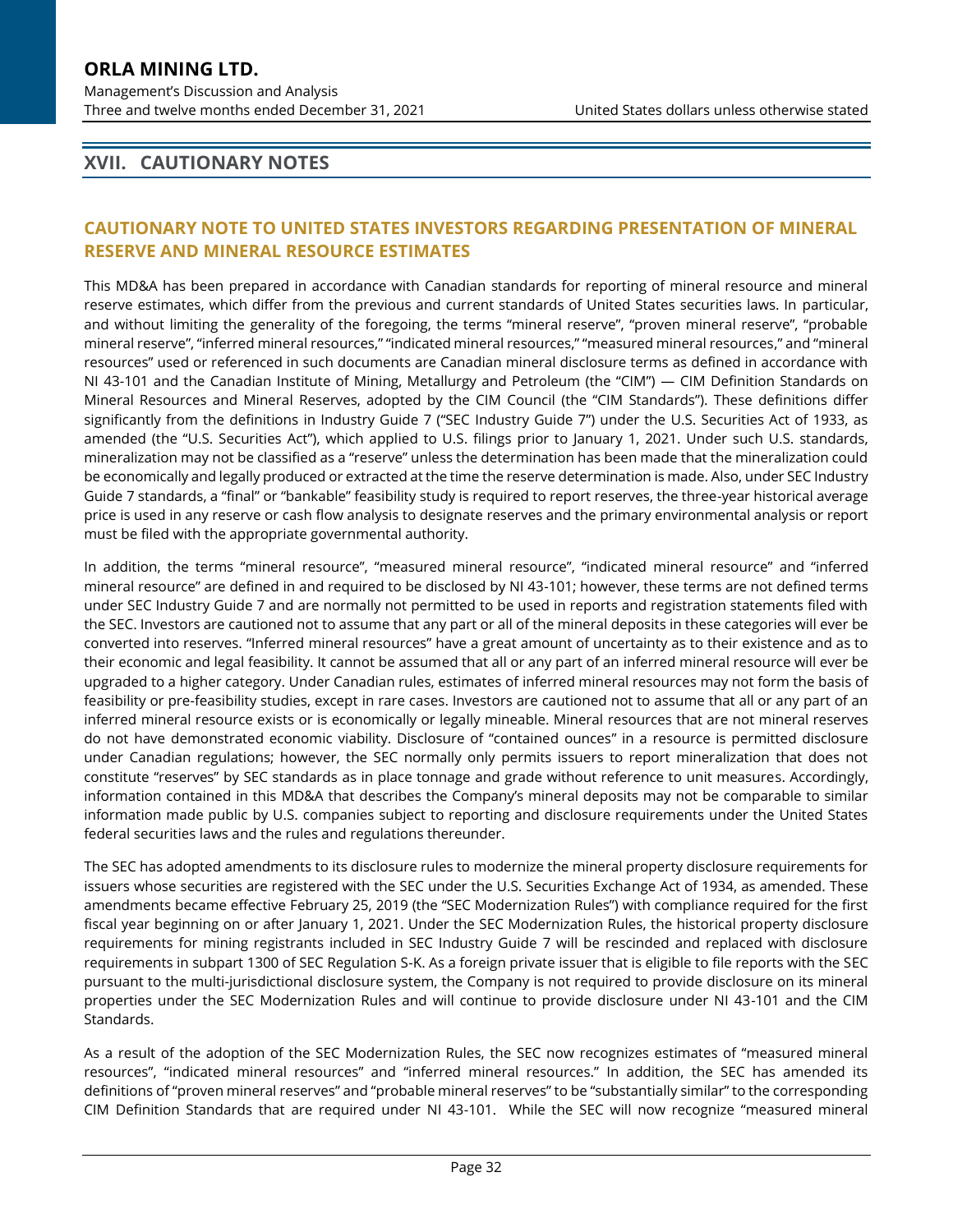resources", "indicated mineral resources" and "inferred mineral resources", U.S. investors should not assume that any part or all of the mineralization in these categories will ever be converted into a higher category of mineral resources or into mineral reserves. Mineralization described using these terms has a greater amount of uncertainty as to its existence and feasibility than mineralization that has been characterized as reserves. Accordingly, U.S. investors are cautioned not to assume that any measured mineral resources, indicated mineral resources, or inferred mineral resources that the Company reports are or will be economically or legally mineable. Further, "inferred mineral resources" have a greater amount of uncertainty as to their existence and as to whether they can be mined legally or economically. Therefore, U.S. investors are also cautioned not to assume that all or any part of the "inferred mineral resources" exist. Under Canadian securities laws, estimates of "inferred mineral resources" may not form the basis of feasibility or pre-feasibility studies, except in rare cases. While the above terms are "substantially similar" to CIM Definitions, there are differences in the definitions under the SEC Modernization Rules and the CIM Definition Standards. Accordingly, there is no assurance any mineral reserves or mineral resources that the Company may report as "proven mineral reserves", "probable mineral reserves", "measured mineral resources", "indicated mineral resources" and "inferred mineral resources" under NI 43-101 would be the same had the Company prepared the reserve or resource estimates under the standards adopted under the SEC Modernization Rules or under the prior standards of Industry Guide 7.

## **CAUTIONARY NOTE REGARDING FORWARD-LOOKING INFORMATION**

This MD&A contains "forward-looking statements" or "forward-looking information" within the meaning of applicable securities legislation (collectively referred to herein as "forward-looking information" or "forward-looking statements"). Forward-looking statements are included to provide information about management's current expectations and plans that allows investors and others to get a better understanding of the Company's operating environment, the business operations and financial performance and condition. Forward-looking information is provided as of the date of such documents only and the Company does not intend, and does not assume any obligation, to update this forward-looking information, except as required by law.

Forward-looking statements include, but are not limited to, statements regarding planned exploration, development and construction programs and expenditures; the estimation of mineral resources and mineral reserves; feasibility and prefeasibility studies and the economic results thereof, including but not limited to future production, costs and expenses; mine production plans; projected mining and process recovery rates; mining dilution assumptions; timeline for receipt of any required agreements, approvals or permits; sustaining costs and operating costs; interpretations and assumptions regarding joint venture and potential contract terms; closure costs and requirements; the expected additional material to be included in a future mine plan as a result of the Layback Agreement; terms of and ability to reach a subsequent agreement with Fresnillo to access the sulphide mineral resource at the Camino Rojo Project and obtaining regulatory approvals related thereto; expected timing of commissioning activities and production at the Camino Rojo Project; expectations on the potential extension of the expired mineral concessions with respect to the Cerro Quema Project; proposed exploration plans and expected results of exploration from each of the Cerro Quema Project and the Camino Rojo Project; timing of commercial production at the Camino Rojo Project; the Company's 2022 guidance, including production, operating costs and capital costs; Orla's ability to obtain required mine licences, mine permits, required agreements with third parties and regulatory approvals required in connection with exploration plans and future mining and mineral processing operations, including but not limited to, necessary permitting required to implement expected future exploration plans; community and Ejido relations; availability of sufficient water for proposed operations; competition for, among other things, capital, acquisitions of mineral reserves, undeveloped lands and skilled personnel; commodity prices and exchange rates; Orla's outlook and milestones; currency and interest rate fluctuations and the ability to secure the required capital to conduct planned exploration programs, studies and construction; and Orla's development, objectives, and strategies. Any statements that express or involve discussions with respect to predictions, expectations, beliefs, plans, projections, objectives, assumptions or future events or performance (often, but not always, identified by words or phrases such as "expects", "is expected", "anticipates", "believes", "plans", "projects", "estimates", "assumes", "intends", "strategy", "goals", "objectives", "potential", "possible" or variations thereof or stating that certain actions, events, conditions or results "may", "could", "would", "should", "might" or "will" be taken, occur or be achieved (or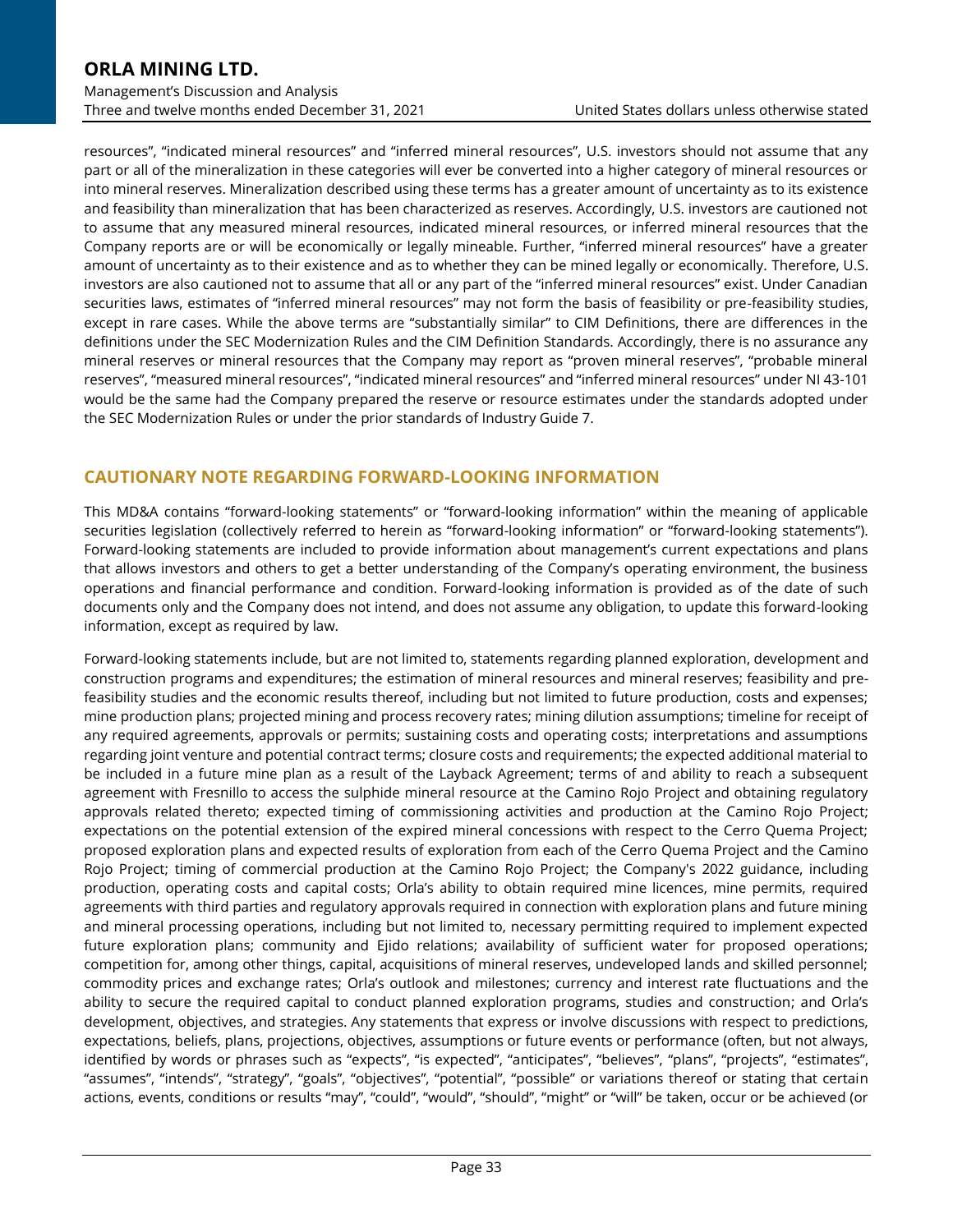the negative of any of these terms and similar expressions)) are not statements of fact and may be forward-looking statements.

Forward-looking statements are necessarily based upon a number of factors and assumptions that, if untrue, could cause actual results, performance, or achievements to be materially different from future results, performance or achievements expressed or implied by such statements. Forward-looking statements are based upon a number of estimates and assumptions that, while considered reasonable by the Company at this time, are inherently subject to significant business, economic and competitive uncertainties and contingencies that may cause the Company's actual financial results, performance, or achievements to be materially different from those expressed or implied herein. Some of the material factors or assumptions used to develop forward-looking statements include, without limitation, the future price of gold, silver, and copper, anticipated costs and the Company's ability to fund its programs, the Company's ability to carry on exploration and development activities, the Company's ability to secure and to meet obligations under property agreements, including the Layback Agreement, that all conditions of the Company's Project Loan will be met, the timing and results of drilling programs, the discovery of mineral resources and mineral reserves on the Company's mineral properties, the obtaining of a subsequent agreement with Fresnillo to access the sulphide mineral resource at the Camino Rojo Project and develop the entire Camino Rojo Project mineral resources estimate, that political and legal developments will be consistent with current expectations, the timely receipt of required approvals and permits, including those approvals and permits required for successful project permitting, construction and operation of projects, the costs of operating and exploration expenditures, the Company's ability to operate in a safe, efficient and effective manner, the Company's ability to obtain financing as and when required and on reasonable terms and that the Company's activities will be in accordance with the Company's public statements and stated goals, that there will be no material adverse change or disruptions affecting the Company or its properties, and the impact of COVID-19 on the Company's operations.

Forward-looking statements are subject to a variety of known and unknown risks, uncertainties and other factors that could cause actual events or results to differ from those expressed or implied. There can be no assurance that such statements will prove to be accurate, as actual results and future events could differ materially from those anticipated in such statements. Certain important factors that could cause actual results, performance or achievements to differ materially from those in the forward-looking statements include, among others: (i) uncertainty and variations in the estimation of Mineral Resources and Mineral Reserves, including risks that the interpreted drill results may not accurately represent the actual continuity of geology or grade of the deposit and bulk density measurements, interpreted and modelled metallurgical domains, and metallurgical recoveries may not be representative; (ii) the Company's reliance on the Camino Rojo Project and risks associated its start-up phase; (iii) financing risks and access to additional capital; (iv) risks related to natural disasters, terrorist acts, health crises and other disruptions and dislocations, including the COVID-19 pandemic; (v) risks related to the Company's indebtedness; (vi) success of exploration, development, and operation activities; (vii) foreign country and political risks, including risks relating to foreign operations and expropriation or nationalization of mining operations; (viii) concession risks at the Cerro Quema Project; (ix) the receipt of a Category 3 ESIA for the Cerro Quema Project; (x) delays in obtaining or failure to obtain governmental permits, or non-compliance with permits; (xi) environmental and other regulatory requirements; (xii) delays in or failures to enter into a subsequent agreement with Fresnillo with respect to accessing certain additional portions of the mineral resource at the Camino Rojo Project and to obtain the necessary regulatory approvals related thereto; (xiii) the mineral resource estimations for the Camino Rojo Project being only estimates and relying on certain assumptions; (xiv) the Layback Agreement remaining subject to the transfer of surface rights; (xv) delays in or failure to get access from surface rights owners; (xvi) risks related to guidance estimates and uncertainties inherent in the preparation of feasibility and pre-feasibility studies, including but not limited to, assumptions underlying the production estimates not being realized, changes to the cost of production, variations in quantity of mineralized material, grade or recovery rates, geotechnical or hydrogeological considerations during mining differing from what has been assumed, failure of plant, equipment or processes, changes to availability of power or the power rates, ability to maintain social license, changes to exchange, interest or tax rates, cost of labour, supplies, fuel and equipment rising, changes in project parameters, delays, and costs inherent to consulting and accommodating rights of local communities; (xvii) uncertainty in estimates of production, capital, and operating costs and potential production and cost overruns; (xviii) the fluctuating price of gold, silver, and copper; (xix) global financial conditions; (xx) uninsured risks; (xxi) competition from other companies and individuals; (xxii) uncertainties related to title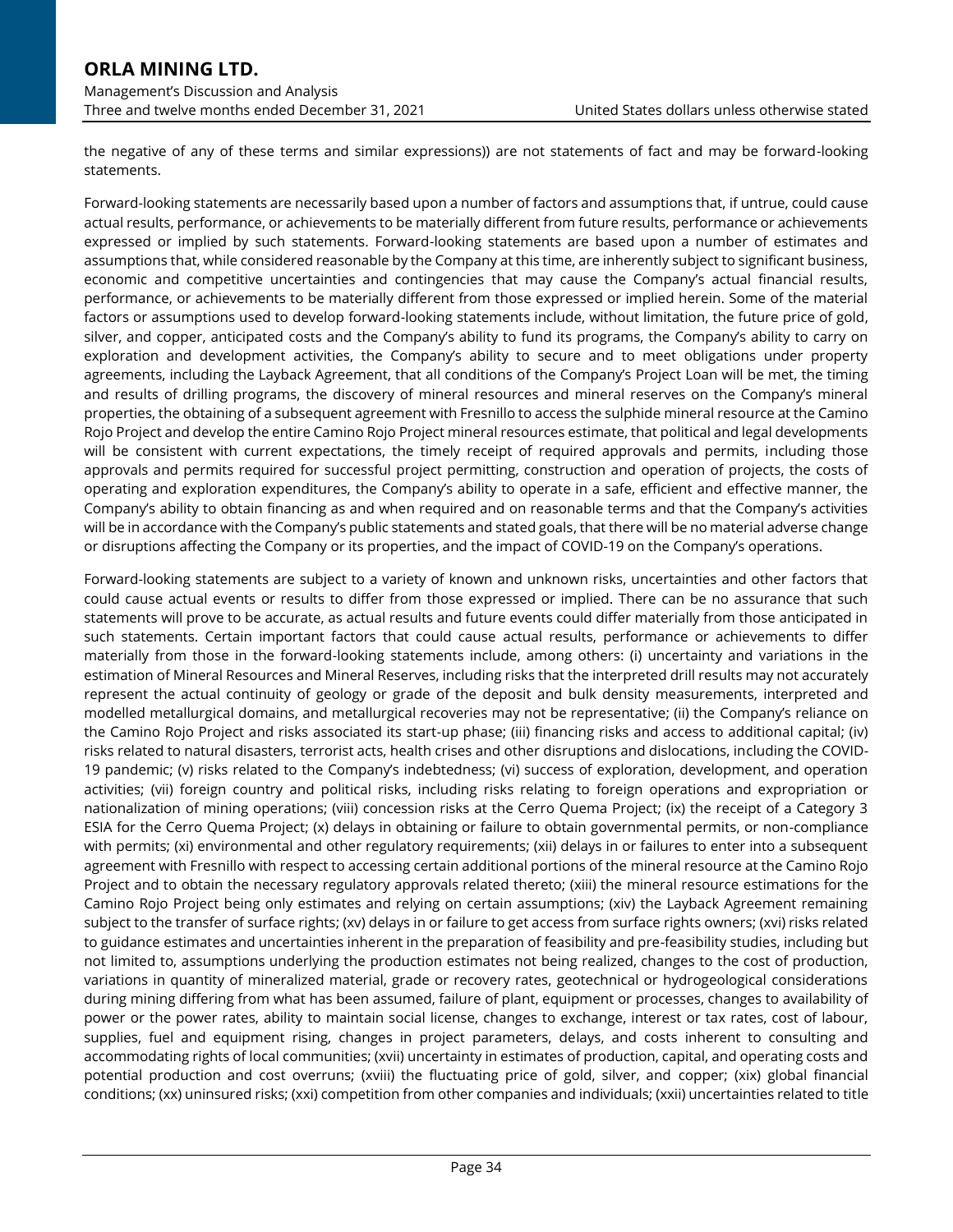to mineral properties; (xxiii) conflicts of interest; (xxiv) risks related to compliance with anti-corruption laws; (xxv) volatility in the market price of the Company's securities; (xxvi) assessments by taxation authorities in multiple jurisdictions; (xxvii) foreign currency fluctuations; (xxviii) the Company's limited operating history; (xxix) risks related to the Company's history of negative operating cash flow; (xxx) litigation risks; (xxxi) intervention by non-governmental organizations; (xxxii) outside contractor risks; (xxxiii) risks related to historical data; (xxxiv) unknown labilities in connection with acquisitions; (xxxv) the Company's ability to identify, complete, and successfully integrate acquisitions; (xxxvi) the Company not having paid a dividend; (xxxvii) risks related to the Company's foreign subsidiaries; (xxxviii) risks related to the Company's accounting policies and internal controls; (xxxix) the Company's ability to satisfy the requirements of SOX (as defined herein); (xxxx) enforcement of civil liabilities; (xxxxi) the Company's status as a PFIC (as defined herein) for U.S. federal income tax purposes; (xxxxii) information and cyber security; (xxxxiii) gold industry concentration; (xxxxiv) shareholder activism; and (xxxxv) risks associated with executing the Company's objectives and strategies.

This list is not exhaustive of the factors that may affect any of the Company's forward-looking statements. Although the Company believes its expectations are based upon reasonable assumptions and have attempted to identify important factors that could cause actual actions, events, or results to differ materially from those described in forward-looking statements, there may be other factors that cause actions, events or results not to be as anticipated, estimated or intended. See the section entitled "Risk Factors" below, and in the section entitled "Risk Factors" in the Company's annual information form dated as of March 18, 2022, for the financial year ended December 31, 2021 (the "Annual Information Form"), for additional risk factors that could cause results to differ materially from forward-looking statements.

Investors are cautioned not to put undue reliance on forward-looking statements. The forward-looking statements contained herein are made as of the date of this MD&A only and, accordingly, are subject to change after such date. The Company disclaims any intent or obligation to update publicly or otherwise revise any forward-looking statements or the foregoing list of assumptions or factors, whether as a result of new information, future events or otherwise, except in accordance with applicable securities laws. Investors are urged to read the Company's filings with Canadian securities regulatory agencies, which can be viewed online under the Company's profile on SEDAR at [www.sedar.com](http://www.sedar.com/) and the Company's documents filed with, or furnished to, the SEC, which are available through EDGAR at [www.sec.gov.](http://www.sec.gov/)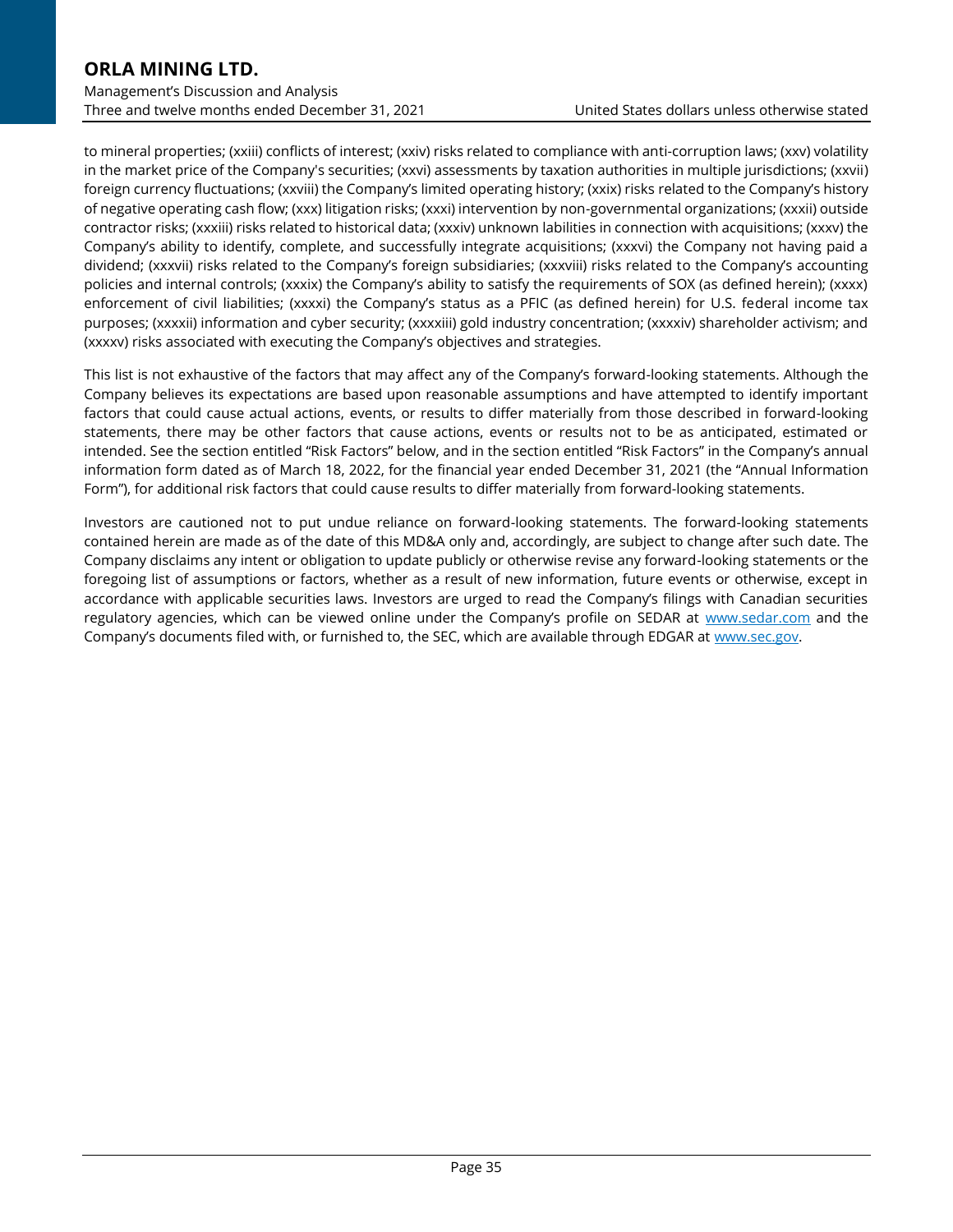## **XVIII. RISKS AND UNCERTAINTIES**

*For more extensive discussion on risks and uncertainties refer to the Annual Information Form for additional information regarding these risks and other risks and uncertainties in respect of the Company's business and share price.*

*The risks described below are not the only risks and uncertainties that the Company faces. Although the Company has done its best to identify the risks to its business, there is no assurance that it has captured every material or potentially material risk and the risks identified below may become more material to the Company in the future or could diminish in importance. Additional existing risks and uncertainties not presently identified by the Company, risks that the Company currently does not consider to be material, and risks arising in the future could cause actual events to differ materially from those described in the Company's forward-looking information, which could materially affect the Company's business, results of operations, financial condition, and Company's share price.*

## **OUR ACTIVITIES MAY BE ADVERSELY AFFECTED BY NATURAL DISASTERS, TERRORIST ACTS, HEALTH CRISES AND OTHER DISRUPTIONS AND DISLOCATIONS, INCLUDING BY THE COVID-19 PANDEMIC, WHETHER THOSE EFFECTS ARE LOCAL, NATIONWIDE, OR GLOBAL**

Upon the occurrence of a natural disaster, pandemic, or upon an incident of war, riot, or civil unrest, the impacted country, and the overall global economy, may not efficiently and quickly recover from such an event, which could have a material adverse effect on the Company. Terrorist attacks, public health crises including epidemics, pandemics, outbreaks of new infectious diseases or viruses, and related events can result in volatility and disruption to global supply chains, operations, mobility of people, patterns of consumption and service, and the financial markets, which could affect interest rates, credit ratings, credit risk, inflation, business, financial conditions, results of operations, and other factors relevant to the Company.

Global markets have been adversely impacted by emerging infectious diseases and/or the threat of outbreaks of viruses, other contagions or epidemic diseases, including the novel COVID-19, and many industries, including the mining industry, have been impacted. The outbreak has led to a widespread crisis that is adversely affecting the economies and financial markets of many countries. If increased levels of volatility continue, or in the event of a rapid destabilization of global economic conditions, there may be an adverse effect on commodity prices, demand for metals, availability of equity or credit, investor confidence, and general financial market liquidity, all of which may adversely affect the Company's business and the market price of the Company's securities. In addition, there may not be an adequate response to emerging infectious diseases, or significant restrictions may be imposed by a government, either of which may impact mining operations. There are potentially significant economic and social impacts, including labour shortages and shutdowns, delays and disruption in supply chains, social unrest, government or regulatory actions or inactions, including quarantines, travel restrictions, declaration of national emergencies, permanent changes in taxation or policies, decreased demand or the inability to sell and deliver doré or concentrates and resulting commodities, declines in the price of commodities, delays in permitting or approvals, suspensions or mandated shut downs of operations, governmental disruptions or other unknown events with potentially significant impacts. At this time, we cannot accurately predict what impacts there will be or what effects these conditions will have on the business, including those uncertainties relating to the ultimate geographic spread, the duration of the outbreak, and the length of restrictions or responses that have been or may be imposed by the governments. Given the global nature of the Company's operations, the Company may not be able to accurately predict which operations will be impacted. Any outbreak or threat of an outbreak of a contagious or epidemic disease could have a material adverse effect on the Company, its business and operational results, and the market price of its securities.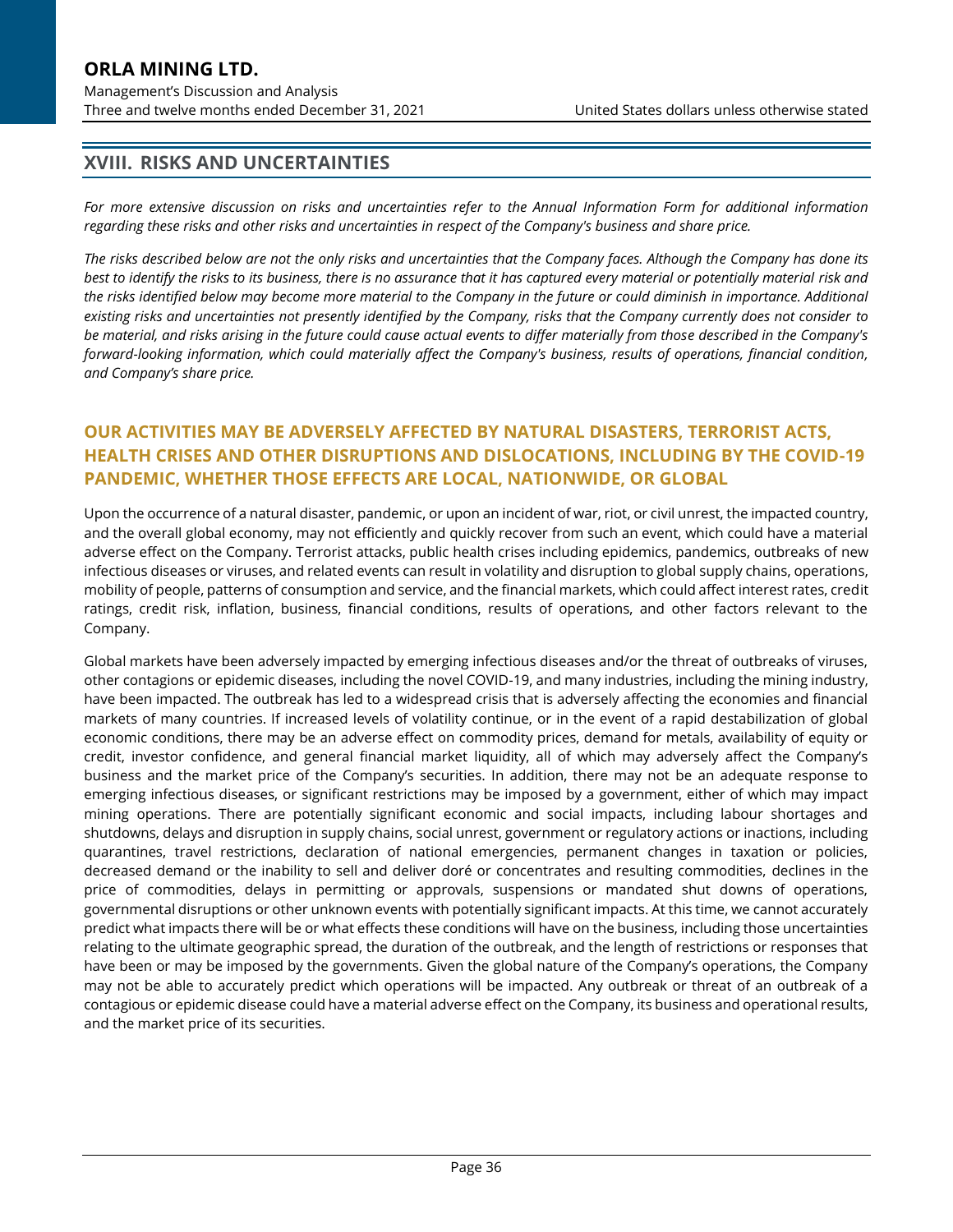## **THE CAMINO ROJO PROJECT**

The Camino Rojo Project accounts for all of the Company's current production and is expected to continue to account for all of its production in the near term. Any adverse condition affecting mining, processing conditions, expansion plans, or ongoing permitting at the Camino Rojo Project could have a material adverse effect on the Company's financial performance and results of operations. In addition, the Company has limited operational history at the Camino Rojo Project, with first gold pour occurring on December 13, 2021, and commercial production expected to be declared towards the end of the first quarter of 2022. It is not unusual in the mining industry for new mining operations to experience unexpected problems during the start-up phase, resulting in delays and requiring more capital than anticipated. Even though the Company has established mining operations and estimates of future production, various factors, including costs, actual mineralization, consistency and reliability of ore grades, processing rates, and commodity prices affect cash flow and profitability, and there can be no assurance that current or future estimates of these factors will reflect actual results and performance. The cost and availability of suitable machinery, supplies, mining equipment, and skilled labour, the existence of competent operational management and prudent financial administration, as well as the availability and reliability of appropriately skilled and experienced consultants, can also affect successful project operations. The activities of the Company at the Camino Rojo Project may also be subject to prolonged disruption from a variety of risks normally encountered in production of precious metals as further described below under "*Risk Factors – Mining Industry*". The failure of the Company to achieve its production estimates could have a material and adverse effect on future cash flows, profitability, results of operations, and financial condition.

## **THE CAMINO ROJO PROJECT MINERAL RESOURCE ESTIMATE ASSUMES THAT THE COMPANY CAN ACCESS MINERAL TITLES AND LANDS THAT ARE NOT CONTROLLED BY THE COMPANY**

All of the mineralization comprised in the Company's mineral resource estimate with respect to the Camino Rojo Project is contained on mineral titles controlled by Orla. However, the mineral resource estimate assumes that the north wall of the conceptual floating pit cone used to demonstrate reasonable prospects for eventual economic extraction extends onto lands where mineral title is held by Fresnillo and that waste would be mined on Fresnillo's mineral titles. On December 21, 2020, Orla announced that it had completed the Layback Agreement. The Layback Agreement allows Orla to expand the Camino Rojo Project oxide pit onto part of Fresnillo's mineral concession located immediately north of Orla's property. This expansion will increase oxide ore available for extraction on Orla's property below the pit outlined in Orla's previous 2019 Camino Rojo Report.

The Layback Agreement is only with respect to the portion of the heap leach material included in the current mineral reserve. As such, any potential development of the Camino Rojo Project that includes an open pit encompassing the entire mineral resource estimate would be dependent on an additional agreement with Fresnillo (or any potential subsequent owner of the mineral titles). It is estimated that approximately two-thirds of the mill resource estimate and one-quarter of the leach resource estimate comprising the mineral resource estimate are dependent on this additional agreement being entered into with Fresnillo. The leach mineral resource dependent on the additional agreement is mainly comprised of less oxidized transitional material with the lowest predicted heap-leach recoveries.

Delays in, or failure to obtain, an additional agreement with Fresnillo would affect the development of a significant portion of the mineral resources of the Camino Rojo Project that are not included in the 2021 Camino Rojo Report mine plan, in particular by limiting access to significant mineralized material at depth. There can be no assurance that the Company will be able to negotiate such additional agreement on terms that are satisfactory to the Company and Fresnillo or that there will not be delays in obtaining the necessary additional agreement. Should such a subsequent agreement with Fresnillo not be obtained on favourable terms, the economics of any potential mine development using the full mineral resource estimate would be significantly negatively impacted.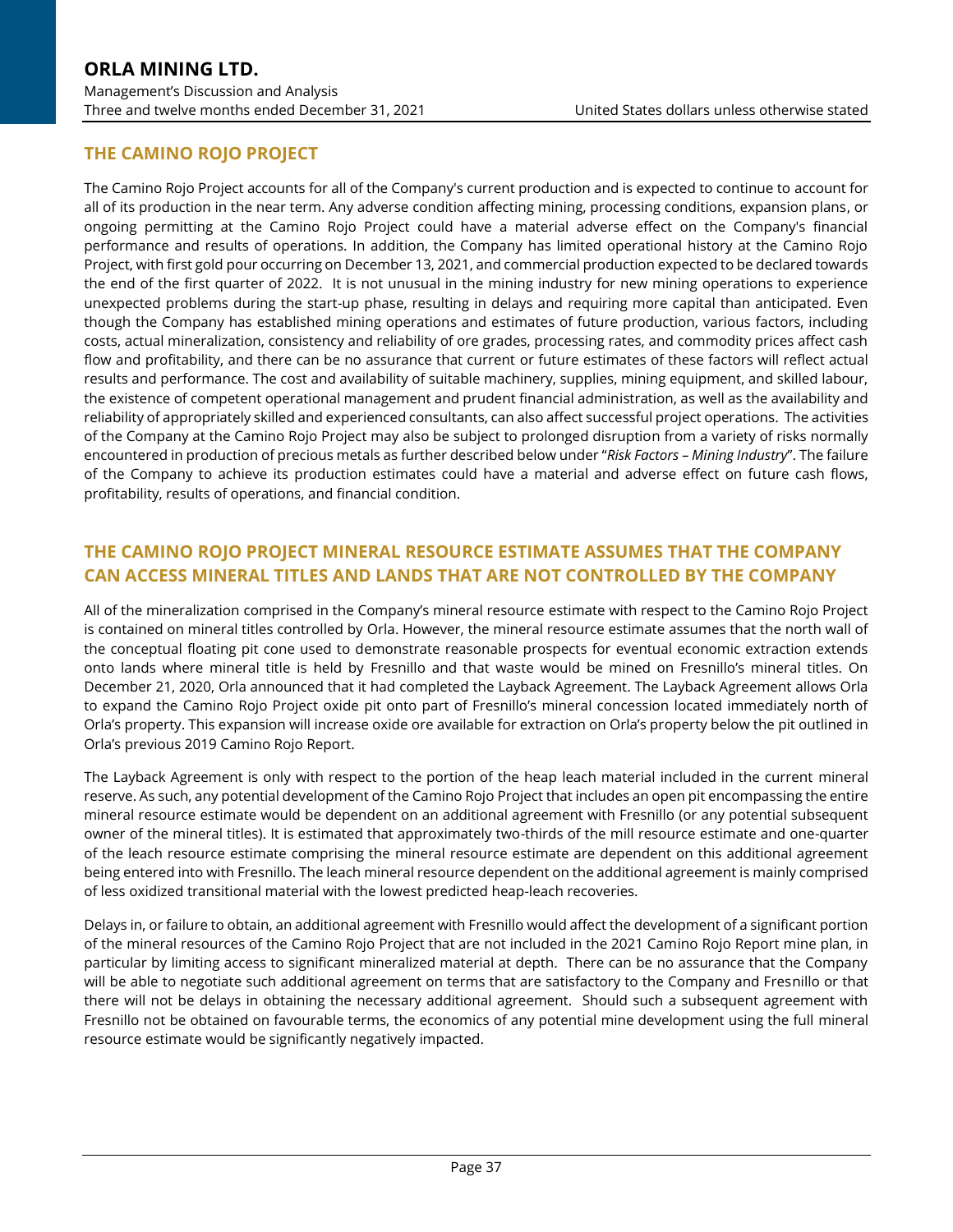# **THE LAYBACK AGREEMENT REMAINS SUBJECT TO THE TRANSFER OF CERTAIN SURFACE RIGHTS PURSUANT TO THE LAYBACK AGREEMENT**

As contemplated in the Feasibility Study contained in the 2021 Camino Rojo Report, the Layback Agreement allows access to oxide and transitional heap leachable mineral resources on Orla's property below the open pit outlined in the 2019 Camino Rojo Report. In addition, the Layback Agreement grants Orla the right to mine from Fresnillo's mineral concession, and recover for Orla's account, all oxide and transitional material amenable to heap leaching that are within an expanded open pit. In the 2021 Camino Rojo Report, all material to be mined on Fresnillo's concession is classified as waste. Upon the completion of a confirmatory drill program on Fresnillo concessions by Orla, and integration of Fresnillo's drill database, a subsequent Mineral Reserve update is expected that would include all economic oxide and transitional material from the expanded pit. The Layback Agreement remains subject to the transfer of certain surface rights. Delays in, or failure to obtain such transfer of surface rights could affect the timetable or cost of development of the potential mine modelled in the 2021 Camion Rojo Report.

## **MINERAL RESOURCE ESTIMATIONS FOR THE CAMINO ROJO PROJECT ARE ONLY ESTIMATES AND RELY ON CERTAIN ASSUMPTIONS**

The estimation of mineral resources relies on the judgment of the independent Qualified Person preparing the estimates. The process relies on the quantity and quality of available data and is based on knowledge, mining experience, analysis of drilling results and industry practices. Valid estimates made at a given time may significantly change when new information becomes available.

In particular, the estimation of mineral resources for the Camino Rojo Project has assumed that there is a reasonable prospect for reaching an additional agreement with Fresnillo with respect to the mill resource included in the mineral resource estimate. While the Company believes that the mineral resource estimates for the Camino Rojo Project are well established and reflect best estimates, by their nature resource estimates are imprecise and depend on inferences that may ultimately prove to be inaccurate, including the assumption that an additional agreement with Fresnillo will be reached.

Although all mineralization included in the Company's mineral resource estimate for the Camino Rojo Project are located on mineral concessions controlled by the Company, failure to reach an additional agreement with Fresnillo would result in a significant reduction of the mineral resource estimate by limiting access to mineral resources below the current mineral reserves. Any material changes in mineral resource estimates may have a material adverse effect on the Company.

### **NEGATIVE OPERATING CASH FLOW**

The Company had negative operating cash flow for the fiscal year ended December 31, 2021, and for prior periods. Although the Company has commenced production at the Camino Rojo Project, there can be no assurance that losses will not occur in the near future or that the Company will be profitable in the future. The Company's operating expenses and capital expenditures may increase in subsequent years as consultants, personnel, and equipment associated with advancing exploration, development, and production of the Company properties are added. The amount and timing of expenditures will depend on the progress of ongoing exploration, development, and production, the results of consultants' analyses and recommendations, the rate at which operating losses are incurred, the execution of any joint venture agreements with strategic partners, the Company's acquisition of additional properties, and other factors, many of which are beyond the Company's control. To the extent that the Company has negative cash flow in future periods, it may need to allocate a portion of its cash reserves to fund such negative cash flow. The Company may also be required to raise additional funds through the issuance of equity or debt securities. There can be no assurance that additional capital or other types of financing will be available when needed or that these financings will be on favourable terms.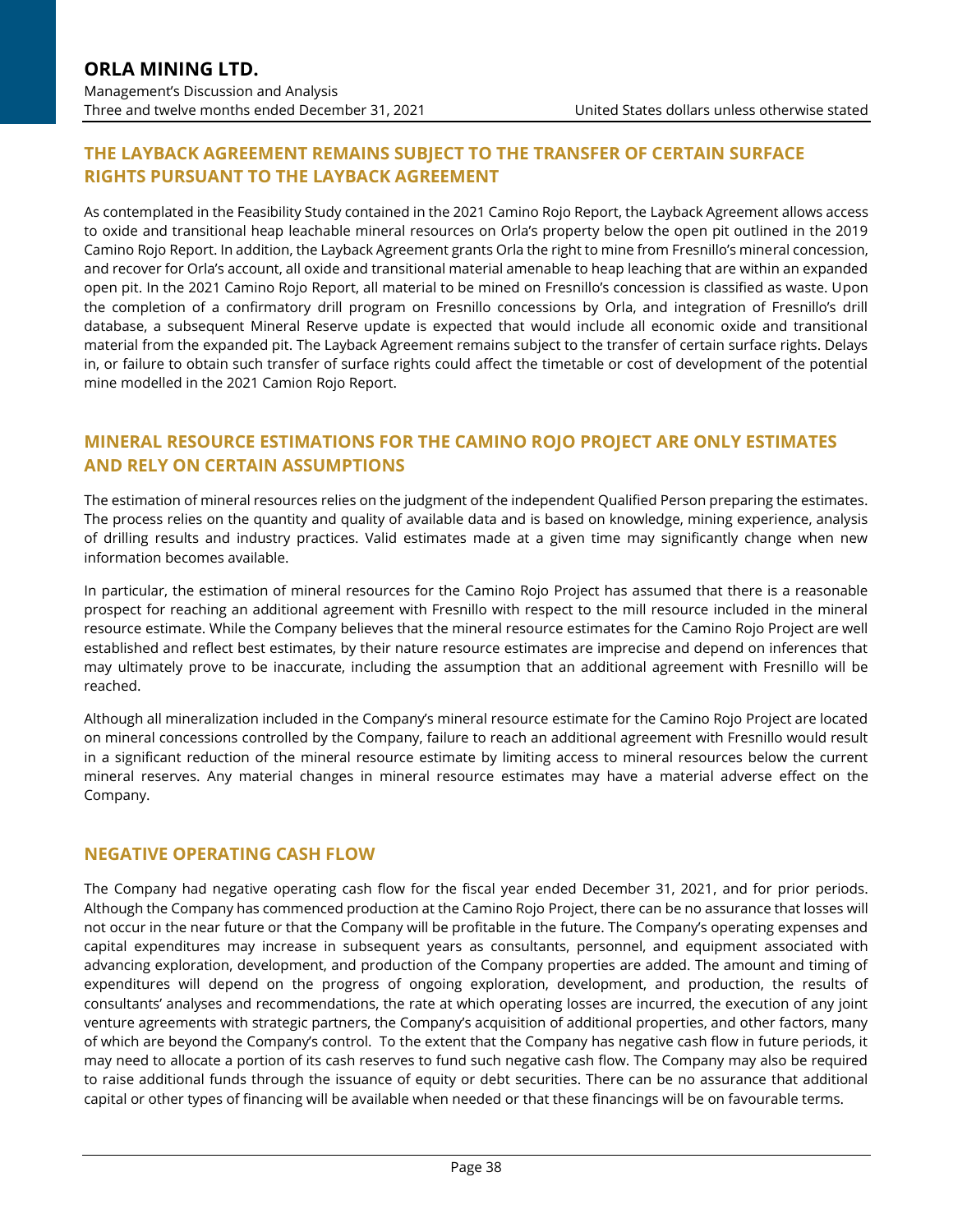### **PERMITS AND LICENSES**

The exploitation, development and mining of mineral properties may require the Company to obtain regulatory or other permits and licenses from various governmental licensing bodies. There can be no assurance that the Company will be able to obtain all necessary permits and licenses that may be required to carry out exploration, development, and mining operations on its properties.

The Company is awaiting mineral concession renewals at its Cerro Quema Project. There is no assurance that we will receive necessary approvals or extensions, or receive them within a reasonable period of time. Failure to receive the permits or extensions would have an adverse effect on the Company's business, financial position, and results of operations. Additional details are provided in the Cerro Quema Project section of this document.

#### **FOREIGN COUNTRY AND POLITICAL RISK**

The Company's principal mineral properties are located in Mexico and Panama. The Company is subject to certain risks, including currency fluctuations, possible political or economic instability that may result in the impairment or loss of mineral titles or other mineral rights, opposition from environmental or other non-governmental organizations, and mineral exploration and mining activities may be affected in varying degrees by political stability and government regulations relating to the mining industry. Any changes in regulations or shifts in political attitudes are beyond the control of the Company and may adversely affect its business. Exploration and development may be affected in varying degrees by government regulations with respect to restrictions on future exploitation and production, price controls, export controls, foreign exchange controls, income taxes, royalties on production, expropriation of property, environmental legislation, and mine and/or site safety.

Operating in developing economies such as Mexico and Panama has certain risks, including changes to, or invalidation of, government mining regulations; expropriation or revocation of land or property rights; changes in foreign ownership rights; changes in foreign taxation rates; security issues; corruption; uncertain political climate; narco-terrorist actions or activities; and lack of a stable economic climate.

We do not carry political risk insurance.

## **ESTIMATES OF MINERAL RESOURCES & MINERAL RESERVES AND PRODUCTION RISKS**

The mineral resource and mineral reserve estimates included in this MD&A are estimates based on a number of assumptions, including those stated herein, and any adverse change to those assumptions could require the Company to lower its mineral resource estimate. Until a deposit is actually mined and processed, the quantity and grades of mineral resources must be considered as estimates only. Valid estimates made at a given time may significantly change when new information becomes available. In addition, the quantity and/or economic viability of mineral resources may vary depending on, among other things, metal prices, grades, production costs, stripping ratios, recovery rates, permit regulations and other legal requirements, environmental factors, unforeseen technical difficulties, unusual or unexpected geological formations and work interruptions. Any material change in the quantity of mineral resources or grade may affect the economic viability of the Company's properties. No assurance can be given that any particular level of recovery of minerals will in fact be realized or that an identified mineral resource will ever qualify as a commercially mineable (or viable) deposit that can be legally and economically exploited. There can also be no assurance that any discoveries of new mineral reserves will be made. Any material reductions in estimates of mineral resources could have a material adverse effect on the Company's results of operations and financial condition.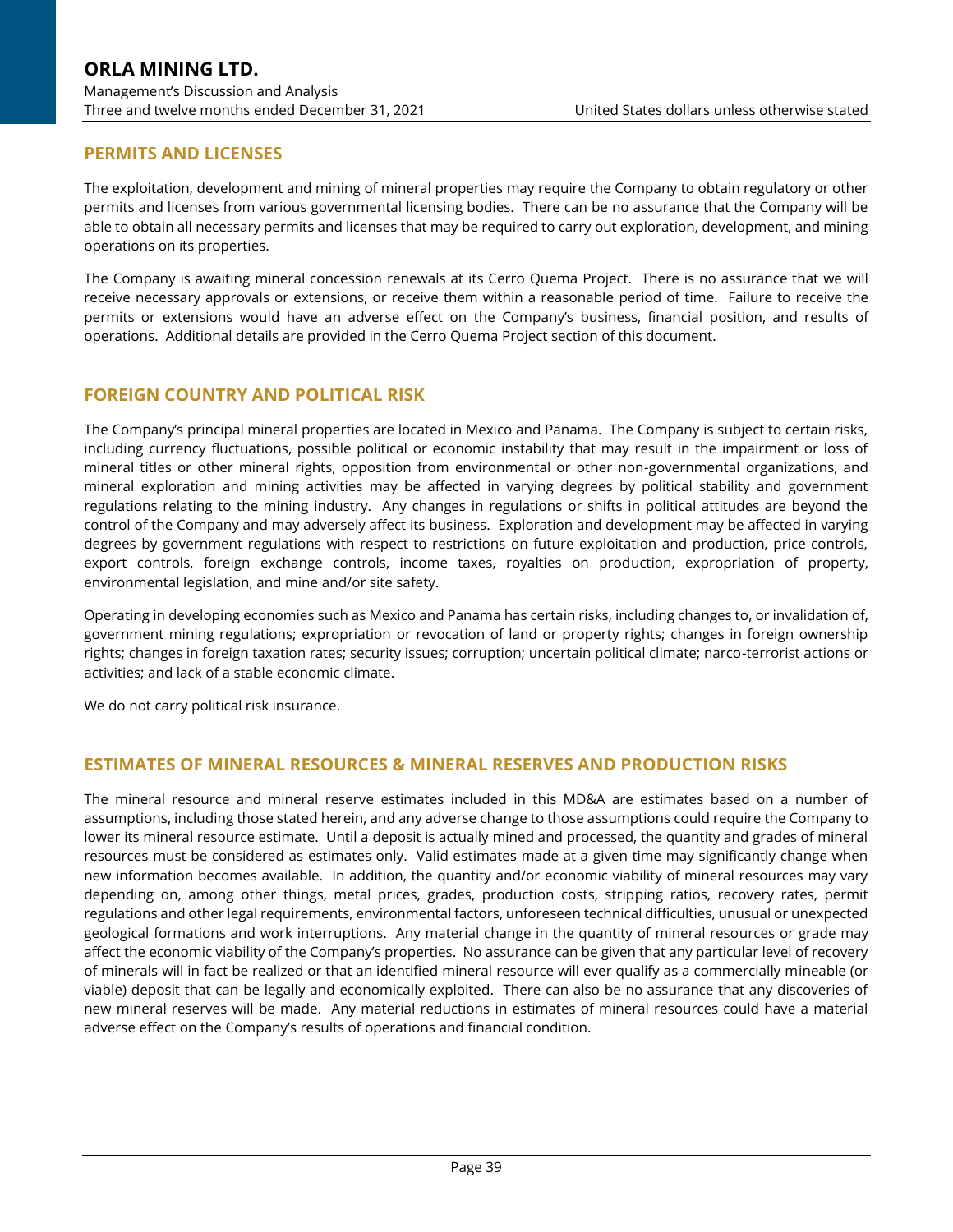## **MINING INDUSTRY**

The business of exploring for minerals and mining involves a high degree of risk. The operations of the Company may be disrupted by a variety of risks and hazards normally encountered in the exploration, development, and production of precious metals, including, without limitation, unusual and unexpected geologic formations, seismic activity, rock bursts, cave-ins, flooding, and other conditions involved in the drilling and removal of material, any of which could result in damage to, or destruction of, mines and other producing facilities, personal injury or loss of life, and damage to tailings dams, property, and environmental damage, all of which may result in possible legal liability. The occurrence of any of these events could result in a prolonged interruption of the Company's activities that would have a material adverse effect on its business, financial condition, results of operations, and prospects. Further, the Company may be subject to liability or sustain losses in relation to certain risks and hazards against which it cannot insure or for which it may elect not to insure. The occurrence of operational risks and/or a shortfall or lack of insurance coverage could have a material adverse impact on the Company's results of operations and financial condition.

The exploration for and development of mineral deposits involves significant risks, which even a combination of careful evaluation, experience and knowledge may not eliminate. While the discovery of an ore body may result in substantial rewards, few properties that are explored are ultimately developed into producing mines. Even when mineralization is discovered, it may take several years until production is possible, during which time the economic feasibility of production may change. Major expenses may be required to locate and establish mineral reserves, to develop metallurgical processes, and to construct mining and processing facilities at a particular site. It is impossible to ensure that the exploration or development programs planned by Orla will result in a profitable commercial mining operation. Whether a mineral deposit will be commercially viable depends on a number of factors, some of which are: the particular attributes of the deposit, such as size, grade and proximity to infrastructure, metal prices that are highly cyclical, and government regulations, including regulations relating to prices, taxes, royalties, land tenure, land use, importing and exporting of minerals, and environmental protection. The exact effect of these factors cannot be accurately predicted, but the combination of these factors may result in the Company not receiving an adequate return on invested capital. There is no certainty that the expenditures made towards the search and evaluation of mineral deposits will result in discoveries or development of commercial quantities of ore. Development projects have no operating history upon which to base estimates of future capital and operating costs. For development projects, mineral resource estimates and estimates of operating costs are, to a large extent, based upon the interpretation of geologic data obtained from drill holes and other sampling techniques, and feasibility and pre-feasibility studies, which derive estimates of capital and operating costs based upon anticipated tonnage and grades of ore to be mined and processed, ground conditions, the configuration of the ore body, expected recovery rates of minerals from ore, estimated operating costs, and other factors. As a result, actual production, cash operating costs, and economic returns could differ significantly from those estimated. It is not unusual for new mining operations to experience problems during the start-up phase, and delays in the commencement of production can often occur.

#### **GOVERNMENT REGULATION**

The exploration, development, and mining activities of the Company are subject to various federal, provincial/state, and local laws governing prospecting, development, taxes, labour standards, toxic substances, and other matters. Exploration, development, and mining activities are also subject to various federal, provincial/state, and local laws and regulations relating to the protection of the environment. These laws mandate, among other things, the maintenance of air and water quality standards, and land reclamation. These laws also set forth limitations on the generation, transportation, storage, and disposal of solid and hazardous waste. Although the Company's exploration, development, and mining activities are currently carried out in accordance with all applicable rules and regulations governing operations and exploration activities, no assurance can be given that new rules and regulations, amendments to current laws and regulations or more stringent implementation thereof could have a substantial adverse impact on the Company's activities.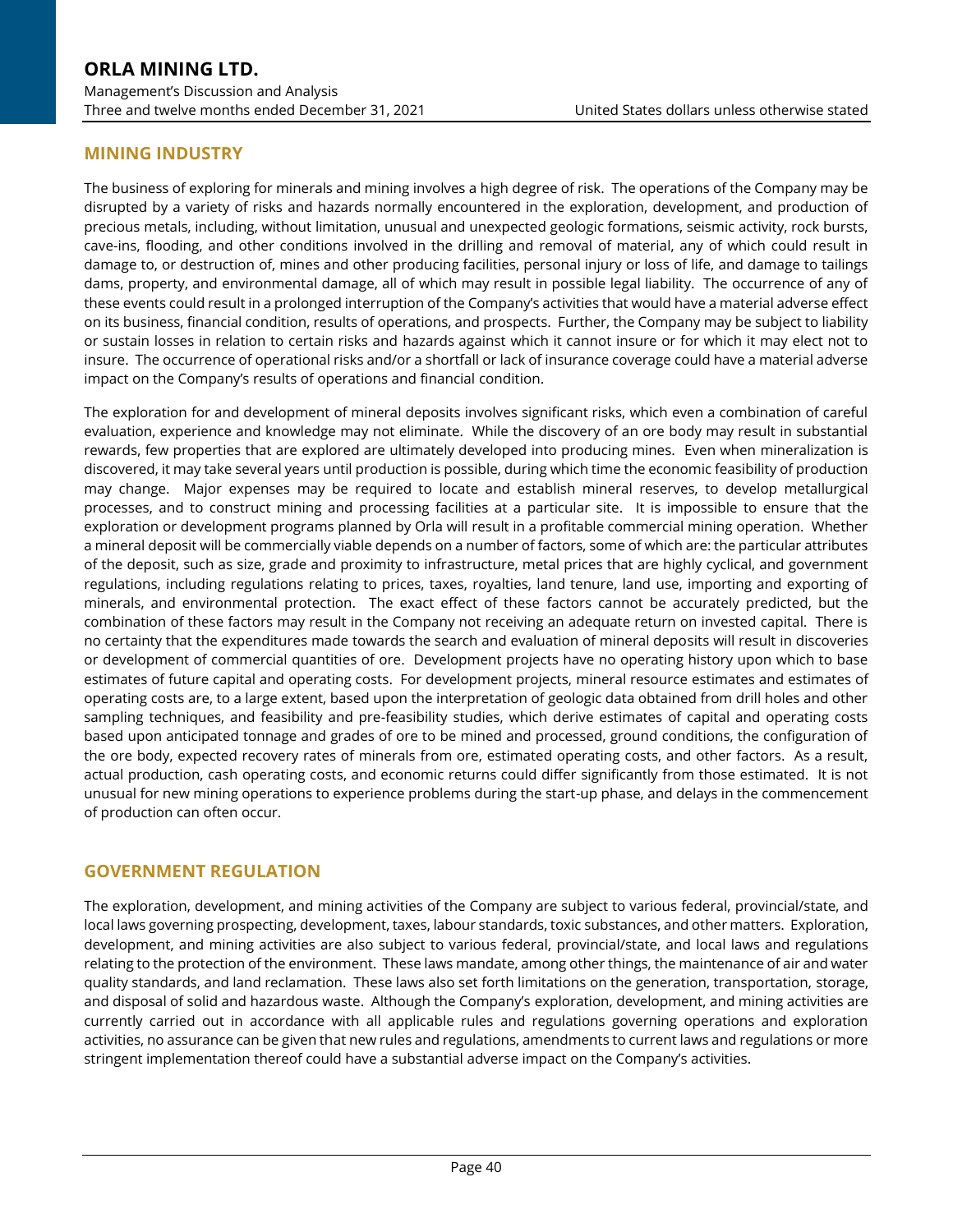## **TITLE MATTERS**

Although the Company has diligently investigated title to all mineral concessions (either granted or under re-application) and, to the best of its knowledge (except as otherwise disclosed herein), titles to all its properties are in good standing, this should not be construed as a guarantee of title. Other parties may dispute title to any of the Company's mineral properties and any of the Company's properties may be subject to prior unregistered agreements or transfers and title may be affected by undetected encumbrances or defects or governmental actions.

### **LAND TITLE**

The Company has investigated ownership of all surface rights in which it has an interest, and, to the best of its knowledge, its ownership rights are in good standing. However, all surface rights may be subject to prior claims or agreement transfers, and rights of ownership may be affected by undetected defects. While to the best of the Company's knowledge, titles to all surface rights are in good standing; however, this should not be construed as a guarantee of title. Other parties may dispute title to the surface rights in which the Company has an interest. The properties may be subject to prior unregistered agreements or transfers and titles may be affected by undetected defects.

#### **ENVIRONMENTAL RISKS AND HAZARDS**

All phases of the Company's mineral exploration, development, and mining operations are subject to environmental regulation in the various jurisdictions in which it operates. Environmental legislation is evolving in a manner which will require stricter standards and enforcement, increased fines and penalties for non-compliance, more stringent environmental assessments of proposed projects and a heightened degree of responsibility for companies and their officers, directors, and employees. There is no assurance that future changes in environmental regulations, laws, and permits, if any, will not adversely affect the Company's operations. Environmental hazards may exist on the properties on which the Company holds interests which are unknown to the Company at present, which have been caused by previous or existing owners or operators of the properties. The Company may become liable for such environmental hazards caused by previous owners and operators of the properties even where it has attempted to contractually limit its liability.

Government approvals and permits are currently, and may in the future be, required in connection with the Company's operations. To the extent such approvals are required and not obtained; the Company may be curtailed or prohibited from proceeding with planned exploration, development, or mining of mineral properties.

Failure to comply with applicable laws, regulations, and permitting requirements may result in enforcement actions thereunder, including orders issued by regulatory or judicial authorities causing operations to cease or be curtailed, and may include corrective measures requiring capital expenditures, installation of additional equipment, or remedial actions. Parties engaged in mining operations may be required to compensate those suffering loss or damage by reason of the mining activities and may have civil or criminal fines or penalties imposed for violations of applicable laws or regulations.

### **COMMODITY PRICES**

The profitability of mining operations is significantly affected by changes in the market price of gold and other minerals. The level of interest rates, the rate of inflation, world supply of these minerals and stability of exchange rates can all cause significant fluctuations in metal prices. Such external economic factors are in turn influenced by changes in international investment patterns and monetary systems and political developments. The price of gold and other minerals has fluctuated widely in recent years, and future serious price declines could cause commercial production to be impracticable.